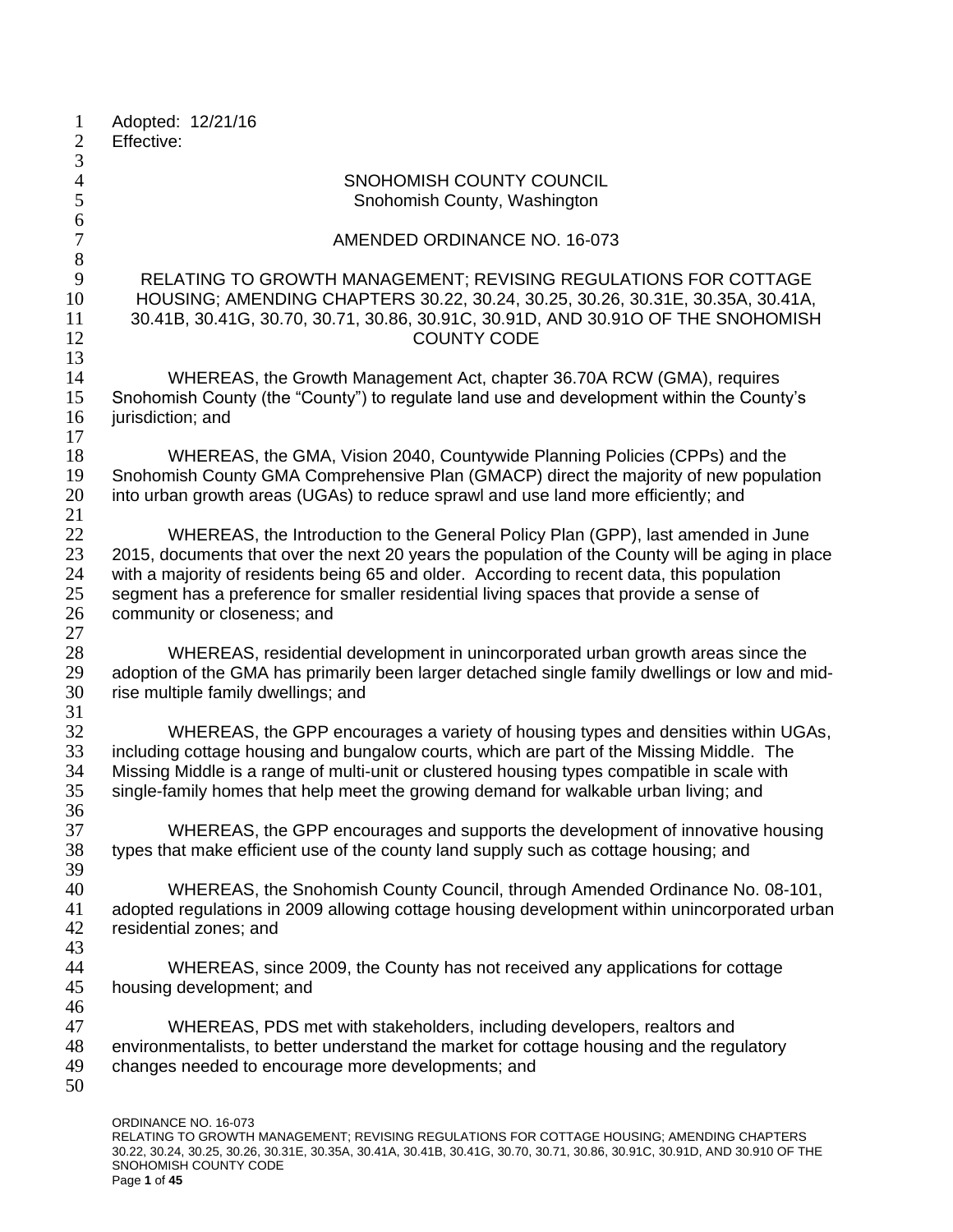1 WHEREAS, the Snohomish County Planning Commission ("Planning Commission") held<br>2 briefings on December, 15, 2015, and January 26, 2016, concerning the code amendments 2 briefings on December, 15, 2015, and January 26, 2016, concerning the code amendments<br>3 contained in this ordinance; and contained in this ordinance; and  $\frac{4}{5}$  WHEREAS, the Planning Commission held a public hearing on February, 23, 2016, to receive public testimony concerning the code amendments contained in this ordinance; and WHEREAS, at the conclusion of the Planning Commission's public hearing, the Planning Commission deliberated on the proposed ordinance and voted to recommend amendments to the Snohomish County Code (SCC) relating to cottage housing as shown in its recommendation 11 letter dated May 19, 2016; and WHEREAS, on December 21, 2016, the Snohomish County Council ("County Council") held a public hearing after proper notice, and considered public comment and the entire record related to the code amendments contained in this ordinance; and WHEREAS, following the public hearing, the County Council deliberated on the code amendments contained in this ordinance;  $\frac{19}{20}$  NOW, THEREFORE, BE IT ORDAINED: Section 1. The County Council adopts the following findings in support of this ordinance: A. The foregoing recitals are adopted as findings as if set forth in full herein. 26 B. This ordinance will amend title 30 SCC to update regulations related to cottage housing.<br>27 The proposed amendments seek to improve predictability, streamline the code, allow The proposed amendments seek to improve predictability, streamline the code, allow 28 cottage housing on fee simple lots, encourage high quality design and ensure that new<br>29 development is compatible with surrounding neighborhoods. development is compatible with surrounding neighborhoods. C. In developing the proposed code amendments, the County considered the goals of the GMA, 32 specifically those goals related to urban growth, reducing sprawl, housing, open space and recreation, and the environment. The proposed amendments are consistent with: recreation, and the environment. The proposed amendments are consistent with: 1. GMA Goal 1 – "Urban growth. Encourage development in urban areas where adequate public facilities and services exist or can be provided in an efficient manner." The proposed amendments allow cottage housing development only within unincorporated urban growth areas. 2. GMA Goal 2 – "Reduce sprawl. Reduce the inappropriate conversion of undeveloped 41 land into sprawling, low-density development." The proposed amendments are intended to encourage cottage housing which is a form of infill development designed to use land more efficiently and provide additional capacity for future population growth within UGAs, thereby reducing the need to expand UGAs. 3. GMA Goal 4 – "Housing. Encourage the availability of affordable housing to all economic segments of the population of this state, promote a variety of residential densities and housing types, and encourage preservation of existing housing stock."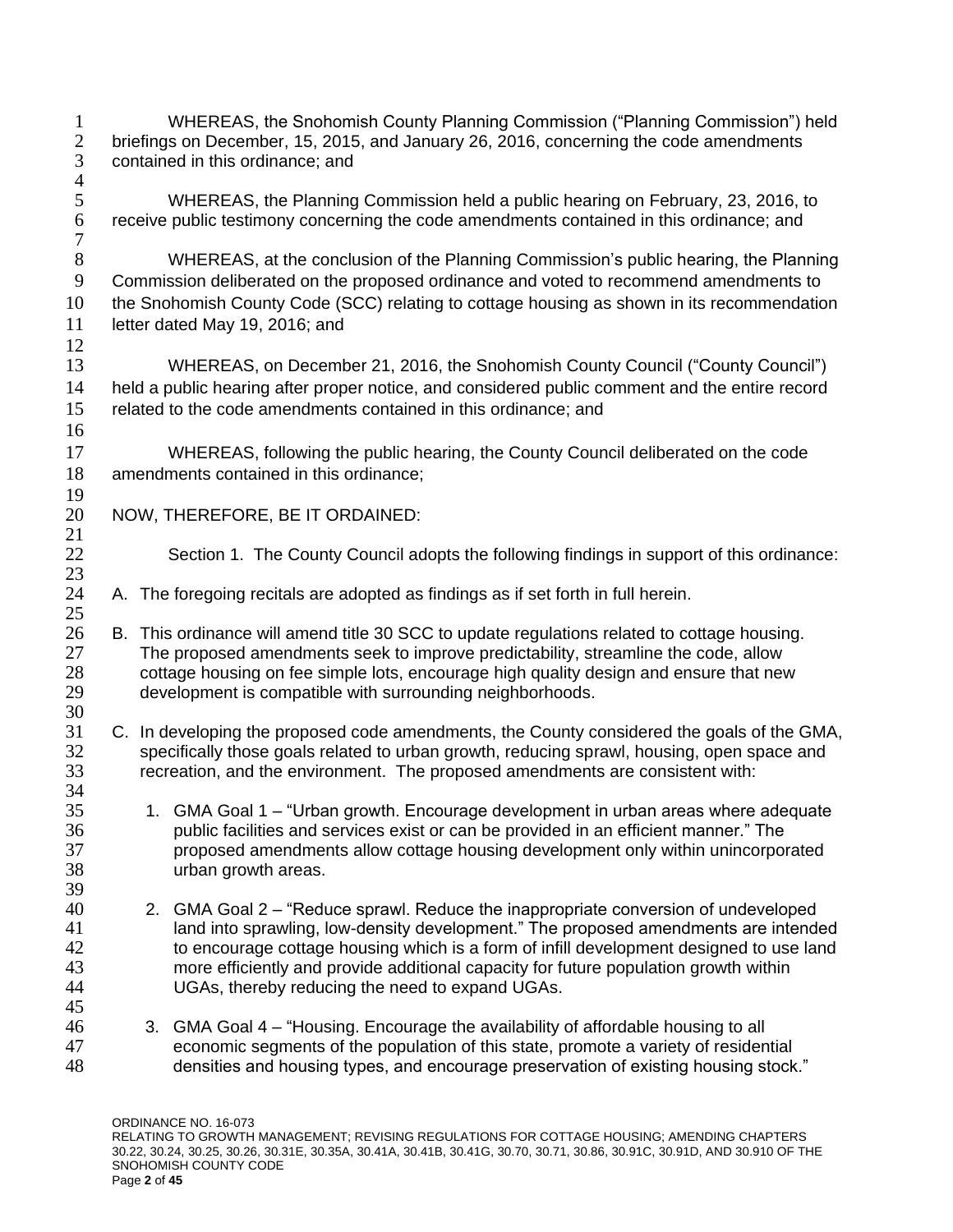- 1 The proposed amendments encourage the development of cottage housing to promote<br>2 avariety of housing types. a variety of housing types.
- 4 4. GMA Goal 9 "Open space and recreation. Retain open space, enhance recreational 5 opportunities, conserve fish and wildlife habitat, increase access to natural resource 6 lands and water, and develop parks and recreation facilities." The proposed amendments encourage a form of housing which is designed around common open 8 space and is required to provide 15-20 percent tree canopy coverage.

 $\frac{3}{4}$ 

9

14

 $\frac{26}{27}$ 

33<br>34

- 10 5. GMA Goal 10 "Environment. Protect the environment and enhance the state's high 11 quality of life, including air and water quality, and the availability of water." The proposed 12 amendments will protect the environment by encouraging residential development to 13 use land more efficiently.
- 15 D. The proposed code amendments will better achieve, comply with, and implement the Puget 16 Sound Regional Council's (PSRC) Multi-County Planning Policies (MPPs) which set forth 17 the following policies related to the proposed regulations: 18
- 19 1. Environmental Stewardship Policy MPP-EN-3 "Maintain and, where possible, improve air 20 and water quality, soils, and natural systems to ensure the health and well-being of 21 people, animals, and plants. Reduce the impacts of transportation on air and water 22 quality, and climate change." The proposed amendments encourage a form of housing 23 which is designed to use land more efficiently, provide common and private open space, 24 is better suited to manage stormwater limit impervious surfaces, and is required to 25 provide 15-20 percent tree canopy coverage.
- 2. Environmental Stewardship Policy MPP-EN-5 "Locate development in a manner that 28 minimizes impacts to natural features. Promote the use of innovative environmentally 29 sensitive development practices, including design, materials, construction, and on-going<br>30 maintenance." The proposed amendments encourage a form of housing which is maintenance." The proposed amendments encourage a form of housing which is 31 designed around common open space and is required to provide 15-20 percent tree 32 canopy coverage.
- 3. Urban Lands Policy MPP-DP-2 "Encourage efficient use of urban land by maximizing the 35 development potential of existing urban lands, such as advancing development that 36 achieves zoned density." The proposed amendments encourage a form of housing 37 which is designed to use land more efficiently and achieves a higher density within low 38 and medium density residential areas.
- 40 4. Urban Lands Policy MPP-DP-4 "Accommodate the region's growth first and foremost in 41 the urban growth area. Ensure that development in rural areas is consistent with the 42 regional vision." The proposed amendments are intended to encourage cottage housing 43 which is a form of infill development designed to use land more efficiently and provide<br>44 additional capacity for future population growth within UGAs, thereby reducing the nee additional capacity for future population growth within UGAs, thereby reducing the need 45 to expand UGAs.
- 46<br>47 5. Urban Lands Policy MPP-DP-15 "Support the transformation of key underutilized lands, 48 such as brownfields and greyfields, to higher density, mixed-use areas to complement 49 the development of centers and the enhancement of existing neighborhoods." The 50 proposed amendments are intended to encourage cottage housing which is a form of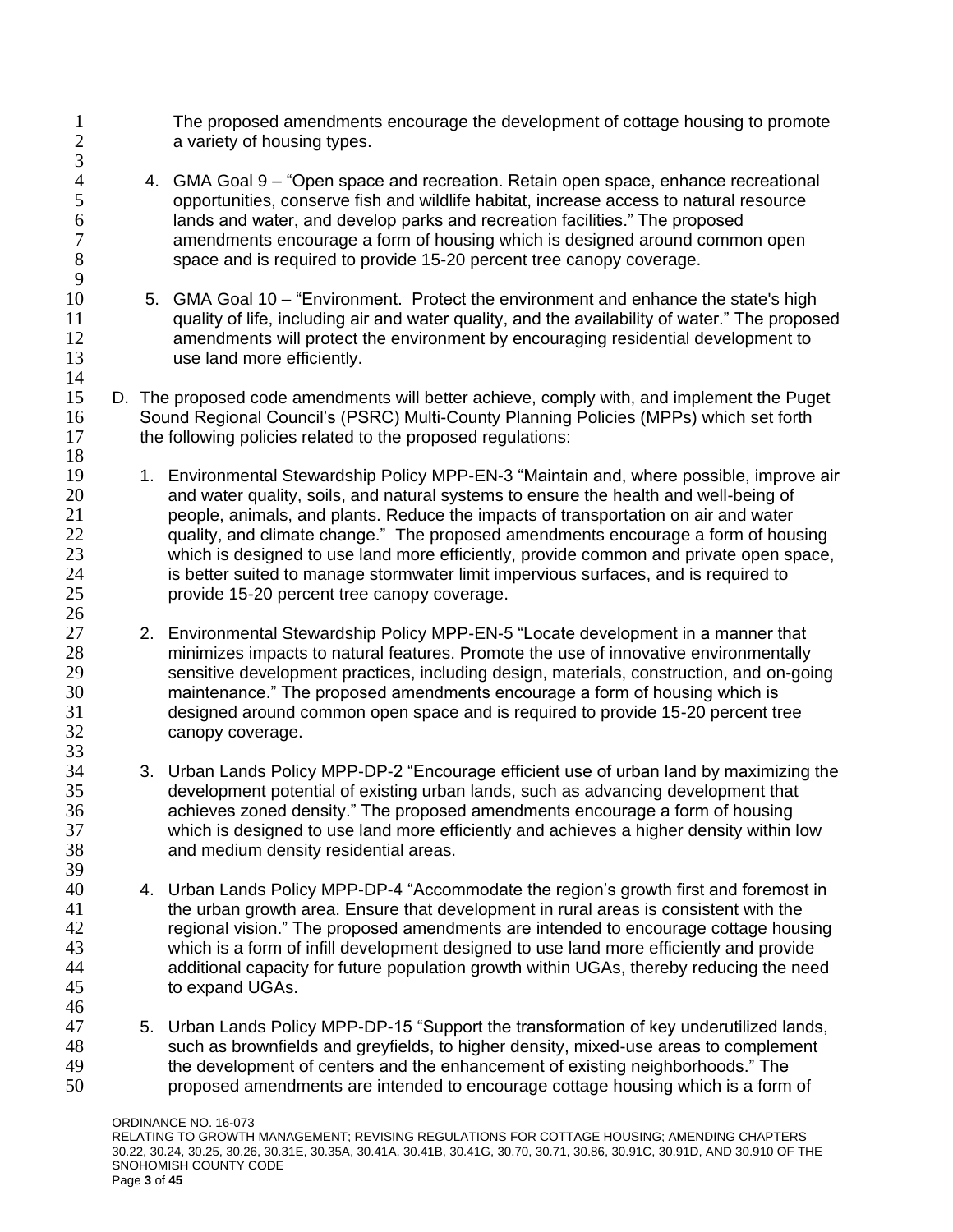1 infill development that is well suited to smaller parcels that may not achieve desired<br>2 densities through traditional forms of single family residential development. densities through traditional forms of single family residential development.  $\frac{3}{4}$ 4 6. Urban Lands Policy MPP-DP-33 "Identify, protect and enhance those elements and<br>5 characteristics that give the central Puget Sound region its identity, especially the na 5 characteristics that give the central Puget Sound region its identity, especially the natural 6 visual resources and positive urban form elements." The proposed amendments are intended to encourage cottage housing, which can be of a higher quality design and is a 8 form of infill development that may be more compatible with existing residential 9 development. 10 11 7. Urban Lands Policy MPP-DP-49 "Support and provide incentives to increase the 12 percentage of new development and redevelopment — both public and private — to be 13 built at higher performing energy and environmental standards." The proposed 14 amendments limit dwelling size to lower energy and long-term maintenance costs. 15 16 8. Housing Policy MPP-H-1 "Provide a range of housing types and choices to meet the 17 housing needs of all income levels and demographic groups within the region." The 18 proposal encourages the development of cottage housing to provide a broader range of 19 housing types.  $\frac{20}{21}$ E. The proposed code amendments will better achieve, comply with, and implement the 22 Snohomish County Countywide Planning Policies (CPP) which set forth the following 23 policies related to the proposed regulations: 24 25 1. Development Pattern Policy DP-11 "The County and cities should revise development 26 regulations and incentives, as appropriate, to encourage higher residential densities and<br>27 creater employment concentrations in Urban Growth Areas." The proposed amendments greater employment concentrations in Urban Growth Areas." The proposed amendments 28 are intended to encourage cottage housing, which is a form of infill development 29 designed to use land more efficiently and provide additional capacity for future<br>30 sopulation growth within UGAs, thereby reducing the need to expand UGAs. population growth within UGAs, thereby reducing the need to expand UGAs. 31 32 2. Development Pattern Policy DP-15 "The County and cities should adopt policies, 33 development regulations, and design guidelines that allow for infill and redevelopment of 34 contractions appropriate areas as identified in their comprehensive plans." The proposed appropriate areas as identified in their comprehensive plans." The proposed 35 amendments encourage a form of housing which is designed to use land more efficiently 36 and achieve a higher density within low and medium density residential areas. 37 38 3. Development Pattern Policy DP-16 "Jurisdictions should encourage the use of innovative 39 development standards, design guidelines, regulatory incentives, and applicable low 40 impact development measures to provide compact, high quality communities." The 41 proposed amendments encourage cottage housing, which provides an alternative to 42 standard forms of single family residential development. 43 44 4. Development Pattern Policy DP-33 "Jurisdictions should develop high quality, compact 45 urban communities that impart a sense of place, preserve local character, provide for 46 mixed uses and choices in housing types, and encourage walking, bicycling, and transit<br>47 set also use." The proposed amendments encourage cottage housing, which imparts a high use." The proposed amendments encourage cottage housing, which imparts a high 48 quality design, preserved open space, and sense of community. 49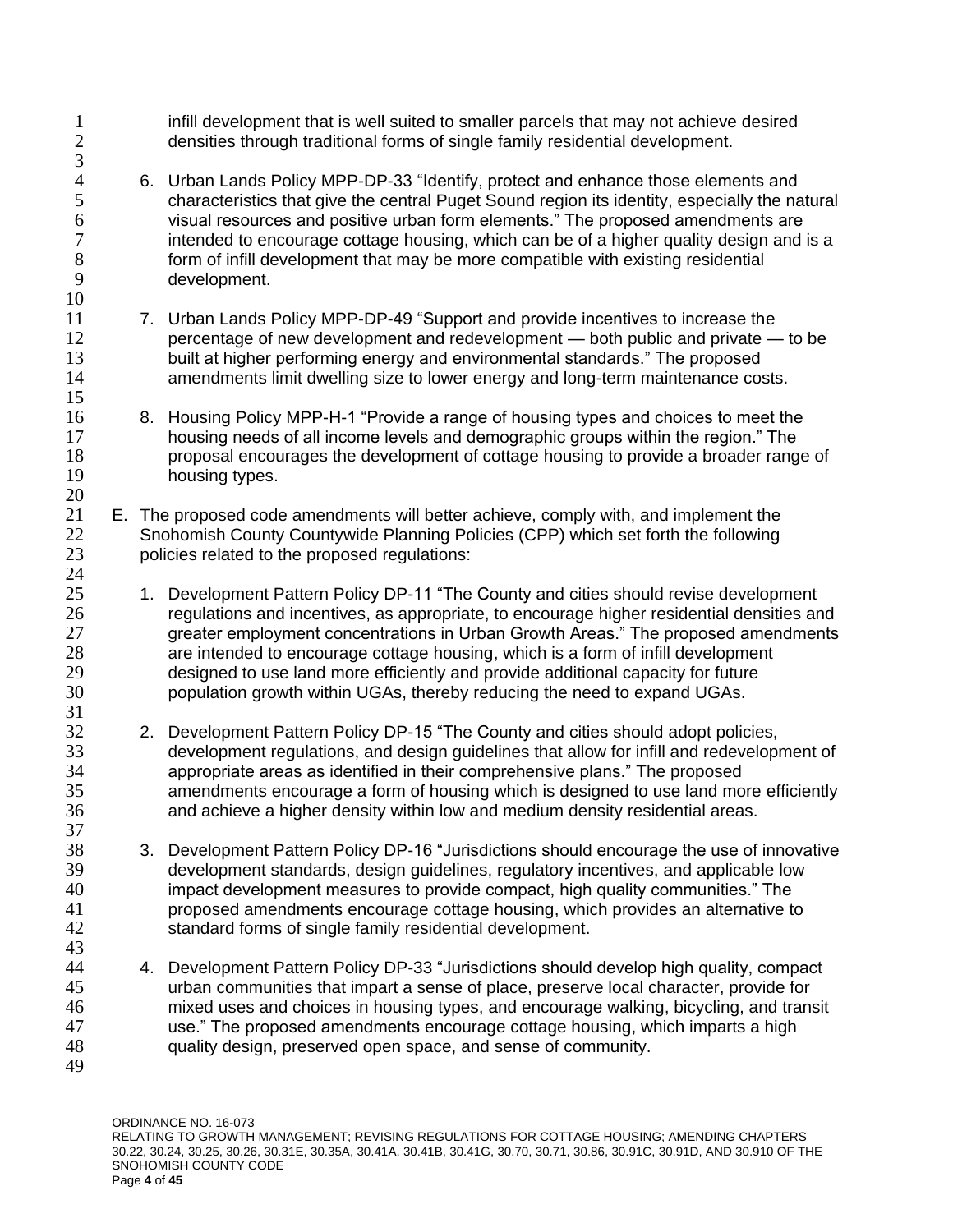- 1 5. Housing Policy HO-10 "Jurisdictions should encourage the use of environmentally<br>2 sensitive housing development practices in order to minimize the impacts of growtl 2 sensitive housing development practices in order to minimize the impacts of growth on<br>3 the county's natural resource systems." The proposed amendments encourage cottage 3 the county's natural resource systems." The proposed amendments encourage cottage<br>4 housing, which is clustered around a common open space to better minimize impacts or 4 housing, which is clustered around a common open space to better minimize impacts on<br>5 the natural environment. the natural environment.
- F. The proposed amendments will better achieve, comply with, and implement the following goals, objectives, and policies contained in the county's GMA Comprehensive Plan (GMACP) - General Policy Plan (GPP) by using land more efficiently, clustering to minimize impacts to the natural environment, encouraging a high quality design, adding variety to residential housing stock, improving compatibility of new residential development with existing residential development, preserving open space and urban tree canopy, and providing regulations that are predictable:
- 1. Land Use Objective 2.A "Increase residential densities within UGAs by concentrating and intensifying development in appropriate locations, particularly within designated centers and along identified transit emphasis corridors."
- 2. Land Use Policy 2.A.5 "Within UGAs, alternatives to standard single family designs such as zero lot line housing and cottages on small lots around a central courtyard, shall be considered in development regulations for residential areas."
- 23 3. Land Use Objective 4.A "Improve the quality of residential, commercial, and industrial development through comprehensive design standards and a design review process."
- 26 4. Land Use Policy 5.A.8 "Natural features, open space and critical areas shall be<br>27 separate of the enhance neighborhood identity." preserved to enhance neighborhood identity."
- 29 5. Land Use Policy 10.B.7 "The county shall consider development of code and site design<br>30 standards that encourage the preservation of natural and scenic resources." standards that encourage the preservation of natural and scenic resources."
- 6. Housing Objective 1.B "Ensure that a broad range of housing types is available in urban and rural areas."
- 7. Housing Policy 1.B.4 "The county shall encourage and support the development of innovative housing types that make efficient use of the county land supply such as residential units in mixed-use developments, accessory dwelling units, cottage housing, co-housing, and live/work units."
- 8. Housing Objective 2.B "Encourage the use of innovative urban design techniques and development standards to foster broad community acceptance of a variety of housing types affordable to all economic segments of the population."
- 9. Housing Objective 2.B.1 "The county shall encourage a variety of housing types and densities in residential neighborhoods."
- 10. Housing Objective 2.B.4 "The county shall encourage the integration of a variety of dwelling types and intensities in residential neighborhoods."

46<br>47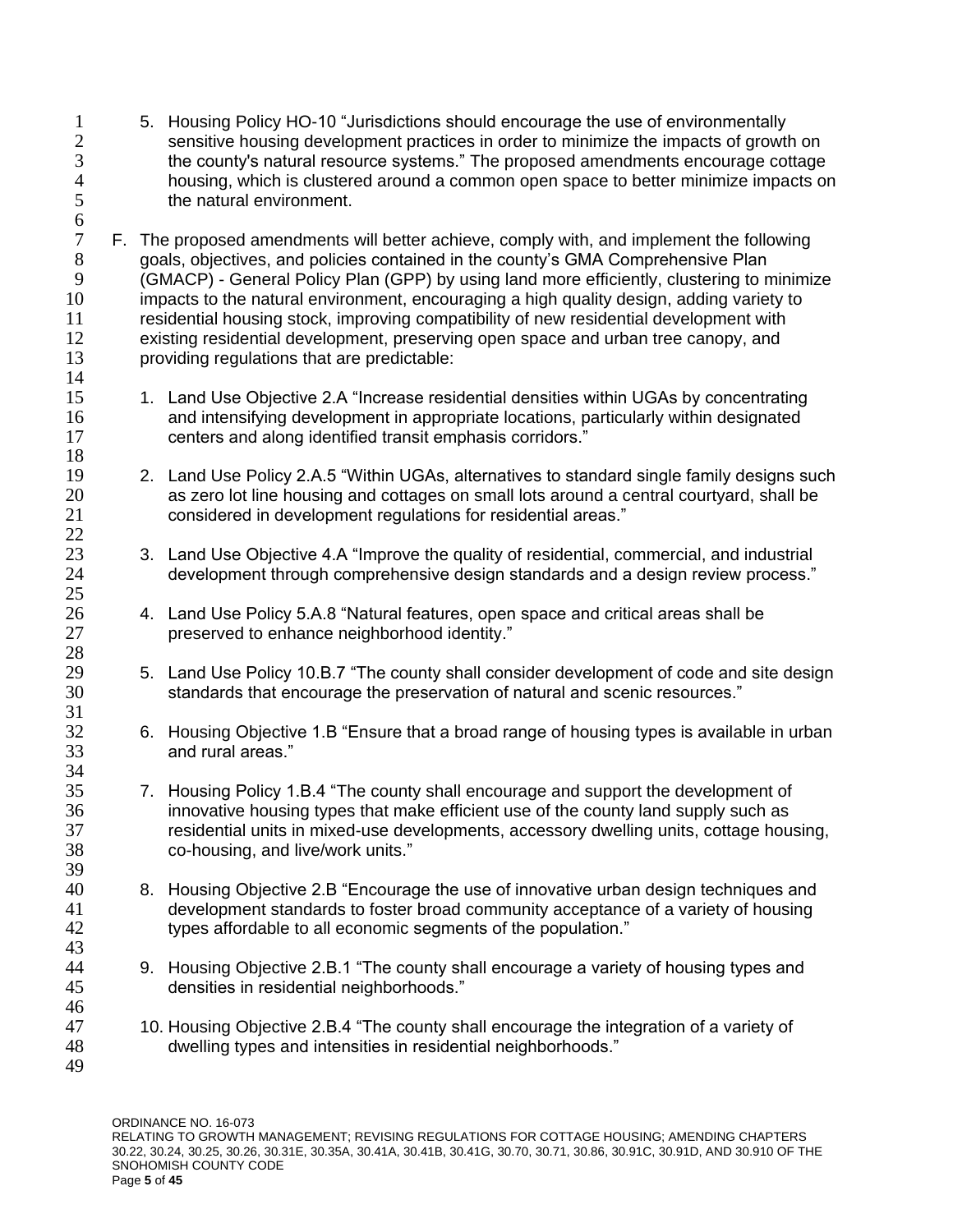1 11. Natural Environment Objective 1.A "Balance the protection of the natural environment with<br>2 economic growth, housing needs and the protection of property rights." economic growth, housing needs and the protection of property rights."  $\frac{3}{4}$ 4 12. Economic Development Objective 2.A "Develop and maintain a regulatory system that is fair. understandable. coordinated and timely." fair, understandable, coordinated and timely." 6<br>7 G. Procedural requirements. 8 9 1. The proposal is a Type 3 legislative action under SCC 30.73.010. 10 11 2. Pursuant to RCW 36.70A.106(1), a notice of intent to adopt the proposed amendments 12 was transmitted to the Washington State Department of Commerce for distribution to 13 state agencies on January 14, 2016. 14 15 3. State Environmental Policy Act (SEPA) requirements with respect to this non-project 16 action have been satisfied through the completion of an environmental checklist and the 17 issuance of a determination of non-significance on February 9, 2016. 18 19 4. The public participation process used in the adoption of the proposed amendments has 20 complied with all applicable requirements of the GMA and the SCC. 21 22 5. As required by RCW 36.70A.370, the Washington State Attorney General last issued an 23 advisory memorandum in December of 2015 entitled "Advisory Memorandum: Avoiding 24 Unconstitutional Takings of Private Property" to help local governments avoid the 25 unconstitutional taking of private property. The process outlined in the State Attorney 26 General's 2015 advisory memorandum was used by the County in objectively evaluating<br>27 the requiatory changes by this ordinance. the regulatory changes by this ordinance. 28 H. The proposed amendments are consistent with the record. 30 31 1. This ordinance will amend SCC 30.22.100 to change "dwelling, cottage housing" from an 32 administrative conditional use to a permitted use. Additional design standards are 33 proposed to be added to chapter 30.41G SCC, eliminating the need for the 34 administrative conditional use process. 35 36 2. This ordinance will amend SCC 30.24.055 to remove the word "townhouse" to be 37 consistent with changes to SCC 30.41A.205 and SCC 30.41B.205 which are being 38 broadened to apply to both townhouses and cottage housing. 39 40 3. This ordinance will amend SCC 30.24.090 to remove the word "townhouse" to be 41 consistent with changes to SCC 30.41A.205 and SCC 30.41B.205 which are being 42 broadened to apply to both townhouses and cottage housing. 43 4. This ordinance will amend SCC 30.25.020 to remove the requirement for a 10-foot Type 45 B landscape buffer when the zoning classification of the adjacent property is R-9600 or 46 R-8400. Additional design standards for site layout, building orientation and cottage<br>47 dwellings ensure that cottage housing developments will be more compatible with dwellings ensure that cottage housing developments will be more compatible with 48 surrounding residential development. 49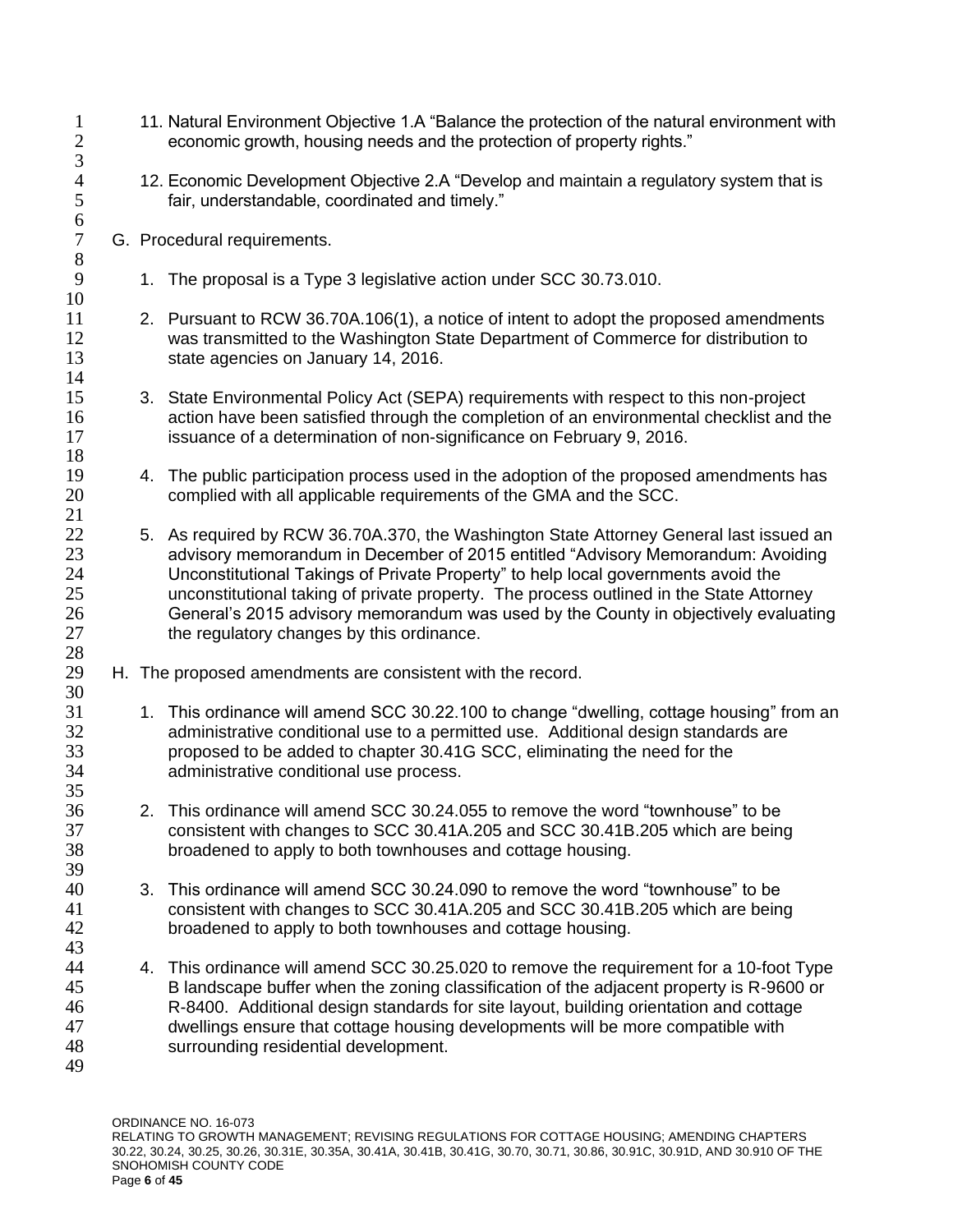- 1 5. This ordinance will amend SCC 30.31E.040 to remove the word "townhouse" to be<br>2 consistent with changes to SCC 30.41A.205 and SCC 30.41B.205 which are being 2 consistent with changes to SCC 30.41A.205 and SCC 30.41B.205 which are being<br>3 broadened to apply to both townhouses and cottage housing. broadened to apply to both townhouses and cottage housing.
- 6. This ordinance will amend SCC 30.35A.015 to remove the word "townhouse" to be consistent with changes to SCC 30.41A.205 and SCC 30.41B.205 which are being broadened to apply to both townhouses and cottage housing.

 $\frac{4}{5}$ 

 $\frac{26}{27}$ 

- 7. This ordinance will amend SCC 30.41A.205 to: 1) expand applicability to cottage housing developments and allow fee-simple ownership, 2) delete provisions related to density, lot coverage and setbacks which would be in conflict with proposed changes to 12 the cottage housing regulations and do not affect townhouse development as these requirements are set by the approved site plan, 3) remove extraneous language covered by other subsections or chapters in title 30 SCC to improve readability and implementation, and 4) remove and modify language to allow the regulations to be applied to cottage housing.
- 8. This ordinance will amend SCC 30.41B.205 to: 1) expand applicability to cottage housing developments and allow fee-simple ownership, 2) delete provisions related to density, lot coverage and setbacks which would be in conflict with proposed changes to the cottage housing regulations and do not affect townhouse development as these requirements are set by the approved site plan, 3) remove extraneous language covered by other subsections or chapters in title 30 SCC to improve readability and implementation, and 4) remove and modify language to allow the regulations to be applied to cottage housing.
- 9. This ordinance will amend SCC 30.41G.010 to replace the phrase "sizes and ages" with "demographics and desired types of housing" in subsection (1). An additional amendment to subsection (4) adds "open space" consistent with other changes in chapter 30.41G SCC.
- 10. This ordinance will amend SCC 30.41G.015 to: 1) link applicability to zones rather than 33 to the definition of cottage dwelling, 2) allow an existing single family dwelling to remain<br>34 part of a cottage housing development. 3) prohibit new detached and attached part of a cottage housing development, 3) prohibit new detached and attached accessory apartments, and 4) establish a regulation to address conflict between chapter 30.41G and other sections in Title 30 SCC.
- 11. This ordinance will amend SCC 30.41G.020 to establish a maximum density requirement for cottage housing developments of two times the underlying zone to provide additional economic incentives for developing this housing type. An additional amendment would retitle the section from "procedures" to "density."
- 12. This ordinance will amend SCC 30.41G.030 to: 1) move certain bulk regulations to new sections SCC 30.41G.032, SCC 30.41G.035, SCC 30.41G.037, and SCC 30.41G.040, 2) adjust the maximum cottage dwelling size from 1,200 square feet to 1.5 times the maximum ground or first floor to provide additional design flexibility, more useable habitable space and better market cottage housing development to a broader population base, 3) add an allowance for cottage dwellings over a shared garage for added flexibility and set a maximum size of 800 square feet to ensure compatibility within the development, 4) remove front, side and rear setbacks due to the addition of design
	- ORDINANCE NO. 16-073 RELATING TO GROWTH MANAGEMENT; REVISING REGULATIONS FOR COTTAGE HOUSING; AMENDING CHAPTERS 30.22, 30.24, 30.25, 30.26, 30.31E, 30.35A, 30.41A, 30.41B, 30.41G, 30.70, 30.71, 30.86, 30.91C, 30.91D, AND 30.910 OF THE SNOHOMISH COUNTY CODE Page **7** of **45**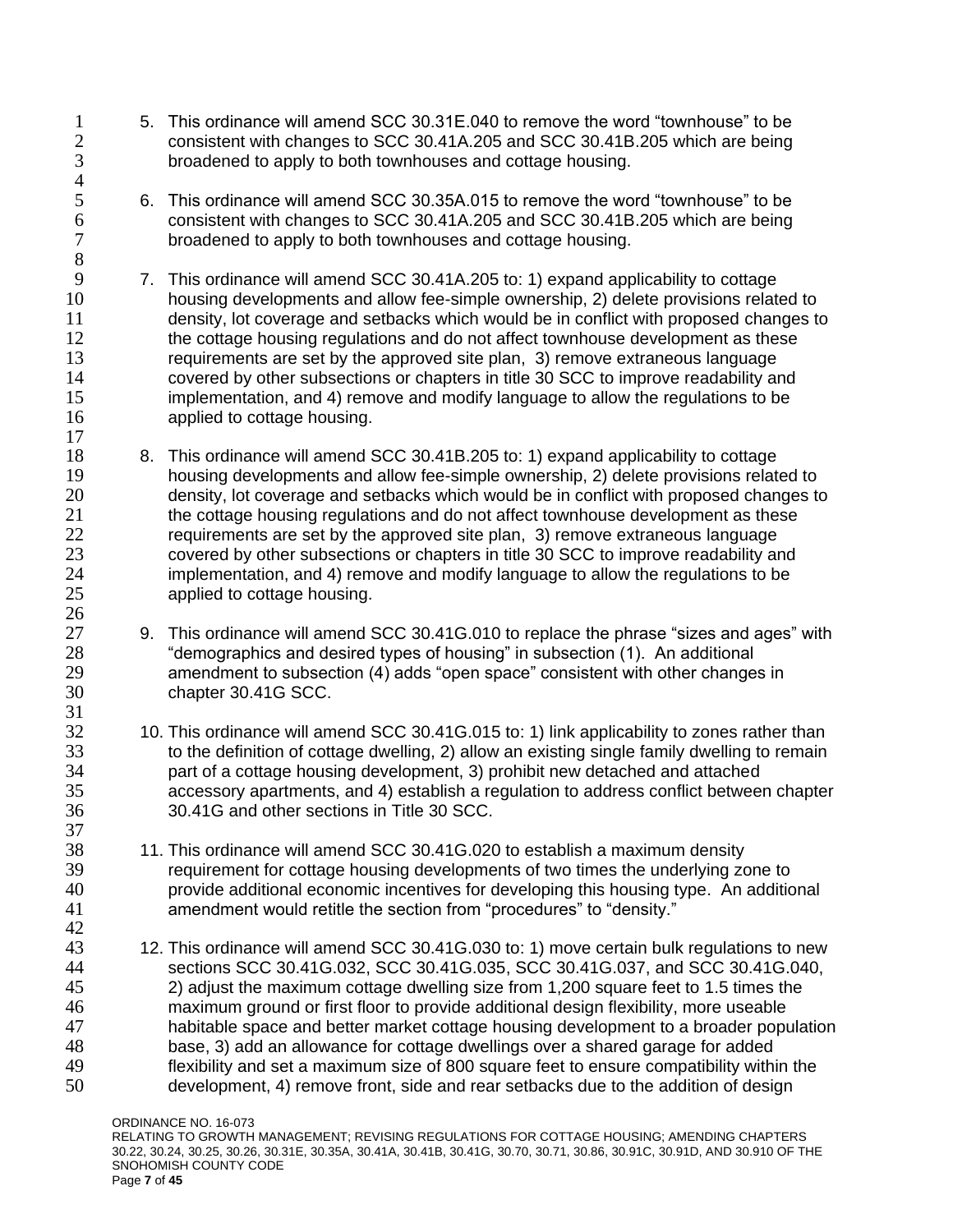ORDINANCE NO. 16-073 RELATING TO GROWTH MANAGEMENT; REVISING REGULATIONS FOR COTTAGE HOUSING; AMENDING CHAPTERS 1 standards for cottage dwellings, 5) increase the maximum building height from 18 and<br>2 25 feet depending on roof pitch to 30 feet regardless of roof pitch to provide additional 2 25 feet depending on roof pitch to 30 feet regardless of roof pitch to provide additional<br>3 design flexibility to create habitable space above the main or first floor, and 6) increase 3 design flexibility to create habitable space above the main or first floor, and 6) increase<br>4 the lot coverage to 40% to provide greater flexibility in design and layout and more 4 the lot coverage to 40% to provide greater flexibility in design and layout and more<br>5 efficient land utilization. efficient land utilization. 13. This ordinance will add a new section SCC 30.41G.032 to establish standards for site **ideology** layout and building orientation to maintain a high quality design and to ensure compatibility of cottage housing developments with existing residential development. To reduce the amount of impervious surface within a cottage housing development there shall be no cap on the maximum number of dwellings in a cluster. 13 14. This ordinance will add a new section SCC 30.41G.035 to establish design standards for cottage housing dwellings and community buildings to ensure high quality design, a variety of housing types, and compatibility with existing residential development. 15. This ordinance will add a new section SCC 30.41G.037 to establish: 1) preferred 18 locations within the cottage housing development for parking areas and shared and individual garages, and 2) design standards for parking areas and garages. 16. This ordinance will amend SCC 30.41G.040 to: 1) retitle the section for clarity, 2) add standards for amounts of common open space and private open space which were previously located in SCC 30.41G.030 and should be grouped with the design standards for easier implementation, and 3) add additional design standards to ensure high quality cottage housing developments.  $\frac{26}{27}$ 17. This ordinance will add a new section SCC 30.41G.045 to provide a cross-reference to circulation and access requirements in chapter 30.24 SCC. An additional amendment would add language requiring additional internal pedestrian facilities when a cottage housing development abuts a public or private road. 18. This ordinance will add a new section SCC 30.41G.047 to provide a cross-reference to landscaping requirements in chapter 30.25 SCC. 19. This ordinance amends SCC 30.41G.050 to include additional sections in chapter 30.41G SCC for which an applicant may request a modification and give greater flexibility in making a cottage housing development viable. 20. This ordinance amends SCC 30.41G.060 to: 1) retitle the section from "bonus density" to "approval process and decision criteria," 2) remove bonus density language which is unnecessary with the change proposed in SCC 30.41G.020 to increase the maximum density, and 3) establish cottage housing as Type 1 site plan approval approved by the director in an effort to streamline the process and improve predictability. 21. This ordinance will add a new section SCC 30.41G.047 to provide regulations for the 46 final inspection of occupancy of a cottage housing development and ensure that<br>47 conditions of approval have been satisfied. conditions of approval have been satisfied. 22. This ordinance amends SCC 30.70.140 to provide expiration periods for permit applications and approvals for cottage housing consistent with other types of site plans.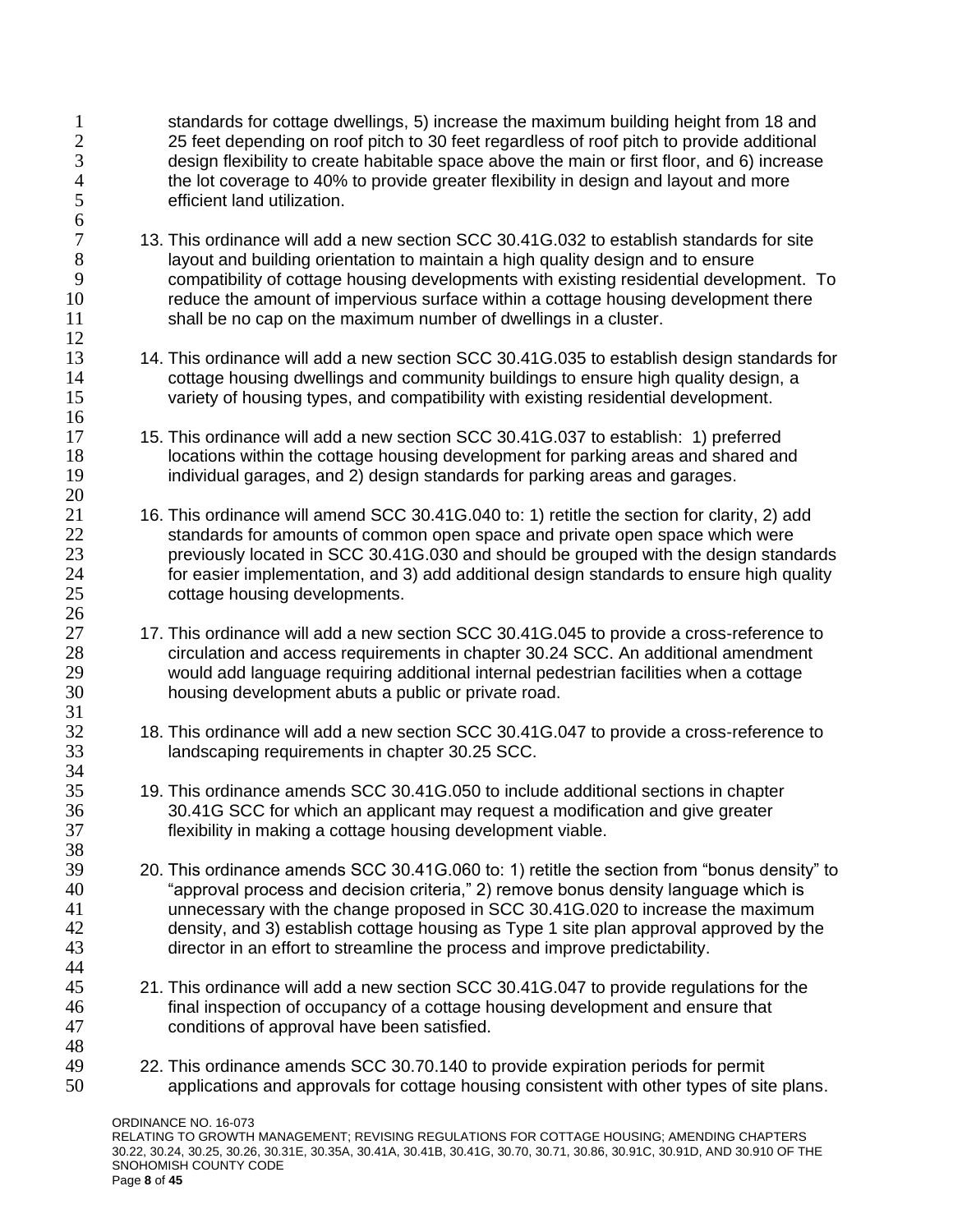- 23. This ordinance amends SCC 30.70.300 to include cottage housing in the County's vesting provisions consistent with other types of site plans.
- 24. This ordinance amends SCC 30.71.020 to add cottage housing to the list of Type 1 approvals.
- 25. This ordinance amends SCC 30.86.115 to allow the application fees for single family detached unit (SFDU) development to be charged for the review of cottage housing development. The review and approval of a cottage housing development is changing to a site plan approval process consistent with that used to approve an SFDU development. The amount of time to review an SFDU would be similar to that required for a cottage housing development.
- 26. This ordinance will add a new section SCC 30.91C.198 which adds a definition of "Community building" to define a term used in chapter 30.41G SCC.
- 27. This ordinance amends SCC 30.91D.455 to remove the word "townhouse" to be consistent with changes to SCC 30.41A.205 and SCC 30.41B.205 which are being broadened to apply to both townhouses and cottage housing.
- 28. This ordinance amends SCC 30.91D.495 to remove language which is standard and already incorporated in chapter 30.41G SCC, resulting in a more streamlined and easier 24 to interpret definition of "Dwelling, cottage housing."
- 29. This ordinance amends SCC 30.91L.205 to remove the phrase "for the exclusive use of townhouses" to be consistent with changes to SCC 30.41A.205 and SCC 30.41B.205 which are being broadened to apply to both townhouses and cottage housing.
- 30. This ordinance will add a new section SCC 30.91O.015 which adds a definition of "Open space, common" to define a term used in chapter 30.41G SCC.
- 33 31. This ordinance will add a new section SCC 30.910.016 which adds a definition of "Open 34 space, private" to define a term used in chapter 30.41G SCC. space, private" to define a term used in chapter 30.41G SCC.
- I. The proposed amendments are consistent with the record as set forth in the PDS Staff Report dated February 11, 2016.
- Section 2. The County Council makes the following conclusions:
- 1. The proposal is consistent with the goals, objectives, and policies of the GPP.
- 2. The proposal is consistent with Washington State law and the SCC.
- 3. The County has complied with all SEPA requirements with respect to this non-project action.
- 4. The regulations proposed by this ordinance do not result in an unconstitutional taking of private property for a public purpose.
- 

 $\frac{1}{2}$ 

 $\frac{4}{5}$ 

29<br>30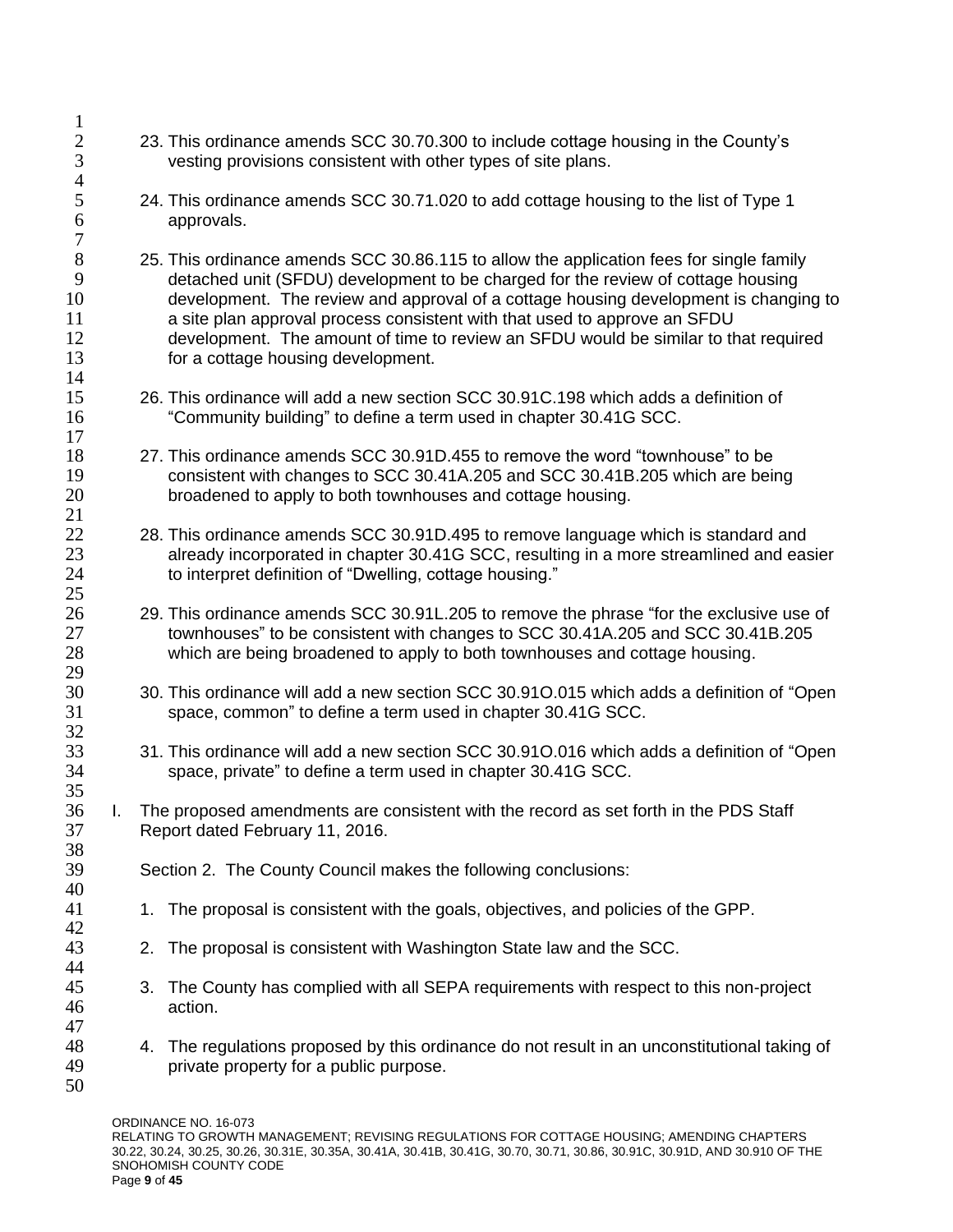1 Section 3. The County Council bases its findings and conclusions on the entire record of<br>2 the County Council, including all testimony and exhibits. Any finding, which should be deemed a 2 the County Council, including all testimony and exhibits. Any finding, which should be deemed a<br>3 conclusion, and any conclusion which should be deemed a finding, is hereby adopted as such. conclusion, and any conclusion which should be deemed a finding, is hereby adopted as such.

5 Section 4. Snohomish County Code Section 30.22.100, last amended by Amended 6 Ordinance No. 16-039 on June 22, 2016, is amended to read: Ordinance No. 16-039 on June 22, 2016, is amended to read:

| <b>TYPE OF USE</b>                                                     | R9,600 <sup>88</sup> | R8,400 <sup>88</sup> | R7,20088        | ۳            | LDMR         | ΓŘ           | $\mathbf{g}$    | PCB | CB <sup>128</sup> | GC <sup>128</sup> | 59 | $\tilde{\mathbf{P}}^{76}$ | BP | $L$   55, 76    | $\frac{55}{11}$ | MHP <sup>114</sup> | UC122   |
|------------------------------------------------------------------------|----------------------|----------------------|-----------------|--------------|--------------|--------------|-----------------|-----|-------------------|-------------------|----|---------------------------|----|-----------------|-----------------|--------------------|---------|
| <b>Accessory</b><br>Apartment <sup>62</sup>                            | A                    | A                    | A               | A            | A            | Α            | A               |     | Α                 | Α                 |    |                           |    |                 |                 |                    |         |
| <b>Adult Entertainment</b><br>Business/Use 67                          |                      |                      |                 |              |              |              |                 |     |                   |                   |    | P                         |    | P               | P               |                    |         |
| Agriculture 41, 107                                                    | P                    | P                    | P               |              | P            | P            | P               |     | P                 | P                 |    | P                         | P  | P               | P               | P                  |         |
| Airport, Stage 1<br>Utility <sup>1</sup>                               | $\mathsf{C}$         | C                    | C               |              |              |              |                 |     | P                 | P                 |    | P                         | P  | P               | P               |                    |         |
| Airport, All Others                                                    |                      |                      |                 |              |              |              |                 |     |                   |                   |    | P                         | P  | P               | P               |                    |         |
| <b>Amusement Facility</b><br>41, 129                                   |                      |                      |                 |              |              |              |                 | P   | P                 | P                 |    | P                         |    | P               | P               |                    | P       |
| <b>Antique Shop</b>                                                    |                      |                      |                 |              |              |              | P               |     | P                 | P                 |    |                           |    | P               | P               |                    | P       |
| Art Gallery <sup>41</sup>                                              | $\mathsf{C}$         | $\mathsf{C}$         | $\mathsf{C}$    |              | $\mathsf{C}$ | C            | P               | P   | P                 | P                 |    | P                         | P  | P               | P               |                    | P       |
| <b>Asphalt Batch Plant</b><br>& Continuous Mix<br><b>Asphalt Plant</b> |                      |                      |                 |              |              |              |                 |     |                   |                   |    | P                         |    |                 | P               |                    |         |
| Auto Repair, Major                                                     |                      |                      |                 |              |              |              |                 |     |                   | P                 |    | P                         | P  | P               | P               |                    | P       |
| Auto Repair, Minor                                                     |                      |                      |                 |              |              |              | P               | P   | P <sup>86</sup>   | P                 | P  | P                         | P  | P               | P               |                    | P       |
| <b>Auto Towing</b>                                                     |                      |                      |                 |              |              |              |                 |     |                   |                   |    |                           |    | P               | P               |                    |         |
| <b>Auto Wrecking Yard</b>                                              |                      |                      |                 |              |              |              |                 |     |                   |                   |    |                           |    | C <sup>44</sup> | P <sup>44</sup> |                    |         |
| <b>Bakery</b>                                                          |                      |                      |                 |              |              |              | P <sup>69</sup> | P   | P                 | P                 |    | P                         | P  | P               | P               |                    | P       |
| <b>Bed and Breakfast</b><br>Guesthouse <sup>58</sup>                   | $\mathsf C$          | $\mathsf C$          | $\mathsf{C}$    | $\mathsf{C}$ | $\mathsf C$  | $\mathsf{C}$ |                 |     |                   |                   |    |                           |    |                 |                 | $\mathsf C$        |         |
| Billboards <sup>46</sup>                                               |                      |                      |                 |              |              |              |                 |     |                   |                   |    |                           |    |                 |                 |                    |         |
| Non-digital                                                            |                      |                      |                 |              |              |              |                 |     |                   | P                 |    |                           |    | P               | P               |                    |         |
| Digital                                                                |                      |                      |                 |              |              |              |                 |     |                   | P                 |    |                           |    | P               | P               |                    |         |
| <b>Boarding House</b>                                                  | $\mathsf{P}^{15}$    | $\mathsf{P}^{15}$    | D <sup>15</sup> |              | P            | P            | P               |     | $\sf P$           | P                 |    |                           |    |                 |                 | P                  | $\sf P$ |
| Boat Launch,<br>Commercial 31                                          |                      |                      |                 |              |              |              |                 |     | $\mathsf C$       | $\mathbf C$       |    |                           |    | $\mathbf C$     | $\mathbf C$     |                    | P       |
| Boat Launch, Non-<br>commercial <sup>31</sup>                          | $\mathbf C$          | $\mathbf C$          | $\mathbf C$     |              | $\mathbf C$  | C            |                 |     | C                 | C                 |    |                           |    | C               | C               |                    |         |
| <b>Boat Sales</b>                                                      |                      |                      |                 |              |              |              |                 |     |                   | P                 |    |                           |    | P               | P.              |                    |         |

8 **30.22.100 Urban Zone Categories: Use Matrix**

ORDINANCE NO. 16-073

RELATING TO GROWTH MANAGEMENT; REVISING REGULATIONS FOR COTTAGE HOUSING; AMENDING CHAPTERS 30.22, 30.24, 30.25, 30.26, 30.31E, 30.35A, 30.41A, 30.41B, 30.41G, 30.70, 30.71, 30.86, 30.91C, 30.91D, AND 30.910 OF THE SNOHOMISH COUNTY CODE Page **10** of **45**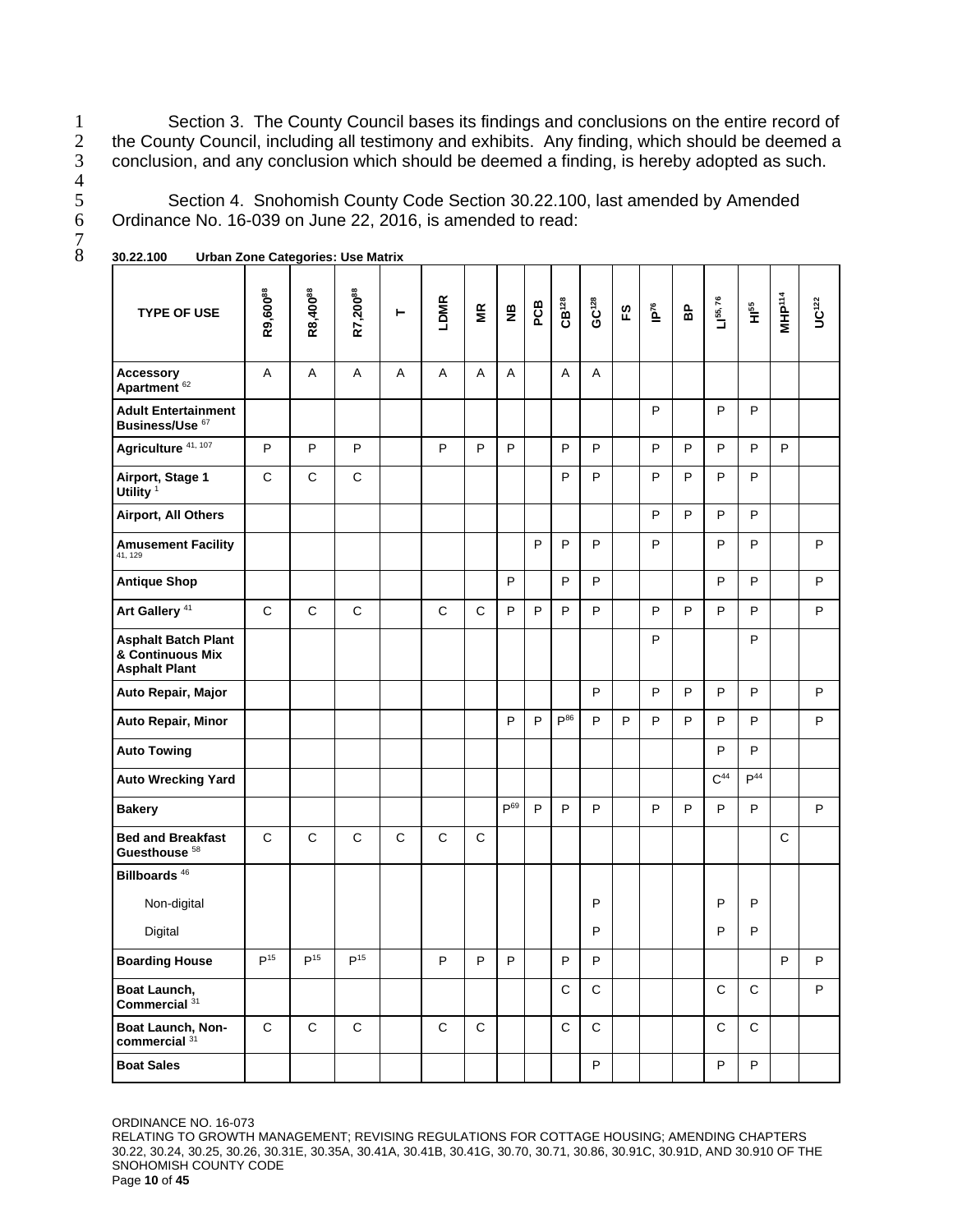| <b>TYPE OF USE</b>                                                                      | R9,600 <sup>88</sup> | R8,400 <sup>88</sup> | R7,200 <sup>88</sup> | ۳      | LDMR         | $\tilde{\mathbf{z}}$ | $\frac{10}{2}$ | PCB | $CB^{128}$   | GC <sup>128</sup> | က္       | $\tilde{\mathbf{P}}$ | 웁 | $L1^{55, 76}$ | ыя<br>Ні | MHP <sup>114</sup> | $UC^{122}$       |
|-----------------------------------------------------------------------------------------|----------------------|----------------------|----------------------|--------|--------------|----------------------|----------------|-----|--------------|-------------------|----------|----------------------|---|---------------|----------|--------------------|------------------|
| <b>Caretaker's Quarters</b>                                                             |                      |                      |                      |        |              |                      |                |     |              |                   |          | P                    | P | P             | P        |                    |                  |
| Cemetery,<br>Columbarium,<br>Crematorium,<br>Mausoleum <sup>41</sup>                    | $\mathsf{C}$         | $\mathsf{C}$         | $\mathsf{C}$         |        | $\mathsf{C}$ | $\mathsf{C}$         |                |     | P            | P                 |          | P                    | P | P             | P        |                    | P                |
| Church 41, 129                                                                          | C                    | C                    | C                    |        | P            | P                    | P              | P   | P            | P                 |          | P                    | P | P             | P        |                    | P                |
| Cleaning<br><b>Establishment</b>                                                        |                      |                      |                      |        |              |                      | P              | P   | P            | P                 |          | P                    | P | P             | P        |                    | P                |
| <b>Clubhouse</b>                                                                        |                      |                      |                      |        | $\mathsf{C}$ | $\mathsf{C}$         | C              | P   | P            | P                 |          | P                    | P | P             | P        | P                  | P                |
| <b>Cold Storage</b>                                                                     |                      |                      |                      |        |              |                      |                |     |              | P                 |          | P                    | P | P             | P        |                    |                  |
| <b>Commercial Vehicle</b><br><b>Storage Facility</b>                                    |                      |                      |                      |        |              |                      |                |     |              | P                 |          | P                    | P | P             | P        |                    |                  |
| <b>Community Club</b>                                                                   | $\mathsf{C}$         | $\mathsf{C}$         | $\mathsf{C}$         |        | $\mathsf{C}$ | $\mathsf{C}$         | $\mathsf{C}$   |     | P            | P                 |          | P                    | P | P             | P        | P                  | P                |
| Community<br><b>Facilities for</b><br>Juveniles <sup>103</sup>                          |                      |                      |                      |        |              |                      |                |     |              |                   |          |                      |   |               |          |                    |                  |
| 1 to 8 Resident<br><b>Facility</b>                                                      | P                    | P                    | P                    | P      | P            | P                    | P              | P   | P            | P                 |          | P                    | P | P             | P        | P                  | P                |
| 9 to 24 Resident<br><b>Facility</b>                                                     | S                    | S                    | S                    | S      | S            | P                    | P              | P   | P            | P                 |          | P                    | P | $\mathsf{P}$  | P        | P                  | P                |
| <b>Construction</b><br>Contracting                                                      |                      |                      |                      |        |              |                      |                |     |              | P                 |          | P                    | P | P             | P        |                    | P <sup>123</sup> |
| <b>Country Club</b>                                                                     | $\mathsf{C}$         | $\mathsf{C}$         | $\mathsf{C}$         |        |              |                      |                |     |              |                   |          | P                    | P | P             | P        |                    | P                |
| Craft Shop <sup>21</sup>                                                                |                      |                      |                      |        |              |                      |                |     | $P^{86}$     | P                 |          | P                    | P | P             | P        |                    | P                |
| Day Care Center <sup>2, 129</sup>                                                       | $\mathsf{C}$         | $\mathsf{C}$         | $\mathsf{C}$         |        | $\mathsf{C}$ | $\mathsf{C}$         | P              | P   | P            | P                 | P        | P                    | P | P             | P        | A                  | P                |
| <b>Department Store</b>                                                                 |                      |                      |                      |        |              |                      |                | P   | $P^{86}$     | P                 |          |                      |   | P             | P        |                    | P                |
| <b>Distillation of</b><br>Alcohol                                                       |                      |                      |                      |        |              |                      |                |     |              |                   |          | P                    | P | P             | P        |                    | P                |
| Distillation of Wood,<br>Coal, Bones or<br><b>Manufacturing of</b><br>their By-products |                      |                      |                      |        |              |                      |                |     |              |                   |          | P                    |   |               | P        |                    |                  |
| Dock & Boathouse,<br>Private, Non-<br>commercial $3, 41$                                | P                    | P                    | P                    | P      | P            | P                    | P              |     | P            | P                 |          | P                    | P | P             | P        |                    |                  |
| <b>Drug Store</b>                                                                       |                      |                      |                      |        |              |                      | P              | P   | P            | P                 | $P^{22}$ |                      |   | P             | P        |                    | P                |
| <b>Dwelling, Attached</b><br><b>Single Family</b>                                       | P                    | $\mathsf P$          | P                    | P      | P            | P                    | P              | P   | P            | P                 |          |                      |   |               |          |                    |                  |
| <b>Dwelling, Cottage</b><br>Housing <sup>116</sup>                                      | ((A))P               | ((A))P               | $\underline{P}((A))$ | ((A))P | ((A))P       |                      |                |     |              |                   |          |                      |   |               |          |                    |                  |
| <b>Dwelling, Duplex</b>                                                                 | P <sup>42</sup>      | P <sup>42</sup>      | P <sup>42</sup>      | P      | P            | P                    | P              |     | $\mathsf{P}$ | P                 |          |                      |   |               |          |                    |                  |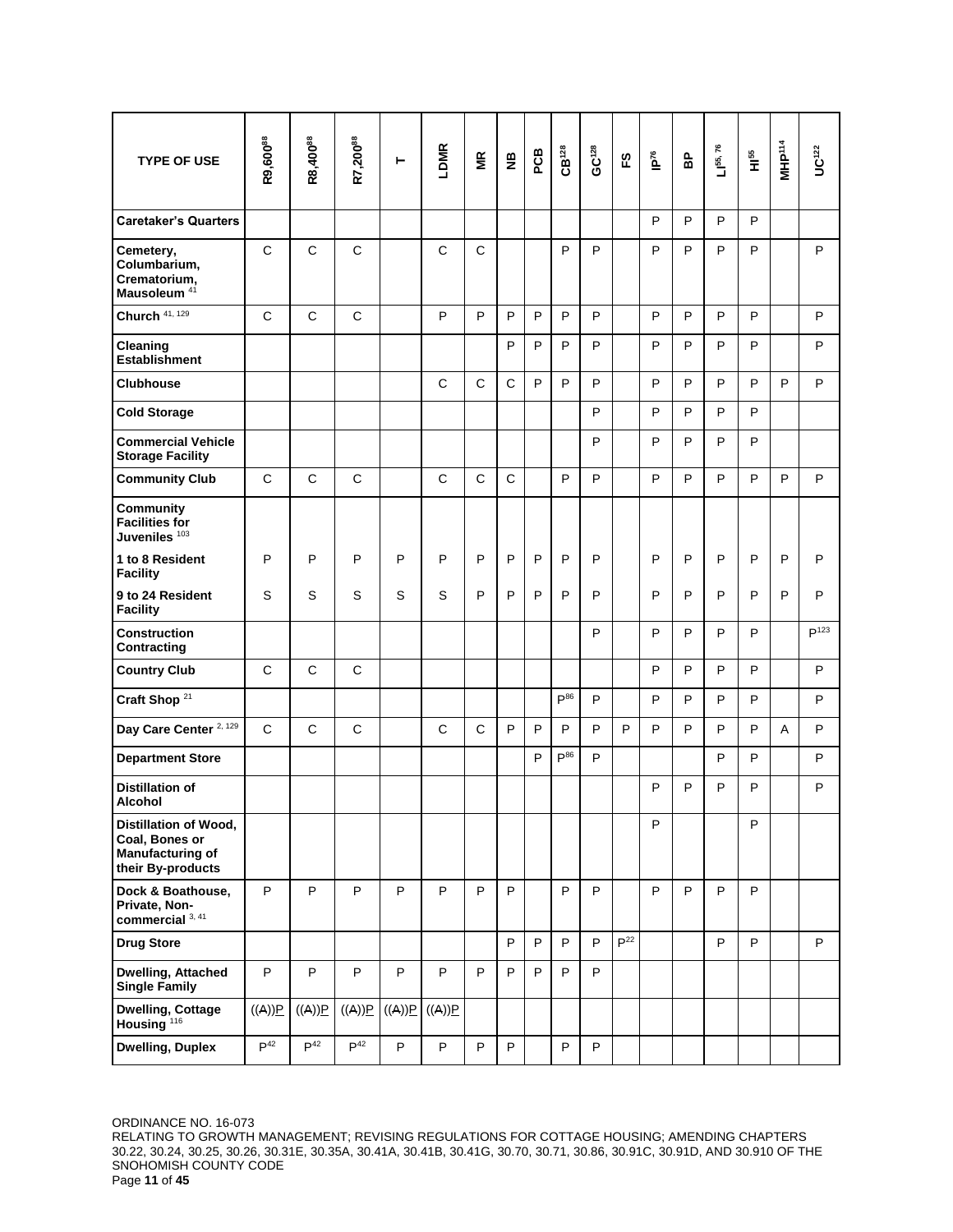| <b>TYPE OF USE</b>                                                                                | R9,600 <sup>88</sup> | R8,400 <sup>88</sup> | R7,200 <sup>88</sup> | ۳              | LDMR      | MR        | $\mathbf{g}$   | PCB            | CB <sup>128</sup> | $GC^{128}$     | က္ | ib <sub>16</sub> | 웁               | $L$   55, 76 | че<br>Т     | MHP <sup>114</sup> | UC <sup>122</sup> |
|---------------------------------------------------------------------------------------------------|----------------------|----------------------|----------------------|----------------|-----------|-----------|----------------|----------------|-------------------|----------------|----|------------------|-----------------|--------------|-------------|--------------------|-------------------|
| <b>Dwelling, Mobile</b><br>Home                                                                   | P <sup>6</sup>       | P <sup>6</sup>       | P <sup>6</sup>       | P <sup>6</sup> | P         | P         | P <sup>6</sup> |                | P <sup>6</sup>    | P <sup>6</sup> |    |                  |                 |              |             | P                  |                   |
| Dwelling, Multifamily                                                                             |                      |                      |                      |                | P         | P         | P              | P              | P                 | P              |    |                  | P <sup>51</sup> |              |             |                    | P                 |
| <b>Dwelling, Single</b><br><b>Family</b>                                                          | P                    | P                    | P                    | P              | P         | P         | P              | $\mathsf{P}^4$ | P                 | P              |    |                  | P <sup>51</sup> |              |             | $\mathsf{P}^4$     |                   |
| Dwelling,<br>Townhouse <sup>5</sup>                                                               |                      |                      | Α                    | P              | P         | P         | P              | P              | P                 | P              |    |                  |                 |              |             |                    | P                 |
| <b>Electric Vehicle</b><br>Infrastructure                                                         |                      |                      |                      |                |           |           |                |                |                   |                |    |                  |                 |              |             |                    |                   |
| <b>Electric Vehicle</b><br>Charging<br>Station -<br>Restricted,<br>Level 1 and<br>Level $2^{121}$ | P                    | P                    | P                    | P              | P         | P         | P              | P              | P                 | P              | P  | P                | P               | P            | P           | P                  | P                 |
| <b>Electric Vehicle</b><br>Charging<br>Station - Public,<br>Level 1 and<br>Level <sub>2</sub>     |                      |                      |                      |                |           |           | P              | P              | P                 | P              | P  | P                | P               | P            | P           |                    | P                 |
| <b>Electric Vehicle</b><br>Charging<br><b>Station, Level 3</b>                                    | $C^{120}$            | $C^{120}$            | $C^{120}$            | $C^{120}$      | $C^{120}$ | $C^{120}$ | P              | P              | P                 | P              | P  | P                | P               | P            | P           |                    | $\sf P$           |
| <b>Battery</b><br><b>Exchange</b><br><b>Stations</b>                                              | $C^{120}$            | $C^{120}$            | $C^{120}$            | $C^{120}$      | $C^{120}$ | $C^{120}$ | P              | P              | P                 | P              | P  | P                | P               | P            | P           |                    | P                 |
| Explosives,<br>Manufacturing                                                                      |                      |                      |                      |                |           |           |                |                |                   |                |    | P                |                 |              | P           |                    |                   |
| <b>Explosives, Storage</b>                                                                        |                      |                      |                      |                |           |           |                |                |                   |                |    | P                |                 |              | P           |                    |                   |
| <b>Extraction of Animal</b><br>or Fish Fat or Oil                                                 |                      |                      |                      |                |           |           |                |                |                   |                |    | P                |                 |              | P           |                    |                   |
| <b>Fabrication Shop</b>                                                                           |                      |                      |                      |                |           |           |                |                |                   | P              |    | P                | P               | P            | P           |                    | P <sup>123</sup>  |
| <b>Fairgrounds</b>                                                                                |                      |                      |                      |                |           |           |                |                |                   | $\sf P$        |    | P                | $\sf P$         | $\mathsf P$  | $\mathsf P$ |                    |                   |
| <b>Fallout Shelter,</b><br><b>Individual</b>                                                      | $\sf P$              | P                    | P                    | P              | P         | P         | P              | P              | P                 | P              | P  | P                | P               | P            | P           |                    | P                 |
| <b>Fallout Shelter, Joint</b>                                                                     | $\sf P$              | P                    | P                    | P              | P         | P         | P              | P              | P                 | P              | P  | P                | P               | P            | P           |                    | P                 |
| <b>Family Day Care</b><br>Home <sup>8</sup>                                                       | P                    | P                    | P                    | P              | P         | P         | P              |                | P                 | P              |    |                  |                 |              |             | P                  |                   |
| <b>Farm Product</b><br>Processing                                                                 |                      |                      |                      |                |           |           |                |                |                   |                |    |                  |                 |              |             |                    |                   |
| Up to 5,000 sq ft                                                                                 |                      |                      |                      |                |           |           |                |                | P                 | P              |    |                  |                 | P            | P           |                    |                   |
| Over 5,000 sq ft 94                                                                               |                      |                      |                      |                |           |           |                |                | Α                 | P              |    |                  |                 | P            | P           |                    |                   |
| <b>Farm Stand</b><br>Up to 400 sq ft 9                                                            | P                    | P                    | P                    |                |           |           |                |                | $\mathsf{P}$      | P              |    |                  |                 | P            | P           |                    | P                 |

RELATING TO GROWTH MANAGEMENT; REVISING REGULATIONS FOR COTTAGE HOUSING; AMENDING CHAPTERS 30.22, 30.24, 30.25, 30.26, 30.31E, 30.35A, 30.41A, 30.41B, 30.41G, 30.70, 30.71, 30.86, 30.91C, 30.91D, AND 30.910 OF THE SNOHOMISH COUNTY CODE Page **12** of **45**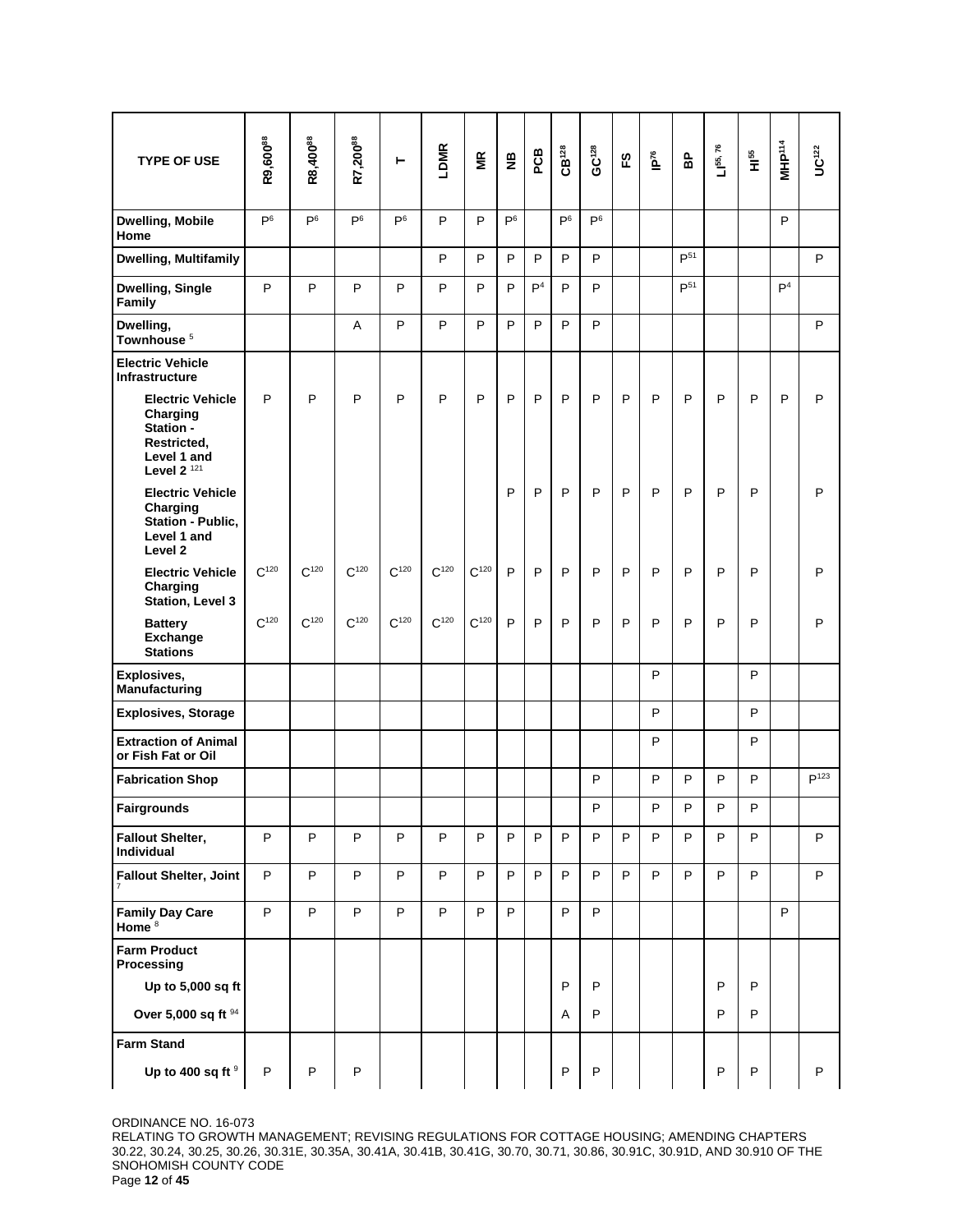| <b>TYPE OF USE</b>                                                   | R9,600 <sup>88</sup> | R8,400 <sup>88</sup> | R7,20088     | ۳  | LDMR         | ΜŘ           | $\frac{a}{2}$ | PCB          | CB <sup>128</sup> | $GC^{128}$   | က္           | $\tilde{\mathbf{P}}$ | 웁               | $L$ <sup>55</sup> , 76 | н <sup>55</sup> | MHP <sup>14</sup> | $UC^{122}$ |
|----------------------------------------------------------------------|----------------------|----------------------|--------------|----|--------------|--------------|---------------|--------------|-------------------|--------------|--------------|----------------------|-----------------|------------------------|-----------------|-------------------|------------|
|                                                                      |                      |                      |              |    |              |              |               |              |                   |              |              |                      |                 |                        |                 |                   |            |
| 401 to 5,000 sq<br>ft <sup>99</sup>                                  |                      |                      |              |    |              |              |               |              |                   |              |              |                      |                 |                        |                 |                   |            |
| Farmers Market <sup>93</sup>                                         |                      |                      |              |    |              |              |               |              |                   | P            |              |                      | P               | P                      | P               |                   | P          |
| <b>Financial</b><br><b>Institutions</b>                              |                      |                      |              |    |              |              | P             | P            | P                 | P            |              | P                    | P               | P                      | P               |                   | P          |
| <b>Fish Farm</b>                                                     |                      |                      |              |    |              |              |               |              |                   |              |              | P                    | P               | P                      | P               |                   |            |
| <b>Fix-it Shop</b>                                                   |                      |                      |              |    |              |              |               | P            | $P^{86}$          | P            |              | P                    | P               | P                      | P               |                   | P          |
| <b>Forestry</b>                                                      |                      |                      |              |    |              |              |               |              |                   |              |              | P                    |                 | P                      | P               |                   |            |
| Forge, Foundry,<br><b>Blast Furnace for</b><br><b>Melting of Ore</b> |                      |                      |              |    |              |              |               |              |                   |              |              |                      |                 |                        | P               |                   |            |
| <b>Foster Home</b>                                                   | P                    | P                    | P            | P  | P            | P            | P             |              | P                 | P            |              |                      |                 |                        |                 | P                 |            |
| Fuel & Coal Yard                                                     |                      |                      |              |    |              |              |               |              |                   | P            |              | P                    | P               | P                      | P               |                   |            |
| Garage, Detached<br>Private Accessory <sup>60</sup>                  |                      |                      |              |    |              |              |               |              |                   |              |              |                      |                 |                        |                 |                   |            |
| Up to 2,400 sq ft                                                    | P                    | P                    | P            | P  | P            | P            | P             | P            | P                 | P            |              | P                    | P               | P                      | P               | P                 |            |
| 2,401 - 4,000 sq ft<br>on More<br>than 3 Acres $41,59$               | P                    | P                    | P            | P  | P            | P            | P             | P            | P                 | P            |              | P                    | P               | P                      | P               |                   |            |
| 2,401 - 4,000 sq ft<br>on Less<br>than 3 Acres $41,59$               | Α                    | Α                    | Α            | Α  | Α            | Α            | Α             | Α            | Α                 | Α            |              | Α                    | Α               | Α                      | Α               |                   |            |
| 4,001 sq ft and<br>Greater <sup>41,59</sup>                          | C                    | C                    | $\mathsf{C}$ | C  | $\mathsf{C}$ | $\mathsf{C}$ | $\mathsf{C}$  | $\mathsf{C}$ | $\mathsf{C}$      | C            |              | C                    | $\mathsf{C}$    | C                      | $\mathsf{C}$    |                   |            |
| Garage, Detached<br><b>Private Non-</b><br>accessory <sup>60</sup>   |                      |                      |              |    |              |              |               |              |                   |              |              |                      |                 |                        |                 |                   |            |
| Up to 2,400 sq ft                                                    | P                    | P                    | P            | P  | P            | P            | P             | P            | P                 | P            | P            | P                    | P               | P                      | P               |                   |            |
| $2,401$ sq ft and<br>greater 41, 59                                  | С                    | C.                   | C            | C. | C.           | $\mathbf{C}$ | $\mathsf{C}$  | $\mathsf{C}$ | $\mathbf{C}$      | $\mathbf{C}$ | $\mathsf{C}$ | $\mathbf{C}$         | $\mathbf{C}$    | $\mathsf{C}$           | C.              |                   |            |
| <b>Golf Course and</b><br><b>Driving Range</b>                       | $\mathsf{C}$         | $\mathbf C$          | $\mathsf{C}$ |    |              |              |               |              | P                 | P            |              | P                    | P               | P                      | P               |                   |            |
| Government<br><b>Structures &amp;</b><br>Facilities <sup>27,41</sup> | $\mathbf C$          | $\mathbf C$          | C            | C  | C            | C            | $\mathbf C$   | P            | P                 | P            |              | P                    | P               | P                      | P               |                   | P          |
| Greenhouse, Lath<br>House, & Nurseries:<br>$52$ Retail               |                      |                      |              |    |              |              | P             | P            | P                 | P            |              |                      |                 | P                      | P               |                   |            |
| Greenhouse, Lath<br>House, & Nurseries:<br><sup>52</sup> Wholesale   |                      |                      |              |    |              |              | P             | P            | P                 | P            |              | P                    | P               | P                      | P               |                   |            |
| <b>Grocery Store</b>                                                 |                      |                      |              |    |              |              | P             | P            | $P^{86}$          | P            | $P^{22}$     |                      |                 | P                      | P               |                   | P          |
| <b>Grooming Parlor</b>                                               |                      |                      |              |    |              |              | P             | P            | P                 | P            |              |                      | P <sup>53</sup> | P                      | P               |                   | P          |

RELATING TO GROWTH MANAGEMENT; REVISING REGULATIONS FOR COTTAGE HOUSING; AMENDING CHAPTERS 30.22, 30.24, 30.25, 30.26, 30.31E, 30.35A, 30.41A, 30.41B, 30.41G, 30.70, 30.71, 30.86, 30.91C, 30.91D, AND 30.910 OF THE SNOHOMISH COUNTY CODE Page **13** of **45**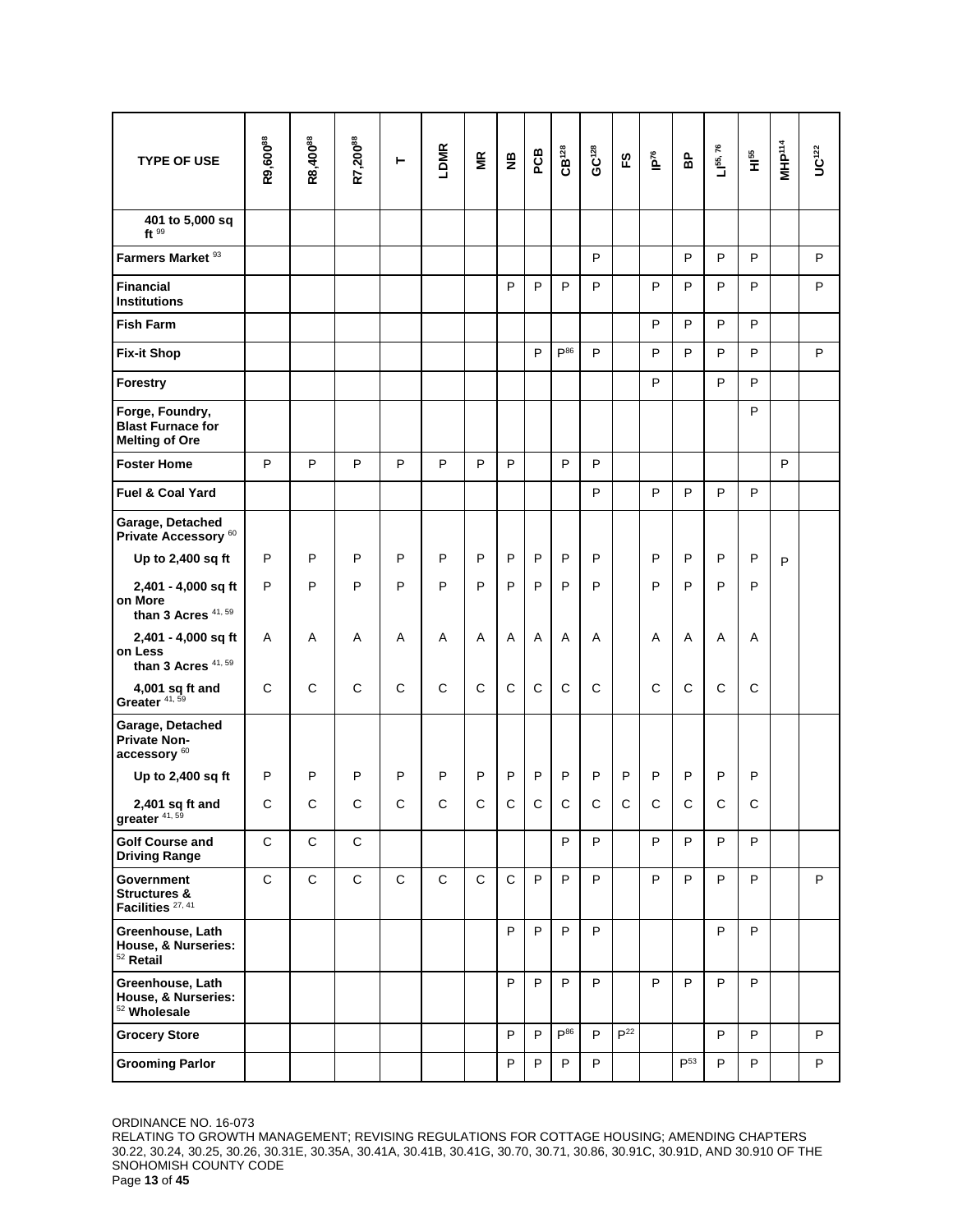| <b>TYPE OF USE</b>                                                                            | R9,600 <sup>88</sup> | R8,400 <sup>88</sup> | R7,200 <sup>88</sup> | Н | LDMR         | MR           | $\frac{a}{Z}$ | PCB | $CB^{128}$ | $GC^{128}$ | 53 | $\tilde{\mathbf{P}}$ | 웁            | $L$ 1 <sup>55</sup> , 76 | н <sup>55</sup> | MHP <sup>114</sup> | $UC^{122}$       |
|-----------------------------------------------------------------------------------------------|----------------------|----------------------|----------------------|---|--------------|--------------|---------------|-----|------------|------------|----|----------------------|--------------|--------------------------|-----------------|--------------------|------------------|
| Guesthouse <sup>85</sup>                                                                      | P                    | P                    | P                    |   | P            | P            | P             | P   | P          | P          |    |                      |              |                          |                 | P                  |                  |
| Gymnasium                                                                                     |                      |                      |                      |   |              |              |               | P   | P          | P          |    | P                    | P            | P                        | P               |                    | P                |
| <b>Hardware Store</b>                                                                         |                      |                      |                      |   |              |              | P             | P   | P          | P          |    |                      |              | P                        | P               |                    | P                |
| <b>Hazardous Waste</b><br><b>Storage &amp; Treatment</b><br>Facilities, Offsite <sup>66</sup> |                      |                      |                      |   |              |              |               |     |            |            |    | $\mathsf{C}$         | $\mathsf{C}$ | C                        | $\mathsf{C}$    |                    |                  |
| <b>Hazardous Waste</b><br><b>Storage &amp; Treatment</b><br>Facilities, Onsite 65             |                      |                      |                      |   |              |              | P             | P   | P          | P          | P  | P                    | P            | P                        | P               |                    |                  |
| <b>Health and Social</b><br>Service Facility <sup>90</sup>                                    |                      |                      |                      |   |              |              |               |     |            |            |    |                      |              |                          |                 |                    |                  |
| Level I                                                                                       | P                    | P                    | P                    | P | P            | P            | P             | P   | P          | P          |    |                      | P            |                          |                 | P                  | P                |
| Level II $41, 129$                                                                            | $\mathsf C$          | C                    | C                    |   | $\mathsf C$  | $\mathsf C$  | $\mathsf C$   | P   | P          | P          |    |                      | P            |                          |                 | С                  | P                |
| Level III                                                                                     |                      |                      |                      |   |              | $\mathsf{C}$ | C             | P   | P          | P          |    | P                    |              | P                        | P               | C                  | P                |
| <b>Home Improvement</b><br><b>Center</b>                                                      |                      |                      |                      |   |              |              | P             | P   | $P^{86}$   | P          |    |                      |              | P                        | P               |                    | P                |
| Home Occupation <sup>11</sup>                                                                 | P                    | P                    | P                    | P | P            | P            | P             |     | P          | P          |    |                      |              |                          |                 | P                  | P                |
| <b>Hotel/Motel</b>                                                                            |                      |                      |                      |   | $\mathsf{C}$ | $\mathsf{C}$ |               | P   | P          | P          | P  |                      |              | P <sup>89</sup>          |                 |                    | P                |
| Junkyard                                                                                      |                      |                      |                      |   |              |              |               |     |            |            |    |                      |              | C <sup>44</sup>          | P <sup>44</sup> |                    |                  |
| Kennel, 41<br>Commercial <sup>12</sup>                                                        | $\mathsf{C}$         | $\mathsf{C}$         | C                    |   |              |              |               |     | P          | P          |    | P                    | P            | P                        | P               |                    |                  |
| Kennel, <sup>41</sup> Private-<br>Breeding <sup>13</sup>                                      | P                    | P                    | P                    |   | P            | P            | P             |     | P          | P          |    | P                    | P            | P                        | P               |                    |                  |
| Kennel, <sup>41</sup> Private-<br>Non-Breeding <sup>13</sup>                                  | P                    | P                    | P                    |   | P            | P            | P             |     | P          | P          |    | P                    |              |                          |                 |                    |                  |
| Laboratory                                                                                    |                      |                      |                      |   |              |              |               |     |            | P          |    | P                    | P            | P                        | P               |                    | P                |
| Library <sup>41</sup>                                                                         | $\mathsf C$          | $\mathsf{C}$         | C                    |   | $\mathsf C$  | $\mathsf C$  | $\mathsf C$   | P   | P          | P          |    | P                    | P            | P                        | P               |                    | P                |
| Licensed<br>Practitioner <sup>29, 41</sup>                                                    |                      |                      |                      |   | C            | C            | P             | P   | P          | P          |    | P                    | P            | P                        | P               |                    | P                |
| <b>Livestock Auction</b><br><b>Facility</b>                                                   |                      |                      |                      |   |              |              |               |     |            |            |    | P                    |              | P                        | P               |                    |                  |
| Locksmith                                                                                     |                      |                      |                      |   |              |              | P             | P   | $P^{86}$   | P          |    | P                    | P            | P                        | P               |                    | P                |
| Lumberyard                                                                                    |                      |                      |                      |   |              |              |               |     |            | P          |    | P                    | P            | P                        | P               |                    |                  |
| Manufacturing,<br>Heavy <sup>82</sup>                                                         |                      |                      |                      |   |              |              |               |     |            |            |    | P                    |              |                          | P               |                    |                  |
| <b>Manufacturing, All</b><br><b>Other Forms Not</b><br>Specifically Listed 83                 |                      |                      |                      |   |              |              |               |     |            |            |    | P                    | P            | P                        | P               |                    | P <sup>123</sup> |
| Marijuana<br>Processing 125, 131                                                              |                      |                      |                      |   |              |              |               |     |            |            |    | P                    | P            | P                        | P               |                    |                  |

RELATING TO GROWTH MANAGEMENT; REVISING REGULATIONS FOR COTTAGE HOUSING; AMENDING CHAPTERS 30.22, 30.24, 30.25, 30.26, 30.31E, 30.35A, 30.41A, 30.41B, 30.41G, 30.70, 30.71, 30.86, 30.91C, 30.91D, AND 30.910 OF THE SNOHOMISH COUNTY CODE Page **14** of **45**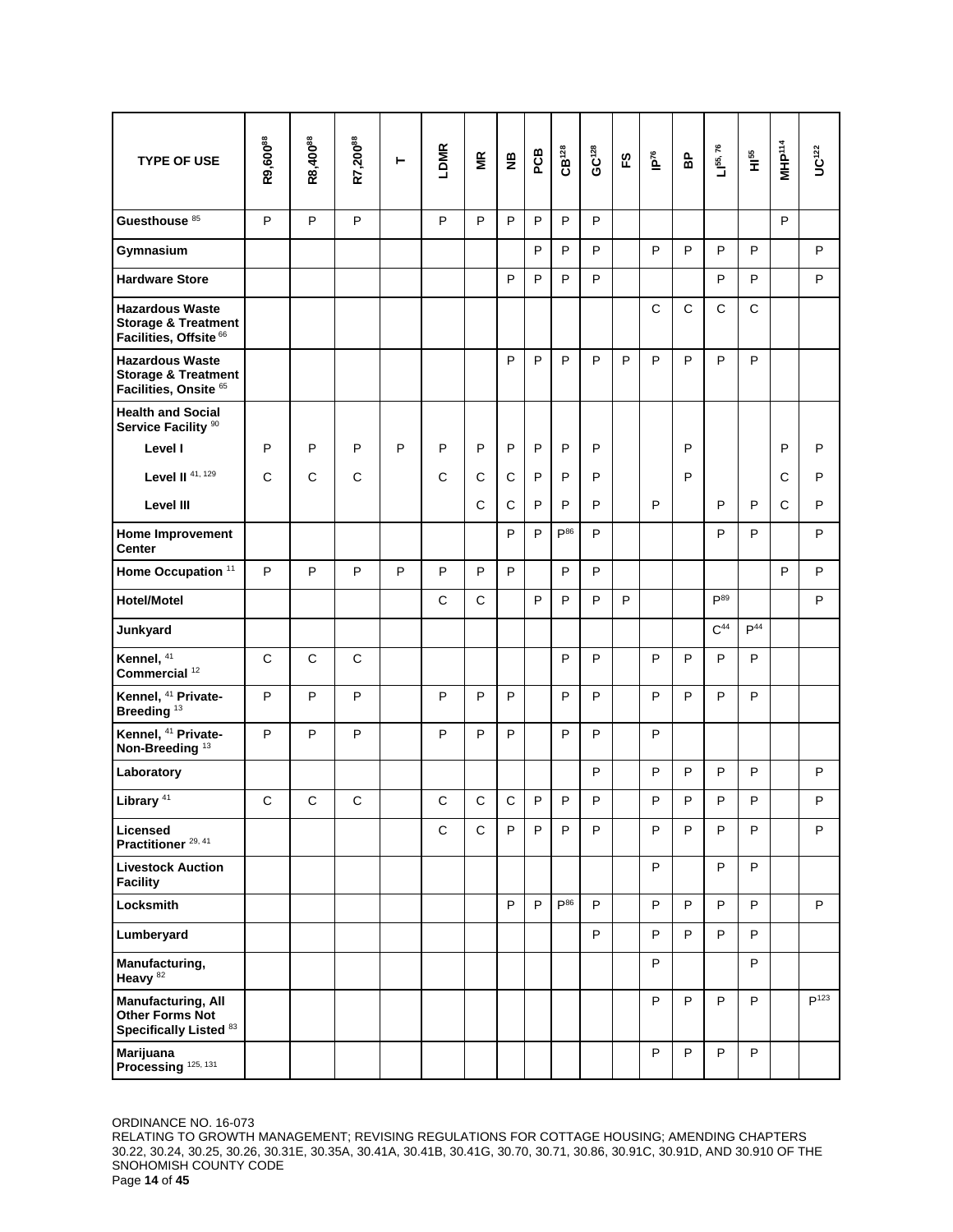| <b>TYPE OF USE</b>                                                                       | R9,600 <sup>88</sup> | R8,400 <sup>88</sup> | R7,200 <sup>88</sup> | Н            | LDMR         | МR           | $\frac{a}{Z}$ | PCB | $CB^{128}$      | $GC^{128}$       | က္ | ible             | 웁               | $L$   55, 76     | н <sup>55</sup>  | MHP <sup>114</sup> | UC <sup>122</sup> |
|------------------------------------------------------------------------------------------|----------------------|----------------------|----------------------|--------------|--------------|--------------|---------------|-----|-----------------|------------------|----|------------------|-----------------|------------------|------------------|--------------------|-------------------|
| Marijuana<br>Production 125, 131                                                         |                      |                      |                      |              |              |              |               |     |                 |                  |    | P                | P               | P                | P                |                    |                   |
| Marijuana Retail <sup>131</sup>                                                          |                      |                      |                      |              |              |              |               |     |                 |                  |    |                  |                 |                  |                  |                    |                   |
| <b>Massage Parlor</b>                                                                    |                      |                      |                      |              |              |              |               |     | P               | P                |    | P                | P               | P                | P                |                    | P                 |
| Medical Clinic <sup>29</sup>                                                             |                      |                      |                      |              | C            | C            | P             | P   | P               | P                |    | P                | P               | P                | P                |                    | P                 |
| <b>Mini Self-Storage</b>                                                                 |                      |                      |                      |              |              |              |               | P   |                 | P                |    | P                | P               | P                | P                |                    |                   |
| Mobile Home Park <sup>38</sup>                                                           |                      |                      |                      |              | $\mathsf C$  | $\mathsf{C}$ |               |     | $\mathsf{C}$    | $\mathsf{C}$     |    |                  |                 |                  |                  | P                  |                   |
| Mobile Home &<br><b>Travel Trailer Sales</b>                                             |                      |                      |                      |              |              |              |               |     |                 | P                |    | $C^{36}$         |                 | P                | P                |                    |                   |
| Model Hobby Park <sup>75</sup>                                                           |                      |                      |                      |              |              |              |               |     |                 |                  |    |                  | Α               | Α                | Α                |                    |                   |
| <b>Model House/Sales</b><br>Office                                                       | P                    | P                    | P                    | P            | P            | P            | P             | P   | P               | P                |    |                  |                 |                  |                  |                    | P                 |
| <b>Mortuary</b>                                                                          |                      |                      |                      |              | C            | C            |               |     | P               | P                |    | P                | P               | P                | P                |                    | P                 |
| <b>Motocross</b><br>Racetrack <sup>129</sup>                                             |                      |                      |                      |              |              |              |               |     |                 | C <sup>113</sup> |    | C <sup>113</sup> | $C^{113}$       | C <sup>113</sup> | C <sup>113</sup> |                    |                   |
| Motor Vehicle &<br><b>Equipment Sales</b>                                                |                      |                      |                      |              |              |              |               |     | P <sup>23</sup> | P                |    |                  |                 | P                | P                |                    |                   |
| Museum <sup>41</sup>                                                                     | $\mathsf C$          | $\mathbf C$          | C                    |              | $\mathbf C$  | $\mathsf{C}$ | $\mathbf C$   | P   | P               | P                |    | P                | P               | P                | P                |                    | P                 |
| Office, General                                                                          |                      |                      |                      |              |              |              | P             | P   | P               | P                |    | P                | P               | P                | P                |                    | P                 |
| Park, Public <sup>14</sup>                                                               | P                    | P                    | P                    |              | P            | P            | P             | P   | P               | P                |    | P                | P               | P                | P                |                    | P                 |
| Park-and-Pool Lot                                                                        | C                    | C                    | C                    | C            | C            | P            | P             | P   | P               | P                | P  | P                | P               | P                | P                |                    | P                 |
| Park-and-Ride Lot                                                                        | $\mathsf{C}$         | $\mathsf{C}$         | C                    | $\mathsf{C}$ | $\mathsf{C}$ | P            | P             | P   | P               | P                | P  | P                | P               | P                | P                |                    | P                 |
| <b>Personal Services</b><br>Shop                                                         |                      |                      |                      |              |              |              | P             | P   | $P^{86}$        | P                |    | P <sup>49</sup>  | P <sup>49</sup> | P                | P                |                    | P                 |
| <b>Personal Wireless</b><br><b>Communications</b><br>Facilities 27, 41, 104, 105,<br>106 | C                    | C                    | C                    | C            | C            | C            | C             | C   | C               | C                | C  | P                | P               | P                | P                | C                  | P <sup>119</sup>  |
| Pet Shop                                                                                 |                      |                      |                      |              |              |              | P             | P   | P               | P                |    |                  | P <sup>53</sup> | P                | P                |                    | P                 |
| <b>Petroleum Products</b><br>& Gas Storage - Bulk<br>43                                  |                      |                      |                      |              |              |              |               |     |                 | P                |    | P                | P               | P                | P                |                    |                   |
| <b>Petroleum Refining</b>                                                                |                      |                      |                      |              |              |              |               |     |                 |                  |    | P                |                 |                  |                  |                    |                   |
| <b>Print Shop</b>                                                                        |                      |                      |                      |              |              |              |               |     | $P^{86}$        | P                |    | P                | P               | P                | P                |                    | P                 |
| <b>Printing Plant</b>                                                                    |                      |                      |                      |              |              |              |               | P   |                 | P                |    | P                | P               | P                | P                |                    | P <sup>123</sup>  |
| Race Track 24, 41, 129                                                                   |                      |                      |                      |              |              |              |               |     |                 | $\mathsf C$      |    | P                | P               | P                | P                |                    |                   |
| Railroad Right-of-<br>way                                                                | $\mathbf C$          | $\mathbf C$          | C                    | $\mathbf C$  | $\mathbf C$  | $\mathbf C$  | P             | P   | P               | P                | P  | P                | P               | P                | P                |                    | P                 |

RELATING TO GROWTH MANAGEMENT; REVISING REGULATIONS FOR COTTAGE HOUSING; AMENDING CHAPTERS 30.22, 30.24, 30.25, 30.26, 30.31E, 30.35A, 30.41A, 30.41B, 30.41G, 30.70, 30.71, 30.86, 30.91C, 30.91D, AND 30.910 OF THE SNOHOMISH COUNTY CODE Page **15** of **45**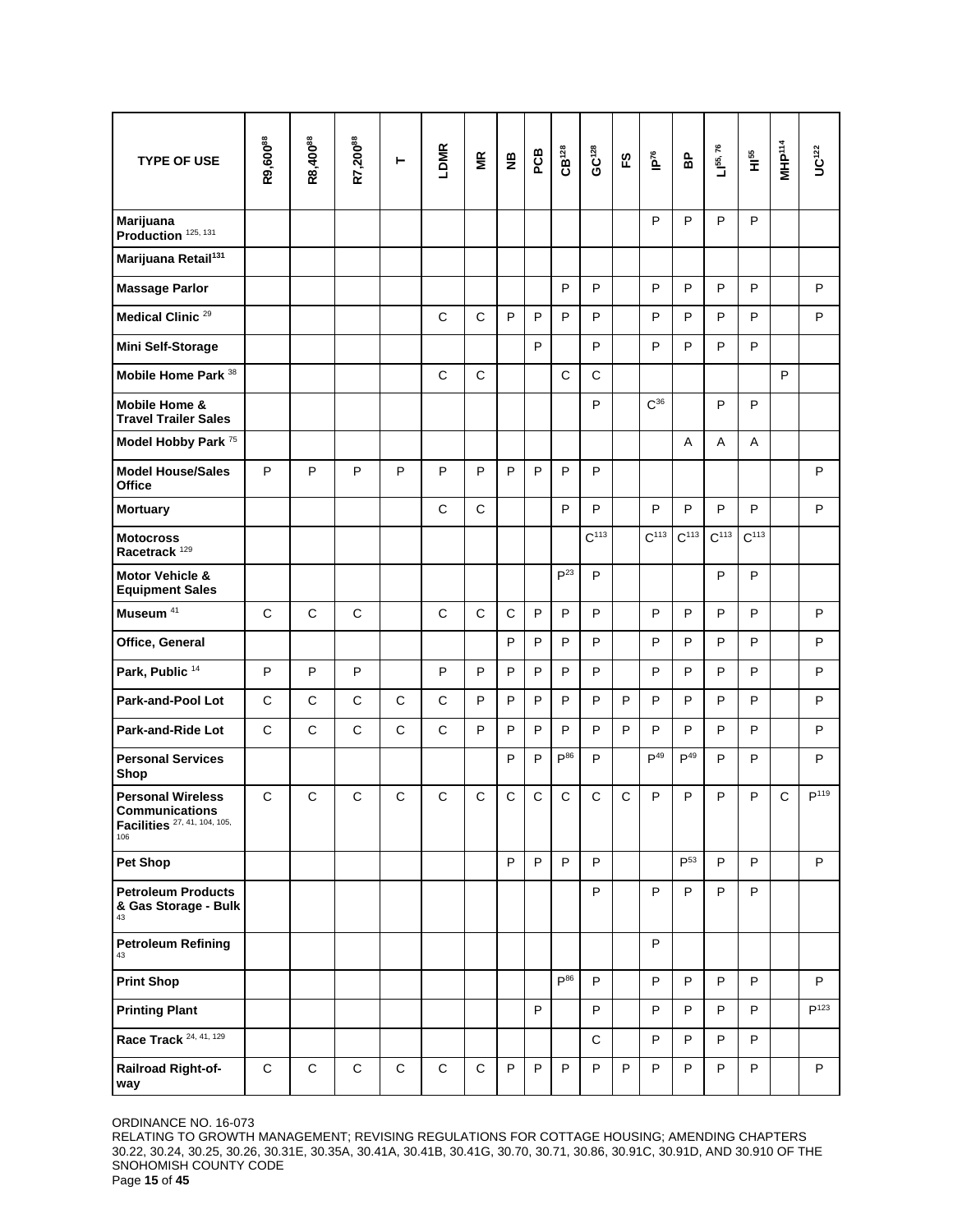| <b>TYPE OF USE</b>                                             | R9,600 <sup>88</sup> | R8,400 <sup>88</sup> | R7,200 <sup>88</sup> | н | LDMR         | ξ            | $\frac{a}{Z}$ | PCB | $CB^{128}$      | GC <sup>128</sup> | 53 | $\tilde{\mathbf{P}}_{\mathbf{c}}$ | 웁                 | $1^{55, 76}$ | Hi <sup>55</sup> | MHP <sup>114</sup> | $UC^{122}$ |
|----------------------------------------------------------------|----------------------|----------------------|----------------------|---|--------------|--------------|---------------|-----|-----------------|-------------------|----|-----------------------------------|-------------------|--------------|------------------|--------------------|------------|
| <b>Recreational Facility</b><br><b>Not Otherwise</b><br>Listed | $\mathsf{C}$         | $\mathbf C$          | $\mathsf{C}$         |   | $\mathbf C$  | $\mathsf{C}$ | P             | P   | P               | P                 |    | P                                 | P                 | P            | P                |                    | P          |
| <b>Recreational Vehicle</b><br>Park                            |                      |                      |                      |   |              |              |               |     | C               | C                 | P  |                                   |                   |              |                  | C                  |            |
| Rendering of Fat,<br>Tallow, or Lard <sup>129</sup>            |                      |                      |                      |   |              |              |               |     |                 |                   |    | P                                 |                   |              | P                |                    |            |
| <b>Restaurant</b>                                              |                      |                      |                      |   |              |              | P             | P   | P               | P                 | P  | P <sup>49</sup>                   | P <sup>49</sup>   | P            | P                |                    | P          |
| <b>Retail Store</b>                                            |                      |                      |                      |   |              |              | P             | P   | P <sup>86</sup> | P                 |    |                                   | $\mathsf{P}^{53}$ | P            | P                |                    | P          |
| <b>Retirement</b><br><b>Apartments</b>                         |                      |                      |                      | P | P            | P            | P             | P   | P               | P                 |    |                                   |                   |              |                  | P                  | P          |
| <b>Retirement Housing</b>                                      |                      |                      |                      | P | P            | P            | P             | P   | P               | P                 |    |                                   |                   |              |                  | P                  | P          |
| <b>Rolling or Blooming</b><br><b>Mills</b>                     |                      |                      |                      |   |              |              |               |     |                 |                   |    | P                                 |                   |              | P                |                    |            |
| Sanitary Landfill <sup>129</sup>                               | $\mathsf{C}$         | $\mathbf C$          | $\mathsf{C}$         |   |              |              |               |     | $\mathbf C$     | C                 |    | $\mathbf C$                       | $\mathbf C$       | $\mathsf{C}$ | $\mathsf{C}$     |                    |            |
| <b>Sawmill</b>                                                 |                      |                      |                      |   |              |              |               |     |                 | P                 |    | P                                 | P                 | P            | P                |                    |            |
| <b>Schools</b>                                                 |                      |                      |                      |   |              |              |               |     |                 |                   |    |                                   |                   |              |                  |                    |            |
| $K-12$ &<br>Preschool 41, 68,<br>129                           | $\mathsf{C}$         | C                    | C                    |   | $\mathsf{C}$ | C            |               |     | P               | P                 |    | P                                 | P                 | P            | P                |                    | P          |
| College <sup>41,68</sup>                                       | $\mathsf{C}$         | $\mathsf{C}$         | C                    |   | C            | C            |               |     | P               | P                 |    | P                                 | P                 | P            | P                |                    | P          |
| Other <sup>41,68</sup>                                         |                      |                      |                      |   | $\mathsf{C}$ | $\mathsf{C}$ |               |     | P               | P                 |    | P                                 | P                 | P            | P                |                    | P          |
| <b>Second Hand Store</b>                                       |                      |                      |                      |   |              |              |               |     | P <sup>86</sup> | P                 |    |                                   |                   | P            | P                |                    | P          |
| Service Station <sup>41</sup>                                  |                      |                      |                      |   |              |              | P             | P   | P <sup>86</sup> | P                 | P  |                                   |                   | P            | P                |                    | P          |
| <b>Shake &amp; Shingle Mill</b>                                |                      |                      |                      |   |              |              |               |     |                 | P                 |    | P                                 | P                 | P            | P                |                    |            |
| Shooting Range <sup>92</sup>                                   |                      |                      |                      |   |              |              |               |     |                 |                   |    | P                                 | P                 | P            | P                |                    |            |
| Sludge Utilization <sup>39</sup>                               | $C^{56}$             | $\rm C^{56}$         | $C^{56}$             |   | $C^{56}$     | $C^{56}$     |               |     | $\rm C^{56}$    | $\rm C^{56}$      |    | $\rm C^{56}$                      |                   | $C^{56}$     | P<br>$C^{50}$    |                    |            |
| <b>Small Animal</b><br>Husbandry <sup>41</sup>                 | $C^{37}$             | $\mathbf{C}^{37}$    | $C^{37}$             |   |              |              | P             |     | P               | P                 |    | P                                 | P                 | P            | P                |                    |            |
| <b>Specialty Store</b>                                         |                      |                      |                      |   |              |              | P             | P   | $P^{86}$        | P                 |    |                                   |                   | P            | P                |                    | P          |
| <b>Stables</b>                                                 | P                    | P                    | P                    |   | P            | P            | P             | P   | P               | P                 |    | P                                 | P                 | P            | P                |                    |            |
| Stockyard or<br>Slaughter House <sup>129</sup>                 |                      |                      |                      |   |              |              |               |     |                 |                   |    | P                                 |                   |              | P                |                    |            |
| <b>Storage, Retail Sales</b><br><b>Livestock Feed</b>          |                      |                      |                      |   |              |              |               |     | P               | P                 |    |                                   |                   | P            | P                |                    |            |
| Storage Structure,<br>Accessory <sup>60</sup>                  |                      |                      |                      |   |              |              |               |     |                 |                   |    |                                   |                   |              |                  |                    |            |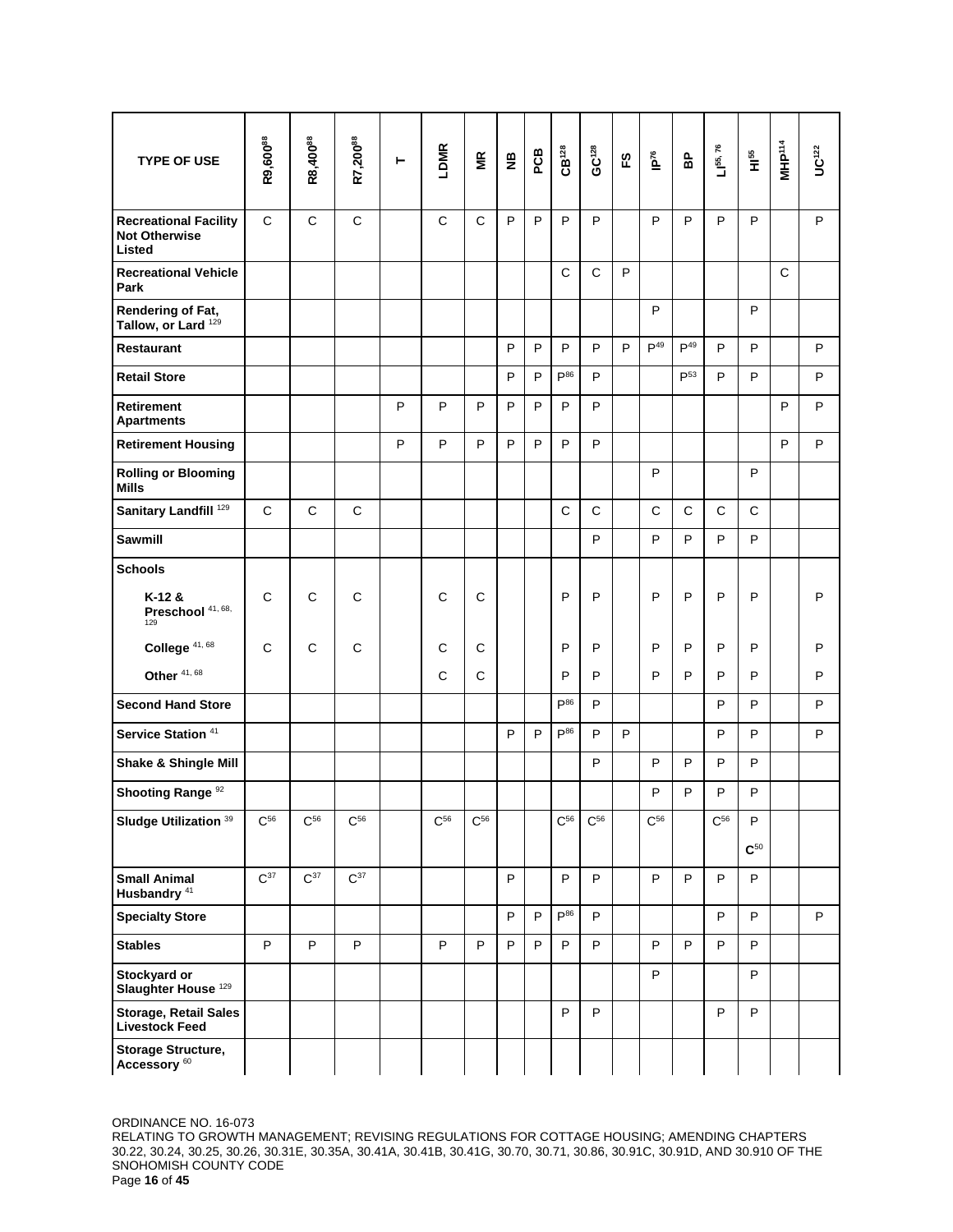| <b>TYPE OF USE</b>                                                         | R9,600 <sup>88</sup> | R8,400 <sup>88</sup> | R7,200 <sup>88</sup> | ۳            | LDMR         | ΓŘ           | $\frac{a}{Z}$ | PCB | $CB^{128}$      | යෙන | 53           | $\tilde{\mathbf{h}}$ | 웁 | 76<br>$L^{55}$ | а<br>Т       | MHP <sup>114</sup> | $UC^{122}$ |
|----------------------------------------------------------------------------|----------------------|----------------------|----------------------|--------------|--------------|--------------|---------------|-----|-----------------|-----|--------------|----------------------|---|----------------|--------------|--------------------|------------|
| Up to 2,400 sq ft                                                          | P                    | P                    | P                    | P            | P            | P            | P             | P   | P               | P   | P            | P                    | P | P              | P            | P                  | P          |
| 2,401 - 4,000 sq ft<br>on More<br>than 3 Acres $41,59$                     | P                    | P                    | P                    | P            | P            | P            | P             | P   | P               | P   | P            | P                    | P | P              | P            | P                  |            |
| 2,401 - 4,000 on<br>Less than 3<br>acres $41,59$                           | Α                    | Α                    | A                    | A            | Α            | A            | A             | A   | A               | A   | Α            | A                    | A | Α              | A            | Α                  |            |
| 4,001 sq ft and<br>Greater <sup>41,59</sup>                                | C                    | C                    | C                    | C            | C            | $\mathsf{C}$ | $\mathsf{C}$  | C   | C               | C   | C            | C                    | C | C              | $\mathsf{C}$ | C                  |            |
| Storage Structure,<br>Non-accessory <sup>60</sup>                          |                      |                      |                      |              |              |              |               |     |                 |     |              |                      |   |                |              |                    |            |
| Up to 2,400 sq ft                                                          | P                    | P                    | P                    | P            | P            | P            | $\mathsf{P}$  | P   | P               | P   | P            | P                    | P | P              | P            | P                  | P          |
| $2,401$ sq ft and<br>Greater <sup>41,59</sup>                              | C                    | C                    | C                    | C            | $\mathsf{C}$ | $\mathsf{C}$ | $\mathsf{C}$  | C   | C               | C   | C            | C                    | C | C              | $\mathsf{C}$ | C                  |            |
| Studio <sup>41</sup>                                                       | $C^{77}$             | $C^{77}$             | $C^{77}$             |              | $C^{77}$     | $C^{77}$     | P             | P   | P <sup>86</sup> | P   |              | P                    | P | P              | P            |                    | P          |
| Swimming/Wading<br>Pool 17, 41                                             | P                    | P                    | P                    | P            | P            | P            | P             | P   | P               | P   | P            | P                    | P | P              | P            | P                  | P          |
| <b>Tannery</b>                                                             |                      |                      |                      |              |              |              |               |     |                 |     |              | P                    |   |                | P            |                    |            |
| <b>Tar Distillation or</b><br><b>Manufacturing</b>                         |                      |                      |                      |              |              |              |               |     |                 |     |              | P                    |   |                | P            |                    |            |
| Tavern <sup>41</sup>                                                       |                      |                      |                      |              |              |              |               | P   | P               | P   |              |                      |   | P              | P            |                    | P          |
| <b>Television/Radio</b><br><b>Stations</b>                                 |                      |                      |                      |              |              |              |               |     |                 |     |              |                      |   | P              | P            |                    |            |
| <b>Temporary Dwelling</b><br><b>During Construction</b>                    | Α                    | Α                    | Α                    | Α            | Α            | Α            | Α             | Α   | Α               | A   | Α            |                      |   |                |              |                    | Α          |
| <b>Temporary Dwelling</b><br>for Relative <sup>18</sup>                    | Α                    | A                    | A                    | A            | A            | A            | A             | A   | A               | A   | A            |                      |   |                |              |                    |            |
| <b>Temporary</b><br><b>Residential Sales</b><br>Coach $73$                 | A                    | A                    | Α                    |              |              |              |               |     |                 |     |              |                      |   |                |              |                    | A          |
| Temporary<br>Woodwaste<br>Recycling <sup>63</sup>                          |                      |                      |                      |              |              |              |               |     |                 |     |              |                      |   | Α              | Α            |                    |            |
| Temporary<br><b>Woodwaste Storage</b><br>63                                |                      |                      |                      |              |              |              |               |     |                 |     |              |                      |   | Α              | A            |                    |            |
| <b>Tire Store</b>                                                          |                      |                      |                      |              |              |              | P             | P   | $P^{86}$        | P   |              |                      |   | P              | P            |                    | P          |
| <b>Tool Sales &amp; Rental</b>                                             |                      |                      |                      |              |              |              |               |     | $P^{86}$        | P   |              |                      |   | P              | P            |                    | P          |
| <b>Transit Center</b>                                                      | $\mathbf C$          | $\mathsf{C}$         | $\mathsf{C}$         | $\mathsf{C}$ | $\mathsf{C}$ | P            | P             | P   | P               | P   | P            | P                    | P | P              | P.           |                    | P          |
| Ultralight Airpark <sup>20</sup>                                           |                      |                      |                      |              |              |              |               |     |                 |     |              | P                    |   |                |              |                    |            |
| <b>Utility Facilities,</b><br>Electromagnetic<br><b>Transmission &amp;</b> | $\mathbf C$          | $\mathbf C$          | $\mathsf C$          | C            | $\mathbf C$  | C            | $\mathsf{C}$  | P   | $P^{86}$        | P   | $\mathsf{C}$ | P                    | P | P              | P            |                    |            |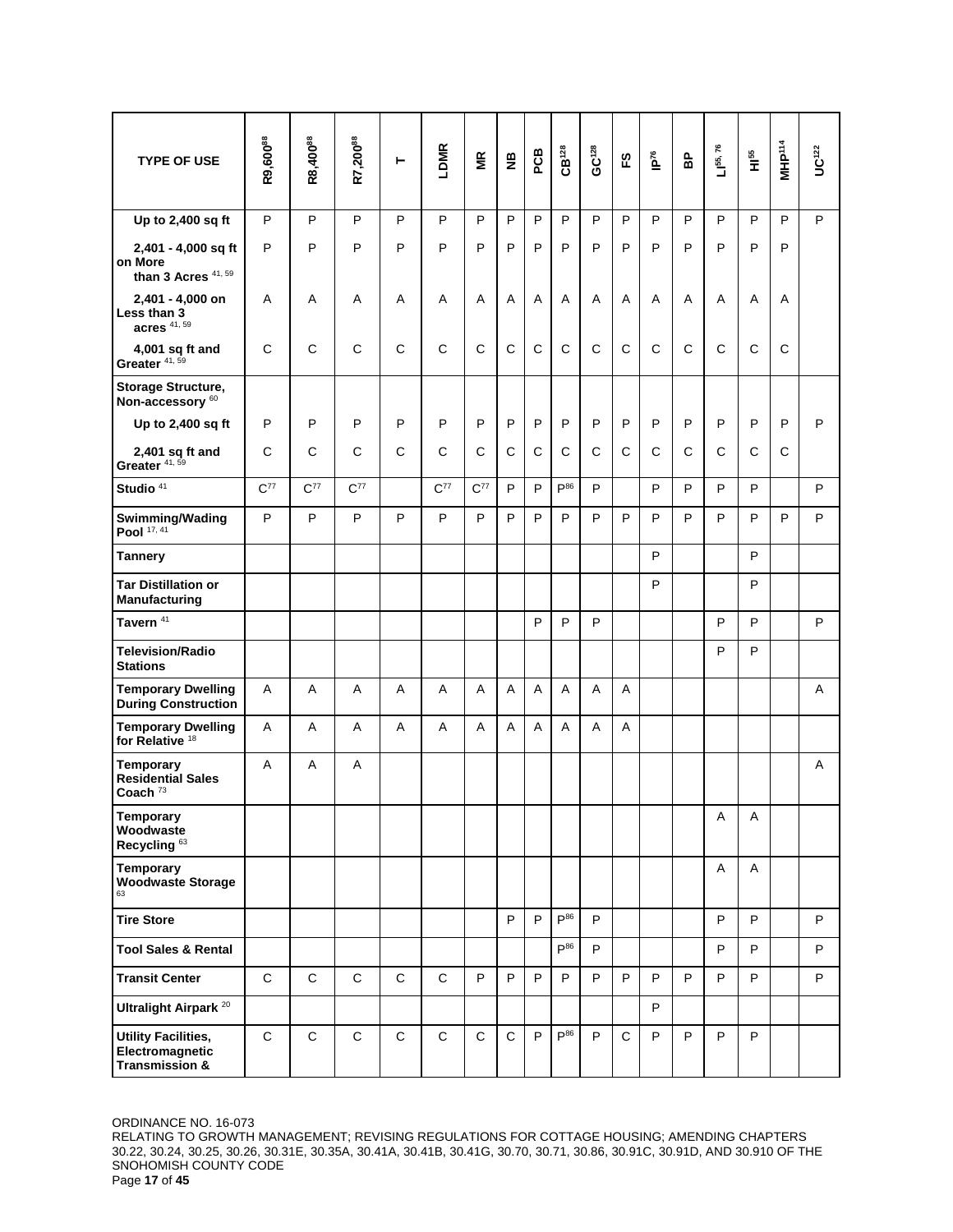| <b>TYPE OF USE</b>                                                                         | R9,600 <sup>88</sup> | R8,400 <sup>88</sup> | R7,200 <sup>88</sup> | ⊢            | LDMR         | Έ            | $\tilde{\mathbf{z}}$ | PCB | $CB^{128}$ | GC <sup>128</sup> | 5a           | ie <sub>ze</sub> | 웁 | $L1^{55, 76}$ | $\frac{45}{11}$ | MHP <sup>114</sup> | $UC^{122}$       |
|--------------------------------------------------------------------------------------------|----------------------|----------------------|----------------------|--------------|--------------|--------------|----------------------|-----|------------|-------------------|--------------|------------------|---|---------------|-----------------|--------------------|------------------|
| <b>Receiving Facilities</b><br>27.129                                                      |                      |                      |                      |              |              |              |                      |     |            |                   |              |                  |   |               |                 |                    |                  |
| <b>Utility Facilities,</b><br><b>Transmission Wires,</b><br>Pipes & Supports <sup>27</sup> | P                    | P                    | P                    | P            | P            | P            | P                    | P   | P          | P                 | P            | P                | P | P             | P               | P                  | P                |
| <b>Utility Facilities-All</b><br>Other Structures <sup>27, 41</sup>                        | $\mathsf{C}$         | $\mathsf{C}$         | C                    | $\mathsf{C}$ | $\mathsf{C}$ | $\mathsf{C}$ | C                    | P   | $P^{86}$   | P                 | $\mathsf{C}$ | P                | P | P             | P               | $\mathsf{C}$       | P                |
| <b>Veterinary Clinic</b>                                                                   |                      |                      |                      |              | $\mathsf{C}$ | $\mathsf{C}$ | P                    | P   | P86        | P                 |              | P                | P | P             | P               |                    | P                |
| Warehousing                                                                                |                      |                      |                      |              |              |              |                      |     |            | P                 |              | P                | P | P             | P               |                    | P <sup>123</sup> |
| Wholesale<br><b>Establishment</b>                                                          |                      |                      |                      |              |              |              |                      | P   | $P^{86}$   | P                 |              | P                | P | P             | P               |                    | P <sup>123</sup> |
| Woodwaste<br>Recycling <sup>57</sup>                                                       |                      |                      |                      |              |              |              |                      |     |            |                   |              |                  |   | C             | $\mathsf{C}$    |                    |                  |
| <b>Woodwaste Storage</b><br>57                                                             |                      |                      |                      |              |              |              |                      |     |            |                   |              |                  |   | $\mathsf{C}$  | $\mathsf{C}$    |                    |                  |
| <b>Yacht/Boat Club</b>                                                                     |                      |                      |                      |              |              |              |                      |     |            |                   |              | P                | P | P             | P               |                    | P                |
| All other uses not<br>otherwise<br>mentioned                                               |                      |                      |                      |              |              |              |                      |     |            |                   |              | P                | P | P             | P               |                    |                  |

1

| <b>P</b> - Permitted Use                     | A blank box indicates a use is not allowed in a specific zone.<br>Note: Reference numbers within matrix indicate special conditions apply; see SCC 30.22.130. |
|----------------------------------------------|---------------------------------------------------------------------------------------------------------------------------------------------------------------|
| A - Administrative<br><b>Conditional Use</b> | Check other matrices in this chapter if your use is not listed above.                                                                                         |
| <b>C</b> - Conditional Use                   |                                                                                                                                                               |
| S - Special Use                              |                                                                                                                                                               |
|                                              |                                                                                                                                                               |

2 5 8<br>9

3 Section 5. Snohomish County Code Section 30.24.055, last amended by Amended 4 Ordinance No. 13-075 on October 23, 2013, is amended to read: Ordinance No. 13-075 on October 23, 2013, is amended to read:

## 6 **30.24.055 Access and road network requirements to individual lots within a proposed**  7 **subdivision, short subdivision or binding site plan development or to proposed SFDU units.**

Access to lots within a proposed subdivision, short subdivision or binding site plan development 10 or to proposed SFDU units shall meet the requirements of this section.

11 (1) Access to individual lots, tracts or easements within a proposed subdivision or short

- 12 subdivision in the urban area shall be by a public road, except a private road network element: 13 (a) May be allowed for ((townhouse)) unit lot subdivisions pursuant to SCC
- 14 30.41A.205(8), except when the county engineer, in accordance with chapter 30.66B
- 15 SCC, determines that a public road is required to provide for the public health, safety 16 and welfare or connectivity of the public road system;
- 17 (b) May be allowed if serving nine lots or fewer with traffic generation of 90 average daily
- 18 trips or less, except when the county engineer, in accordance with chapter 30.66B SCC,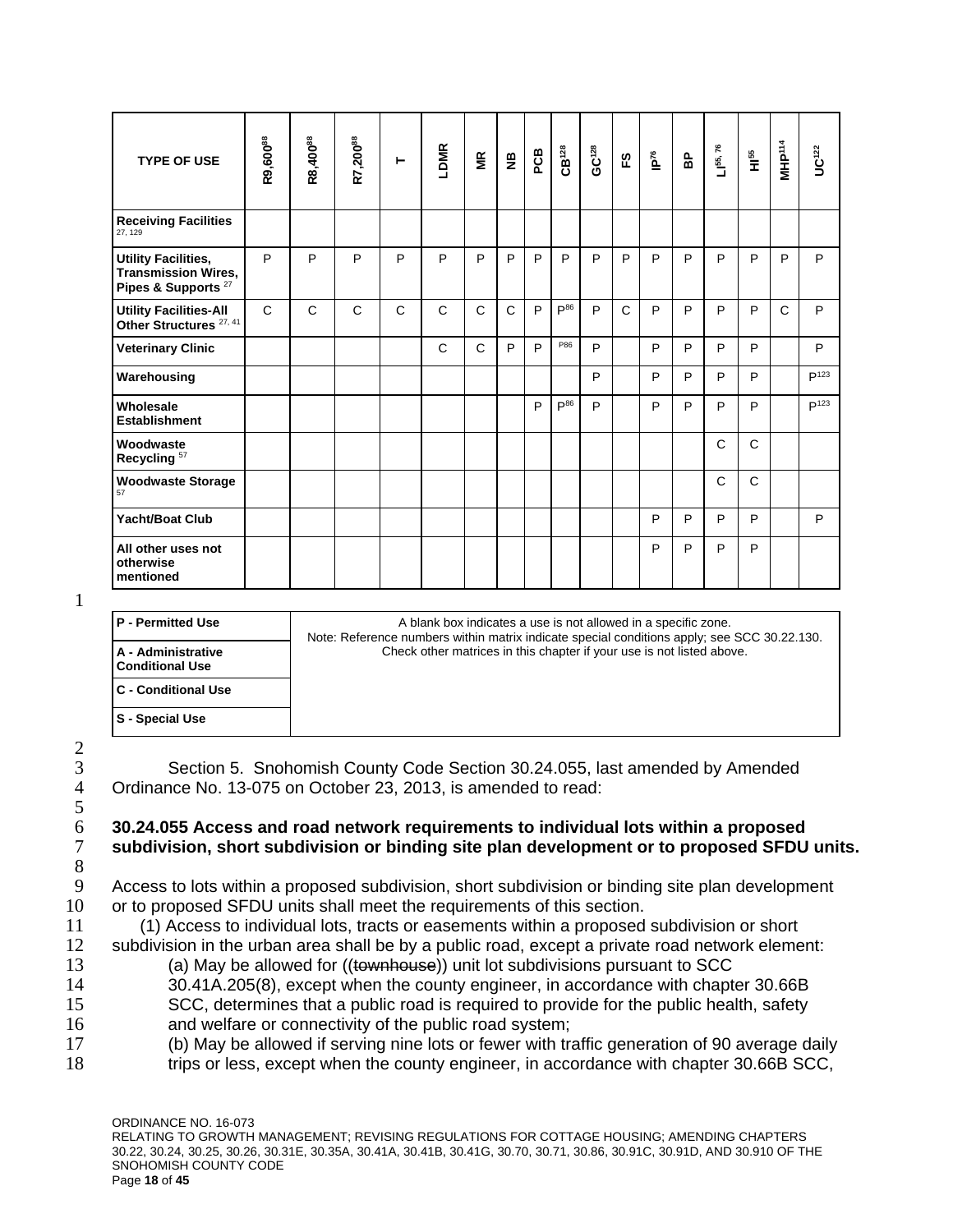- 1 determines that a public road is required to provide for the public health, safety and<br>2 welfare or connectivity of the public road system: and 2 welfare or connectivity of the public road system; and<br>3 (c) May be requested as a variance pursuant to chapt
- (c) May be requested as a variance pursuant to chapter 30.43B SCC if unique 4 circumstances of the site, such as topography, the surrounding road network, soils,<br>5 hydrology or maintenance requirements make the extension of the public road withi hydrology or maintenance requirements make the extension of the public road within the 6 development impractical or infeasible.<br>
7 (2) Access to individual lots, tracts or ease
- (2) Access to individual lots, tracts or easements, within a proposed subdivision, short subdivision, or binding site plan development in the rural area may be provided by a private road network element as provided for in this chapter, except when the county engineer, in accordance with chapter 30.66B SCC, determines that a public road is required to provide for the public health, safety and welfare or connectivity of the public road system.
- (3) Access to individual dwelling units within a SFDU shall be provided by a drive aisle, unless the county engineer, in accordance with chapter 30.66B SCC, determines a public road is required to provide for the public health, safety and welfare or connectivity of the public road system.
- (4) Where access by a private road network element is permitted, and the private road network element has the potential for serving more than nine lots or 90 average daily trips, the county engineer may require the private road to be designed to enable future conversion to a public road and the final subdivision, short plat or binding site plan shall contain a provision that 20 the conversion to a public road may not be protested.
- Section 6. Snohomish County Code Section 30.24.020, last amended by Amended Ordinance No. 12-115 on January 30, 2013, is amended to read:

# **30.24.090 Drive aisle requirements.**

27 Drive aisles are permitted subject to the following requirements.<br>28 (1) Connection of a drive aisle to an element of the road netw

- (1) Connection of a drive aisle to an element of the road network shall be allowed according 29 to SCC 30.24.020.<br>30 (2) A drive aisle
- (2) A drive aisle designated as a fire lane shall meet the requirements of SCC 30.24.100 and 30.53A.512.
- (3) Drive aisles shall be:

 $\frac{26}{27}$ 

- (a) Owned in common by all the property owners utilizing the drive aisle;
	- $(6)$  Not located within a tract or easement, except when located within a  $((t^{\alpha})^{\alpha})$
- unit lot subdivision or short subdivision; and
- (c) Designated an alley if the drive aisle provides access to the rear of a structure, lot or use.
- Section 7. Snohomish County Code Section 30.25.020, last amended by Amended Ordinance No. 10-011 on March 24, 2010, is amended to read:

## **30.25.020 Perimeter landscaping requirements.**

 43 (1) To reduce incompatible characteristics of abutting properties with different zoning<br>44 classifications, the minimum designated landscape width and type shall be required as a classifications, the minimum designated landscape width and type shall be required as a buffer between uses pursuant to SCC Table 30.25.020(1) or as required in SCC 30.25.030(3), unless exempted pursuant to SCC 30.25.020(4). For properties within urban zones that are separated from properties in rural zones only by public or private roads or road right-of-way, the minimum landscape requirements of SCC Table 30.25.020(1) shall also be required unless exempted pursuant to SCC 30.25.020(4). When a development proposal has multiple uses or dwelling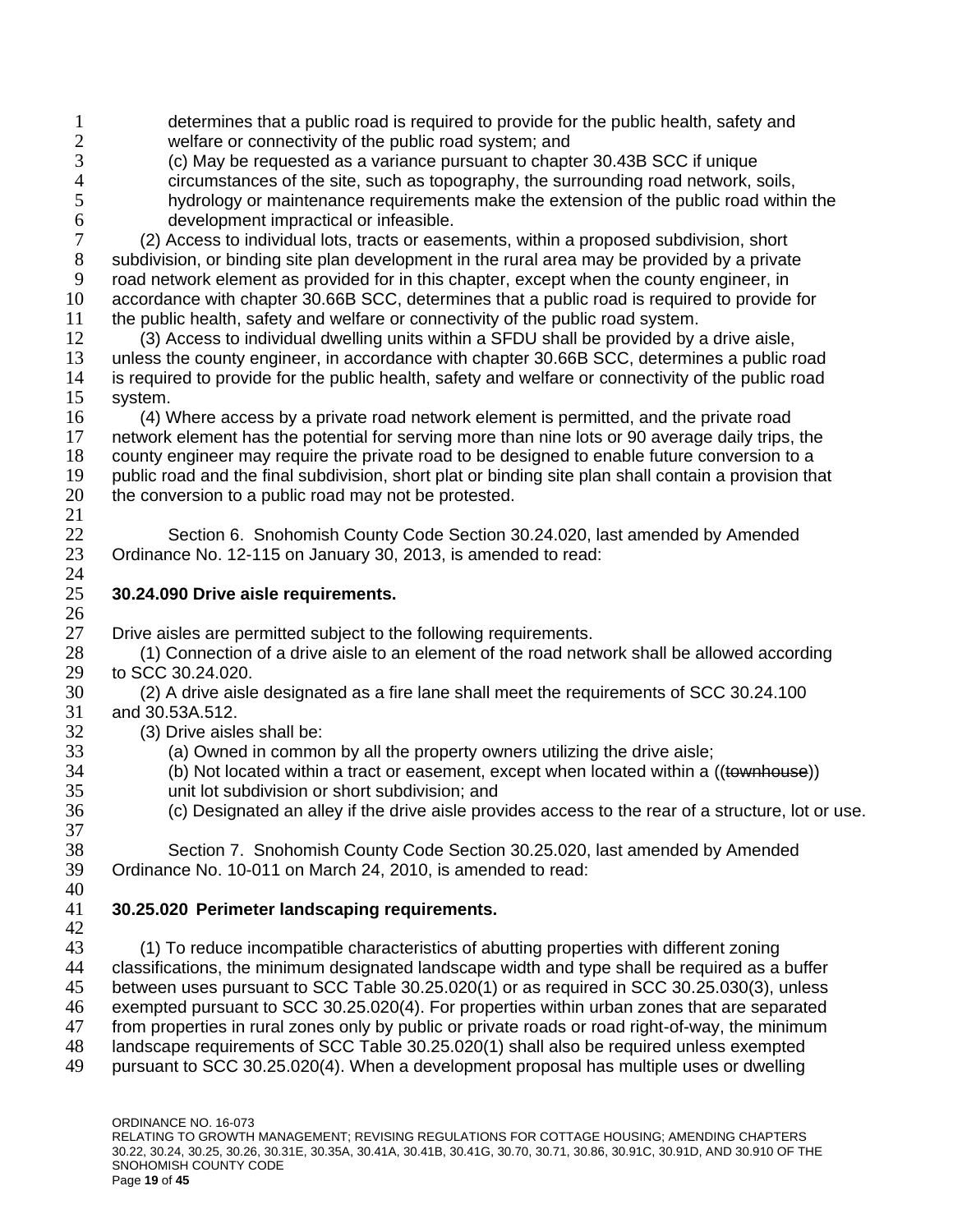1 types, the most intensive use or dwelling type within 100 feet of the property line shall determine<br>2 which perimeter landscaping requirements shall apply. 2 which perimeter landscaping requirements shall apply.<br>3 (2) Properties zoned RFS, CRC and RB shall provide

3 (2) Properties zoned RFS, CRC and RB shall provide a 50 foot Type A perimeter landscape 4 buffer when adjacent to R-5, RD, RRT-10, A-10, F, F and R and Mineral Conservation.<br>5 Properties zoned RI shall provide a 100 foot Type A perimeter landscape buffer when a

Properties zoned RI shall provide a 100 foot Type A perimeter landscape buffer when adjacent 6 to R-5, RD, RRT-10, A-10, F, F and R and Mineral Conservation.

- 7
- 
- 10

## 8 **Table 30.25.020(1)** 9 **PERIMETER LANDSCAPING REQUIREMENT**

|          |                                                              |                                           |       |           |                |                       |             |           |                    |                   |      | <b>Zoning Classification of Adjacent Property</b> |              |           |        |           |              |           |                |               |                       |
|----------|--------------------------------------------------------------|-------------------------------------------|-------|-----------|----------------|-----------------------|-------------|-----------|--------------------|-------------------|------|---------------------------------------------------|--------------|-----------|--------|-----------|--------------|-----------|----------------|---------------|-----------------------|
|          |                                                              | R-9600.<br>R-8400                         |       | R-7200    |                | LDMR,<br>$\mathbf{r}$ | MR          |           | FS, NB,<br>CB, PCB | ပ္ပ               |      |                                                   | H, HI        |           | BP, IP | RB, RFS,  | ᅙ            | CRC       |                | $\frac{1}{2}$ | <b>OTHER</b><br>ZONES |
|          |                                                              | Width (in<br>feet)                        | Type  | Width (in | Type           | Width (in             | Type        | Width (in | Type               | Width (in         | Type | Width (in                                         | Type         | Width (in | Type   | Width (in | Type         | Width (in | Type           | Width (in     | Type                  |
|          | Conditional Uses <sup>4</sup>                                | 20                                        | A     | 20        | $\mathsf{A}$   | 20                    | A           |           |                    |                   |      |                                                   |              |           |        |           |              |           |                | 20            | A                     |
|          | Retail/Office and other<br><b>Commercial uses</b>            | 15                                        | A     | 15        | A              | 15                    | B           |           |                    |                   |      |                                                   |              |           |        |           |              |           |                | 25            | A                     |
|          | <b>Business Park</b>                                         | 25                                        | A     | 25        | $\mathsf A$    | 15                    | B           | 10        | B                  |                   |      |                                                   |              |           |        |           |              |           |                | 25            | A                     |
|          | Light Industrial <sup>1</sup>                                | 25                                        | A     | 25        | $\mathsf{A}$   | 15                    | B           |           |                    |                   |      |                                                   |              |           |        |           |              |           |                | 25            | A                     |
|          | Heavy Industrial <sup>2</sup>                                | 25                                        | A     | 25        | $\overline{A}$ | 25                    | A           |           |                    |                   |      |                                                   |              |           |        |           |              |           |                | 25            | A                     |
|          | Single Family/Duplex/<br>Single Family Attached <sup>5</sup> |                                           |       |           |                |                       |             |           |                    |                   |      |                                                   |              |           |        |           |              |           |                | 15            | A                     |
| Use      | Cottage Housing <sup>5</sup>                                 | ((40))                                    | ((B)) |           |                |                       |             |           |                    |                   |      |                                                   |              |           |        |           |              |           |                | 15            | A                     |
| Proposed | Multi-Family/Townhouse <sup>5</sup>                          | 15                                        | B     | 10        | B              |                       |             |           |                    |                   |      |                                                   |              |           |        |           |              |           |                | 25            | A                     |
|          | <b>Parking Lot</b>                                           | 10                                        | A     | 10        | $\overline{A}$ | 10                    | A           |           |                    |                   |      |                                                   |              |           |        |           |              |           |                | 25            | $\overline{A}$        |
|          | Cell Towers <sup>3</sup>                                     | 20                                        | A     | 20        | $\mathsf A$    | 20                    | $\mathsf A$ | 20        | $\overline{A}$     | 20                | A    | 20                                                | $\mathsf{A}$ | 20        | A      | 20        | $\mathsf{A}$ | 20        | $\overline{A}$ | 20            | $\overline{A}$        |
|          | <b>Stormwater Detention Facility</b>                         |                                           |       |           |                |                       |             |           |                    |                   |      | See SCC 30.25.023                                 |              |           |        |           |              |           |                |               |                       |
|          | <b>Outside Storage and Waste Areas</b>                       |                                           |       |           |                |                       |             |           |                    | See SCC 30.25.024 |      |                                                   |              |           |        |           |              |           |                |               |                       |
|          | Large Detached Garages and Storage<br><b>Structures</b>      |                                           |       |           |                |                       |             |           |                    | See SCC 30.25.029 |      |                                                   |              |           |        |           |              |           |                |               |                       |
|          | Minerals Excavation and Processing                           |                                           |       |           |                |                       |             |           |                    | See SCC 30.25.027 |      |                                                   |              |           |        |           |              |           |                |               |                       |
|          | <b>Dwellings</b>                                             | <b>Accessory Apartments and Temporary</b> |       |           |                |                       |             |           |                    |                   |      | See SCC 30.25.028                                 |              |           |        |           |              |           |                |               |                       |

11 Footnote 1: As defined by the Light Industrial zone in SCC 30.22.100.

12 Footnote 2: As defined by the Heavy Industrial zone in SCC 30.22.100.

13 Footnote 3: Cell towers means personal wireless telecommunications services facilities.

ORDINANCE NO. 16-073 RELATING TO GROWTH MANAGEMENT; REVISING REGULATIONS FOR COTTAGE HOUSING; AMENDING CHAPTERS 30.22, 30.24, 30.25, 30.26, 30.31E, 30.35A, 30.41A, 30.41B, 30.41G, 30.70, 30.71, 30.86, 30.91C, 30.91D, AND 30.910 OF THE SNOHOMISH COUNTY CODE Page **20** of **45**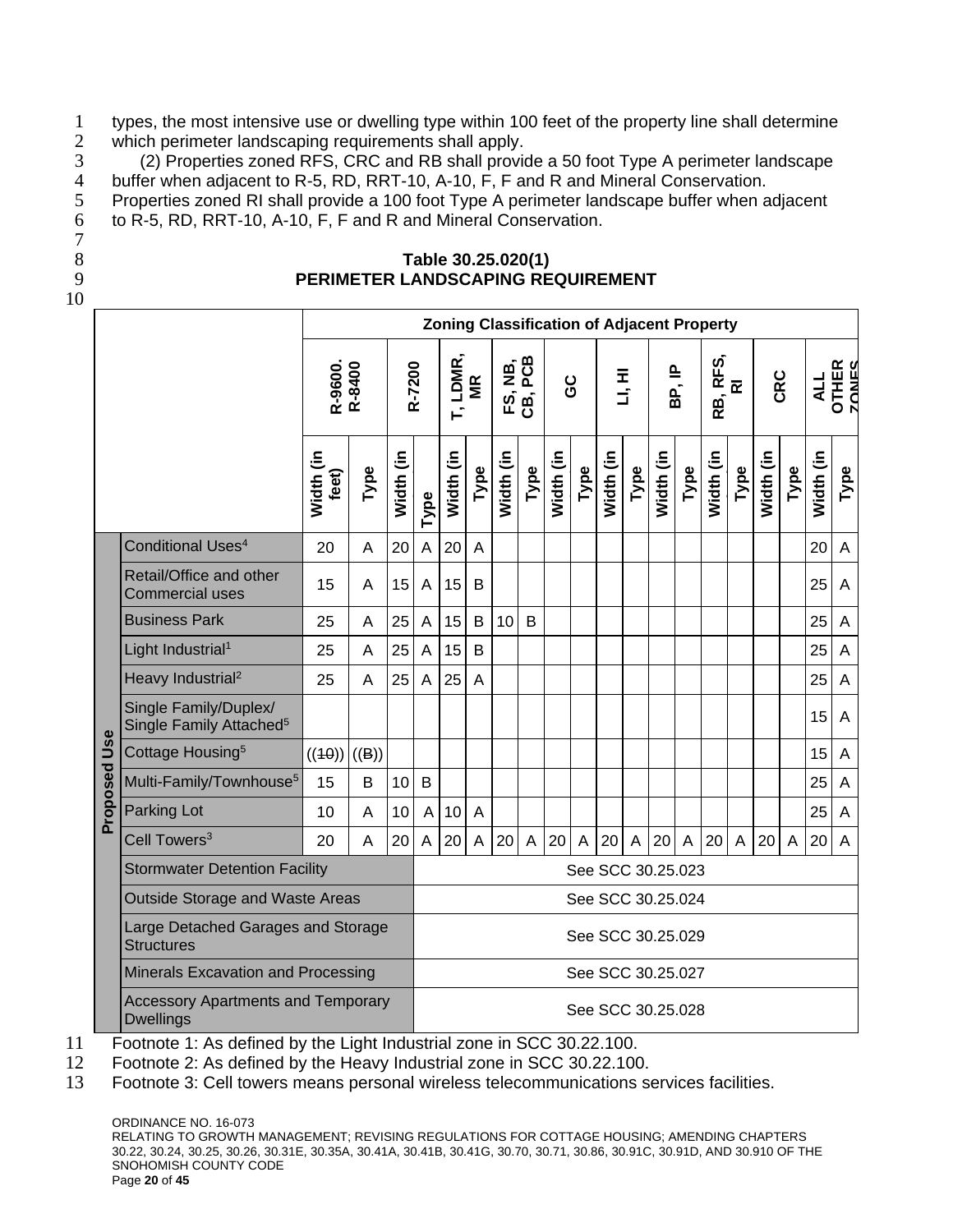Footnote 4: Conditional uses located in a residential zone according to SCC 30.22.100, SCC 30.22.110 and SCC 30.22.120. Footnote 5: Where residential development locates adjacent to existing commercial or industrial 4 development and where no existing perimeter landscaping or buffer is located on adjacent<br>5 commercial or industrial properties, the residential development shall provide a 10 foot wide commercial or industrial properties, the residential development shall provide a 10 foot wide Type A perimeter landscape area adjacent to the commercial or industrial properties. (3) If a property abuts more than one zoning classification, the standards of that portion which abuts each zone of the property shall be utilized. (4) Exceptions to SCC Table 30.25.020(1) shall be as follows: (a) Where a development abuts a public road that is not on the boundary between a rural zone and an urban zone, the perimeter landscaping along the road frontage shall 13 be 10 feet in width and contain Type B landscaping, except no perimeter landscaping is required in areas for required driveways, storm drainage facility maintenance roads, pedestrian trail connections, or where encumbered by utility crossings or other easements subject to permanent access and maintenance; (b) When any portion of a project site is developed as usable open space or used as a permanently protected resource protection area, critical area protection area, or equivalent, the perimeter landscaping shall consist of Type B landscaping; and (c) Where a perimeter lot abuts a utility or drainage easement greater than 15 feet in width that is not on the boundary between a rural zone and an urban zone, no perimeter landscaping will be required. (5) All perimeter landscape areas shall be located within private easements to be maintained pursuant to SCC 30.25.045. 26 Section 8. Snohomish County Code Section 30.26.030, last amended by Amended<br>27 Ordinance No. 10-102 on January 19, 2011, is amended to read: Ordinance No. 10-102 on January 19, 2011, is amended to read: **30.26.030 Number of spaces required.** (1) The required number of off-street parking spaces shall be as set forth in SCC Table 30.26.030(1) subject to provisions, where applicable, regarding: 33 (a) Effective alternatives to automobile access (SCC 30.26.040);<br>34 (b) Joint uses (SCC 30.26.050 and 30.26.055); and (b) Joint uses (SCC 30.26.050 and 30.26.055); and (c) Accessible routes of travel (SCC 30.26.065(7)). (2) The abbreviations in the table have the following meanings: (a) "gfa" means gross floor area; (b) "GLA" means gross leasable area; and (c) "sf" means square feet. (3) Any off-street parking spaces that are devoted to electrical vehicle charging shall be counted toward the minimum number of parking spaces required. **Table 30.26.030(1) NUMBER OF SPACES REQUIRED** 

| USE                                               | <b>NO. OF SPACES</b><br><b>REQUIRED</b> | <b>NOTES</b>                                                                                           |
|---------------------------------------------------|-----------------------------------------|--------------------------------------------------------------------------------------------------------|
| Single family, duplex,<br>attached single-family, |                                         | 2 per dwelling; see note Driveways at least 19' long between<br>garage doors and roads, private roads, |

RELATING TO GROWTH MANAGEMENT; REVISING REGULATIONS FOR COTTAGE HOUSING; AMENDING CHAPTERS 30.22, 30.24, 30.25, 30.26, 30.31E, 30.35A, 30.41A, 30.41B, 30.41G, 30.70, 30.71, 30.86, 30.91C, 30.91D, AND 30.910 OF THE SNOHOMISH COUNTY CODE Page **21** of **45**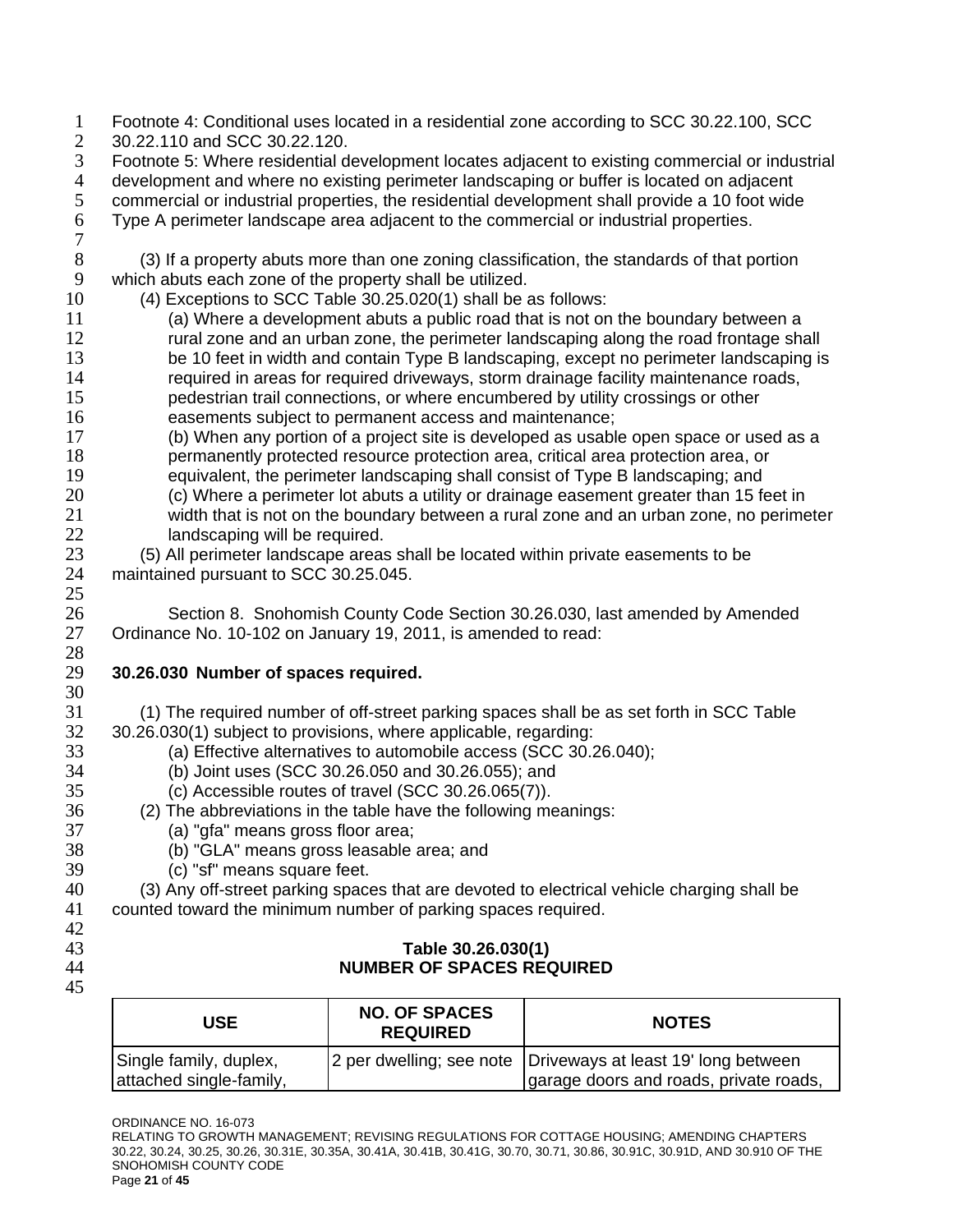| <b>USE</b>                                                          | <b>NO. OF SPACES</b><br><b>REQUIRED</b>                                                                                                                                                                                                                                                                                                                                                                                                                                                                                                                                  | <b>NOTES</b>                                                                                                                                                                                                                                                                                                                                                                                                                                                                                                                                                                                                                                                                                                 |
|---------------------------------------------------------------------|--------------------------------------------------------------------------------------------------------------------------------------------------------------------------------------------------------------------------------------------------------------------------------------------------------------------------------------------------------------------------------------------------------------------------------------------------------------------------------------------------------------------------------------------------------------------------|--------------------------------------------------------------------------------------------------------------------------------------------------------------------------------------------------------------------------------------------------------------------------------------------------------------------------------------------------------------------------------------------------------------------------------------------------------------------------------------------------------------------------------------------------------------------------------------------------------------------------------------------------------------------------------------------------------------|
| mobile home, multifamily,<br>townhouse                              |                                                                                                                                                                                                                                                                                                                                                                                                                                                                                                                                                                          | or designated fire lanes or access aisles<br>may be counted as one parking space.<br>Garages shall have a minimum interior<br>length of 19 feet.                                                                                                                                                                                                                                                                                                                                                                                                                                                                                                                                                             |
| Single family detached<br>units (pursuant to chapter<br>30.41F SCC) | 2 per dwelling plus guest<br>parking at 1 per 4<br>dwellings where<br>driveway aprons<br>meeting the minimum<br>dimension requirements<br>for 2 cars are provided<br>(driveway aprons<br>meeting minimum<br>dimension standards<br>may be counted toward<br>meeting this<br>requirement), or 1<br>unrestricted guest<br>parking spot per 2<br>dwellings for either (i)<br>dwellings where no<br>driveways are provided<br>or (ii) dwellings that<br>provide a driveway<br>apron meeting the<br>minimum dimension<br>requirements for parking<br>of only 1 car; see note. | A driveway apron must be at least 19'<br>long and 8.5' wide between garage<br>doors and designated fire lanes, drive<br>aisles or pedestrian facility to be<br>counted as a parking space (and a<br>driveway apron that is at least 19' long<br>and 17' wide may be counted as two<br>parking spaces). An "unrestricted" guest<br>parking spot is one provided either<br>within the drive aisle parking or<br>designated guest parking areas outside<br>of individual units; garage parking<br>spaces or parking spaces on driveway<br>aprons of an individual unit are not<br>"unrestricted" parking spaces. All<br>applicable provisions of chapter<br>30.26.SCC shall be followed. See SCC<br>30.41F.100. |
| <b>Cottage Housing</b>                                              | 2 ((spaces)) per dwelling<br>unit plus guest parking<br>at 1 $((\text{space}))$ per 4<br>dwellings                                                                                                                                                                                                                                                                                                                                                                                                                                                                       | See SCC 30.41G.037.                                                                                                                                                                                                                                                                                                                                                                                                                                                                                                                                                                                                                                                                                          |
| Mobile home parks                                                   | parking at 1 per 4<br>dwellings                                                                                                                                                                                                                                                                                                                                                                                                                                                                                                                                          | 2 per dwelling plus guest See chapter 30.42E SCC.                                                                                                                                                                                                                                                                                                                                                                                                                                                                                                                                                                                                                                                            |
| Retirement apartments                                               | 1 per dwelling plus guest See SCC 30.26.040(1).<br>parking at 1 per 4<br>dwellings                                                                                                                                                                                                                                                                                                                                                                                                                                                                                       |                                                                                                                                                                                                                                                                                                                                                                                                                                                                                                                                                                                                                                                                                                              |
| <b>Retirement housing</b>                                           | 1 per dwelling or 1/3 per<br>dwelling                                                                                                                                                                                                                                                                                                                                                                                                                                                                                                                                    | See SCC 30.26.040(2).                                                                                                                                                                                                                                                                                                                                                                                                                                                                                                                                                                                                                                                                                        |
| <b>Bed and breakfast</b><br>guesthouses and inns                    | 2 plus 1 per guest room                                                                                                                                                                                                                                                                                                                                                                                                                                                                                                                                                  |                                                                                                                                                                                                                                                                                                                                                                                                                                                                                                                                                                                                                                                                                                              |
| Motels and hotels                                                   | 1 per unit or room; see<br>note                                                                                                                                                                                                                                                                                                                                                                                                                                                                                                                                          | Additional parking required in<br>accordance with this schedule for                                                                                                                                                                                                                                                                                                                                                                                                                                                                                                                                                                                                                                          |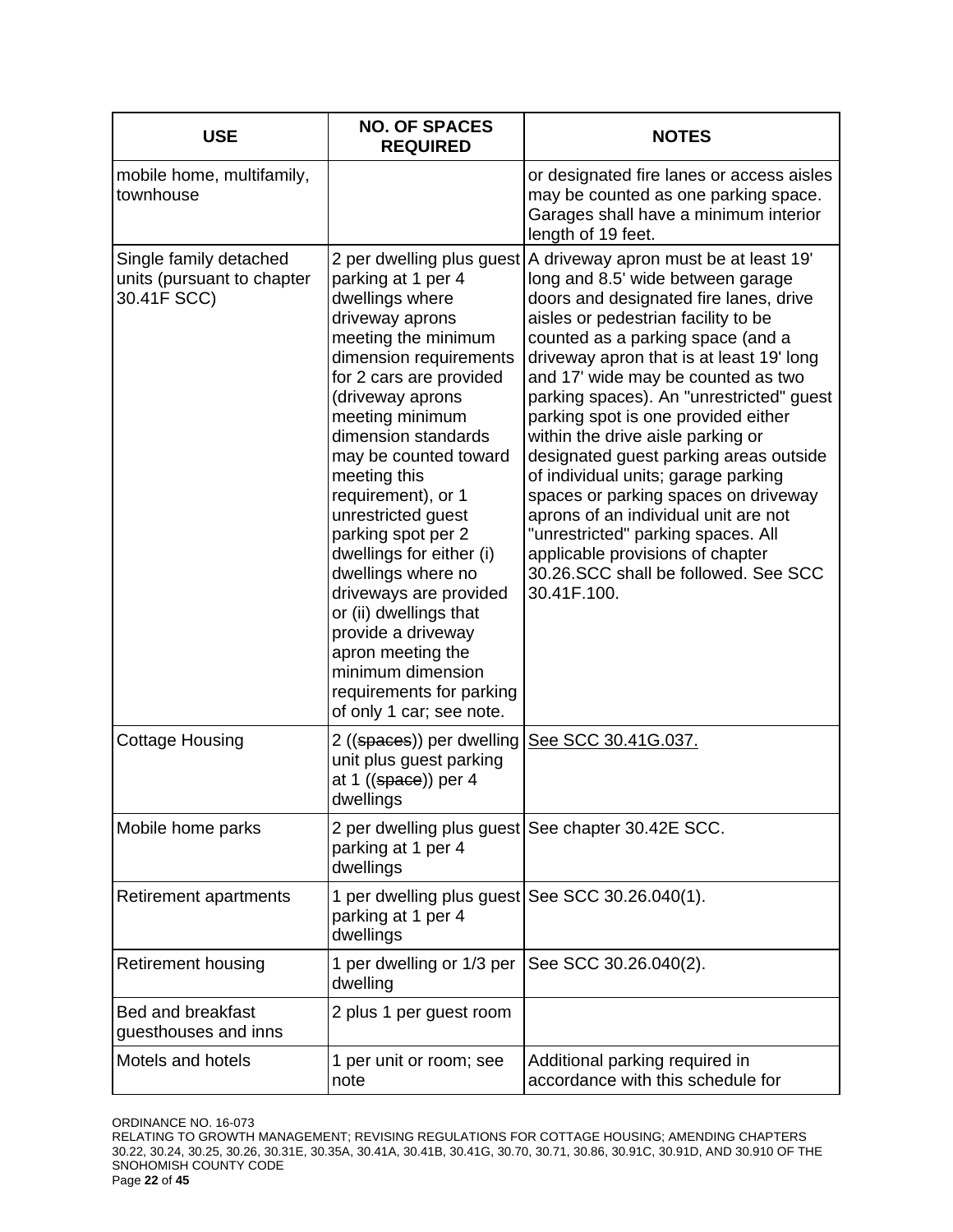| <b>USE</b>                                                                                                                                                              | <b>NO. OF SPACES</b><br><b>REQUIRED</b>                        | <b>NOTES</b>                                                                                                                                                                                                                |
|-------------------------------------------------------------------------------------------------------------------------------------------------------------------------|----------------------------------------------------------------|-----------------------------------------------------------------------------------------------------------------------------------------------------------------------------------------------------------------------------|
|                                                                                                                                                                         |                                                                | restaurants, conference or convention<br>facilities and other businesses, facilities,<br>or uses associated with the motel or<br>hotel.                                                                                     |
| Boarding houses, including<br>fraternities and sororities                                                                                                               | 1 per sleeping room                                            |                                                                                                                                                                                                                             |
| <b>Correctional institutions</b>                                                                                                                                        | Determined by the<br>department on a case by<br>case basis     | See SCC 30.26.035.                                                                                                                                                                                                          |
| Day care centers                                                                                                                                                        | 1 per employee plus<br>load/unload space; see<br>note          | An off street load and unload area<br>equivalent to one space for each 10<br>children is also required.                                                                                                                     |
| Health and social service<br>facilities, Level II and Level<br>Ш                                                                                                        | Determined by the<br>department on a case by<br>case basis     | See SCC 30.26.035.                                                                                                                                                                                                          |
| Auto repair, machinery<br>repair                                                                                                                                        |                                                                | 5: 1,000 sf gfa; see note Note: service bays and work areas<br>inside repair facilities do not count as<br>parking spaces.                                                                                                  |
| Financial institutions, office<br>buildings, public utility and<br>governmental buildings,<br>real estate offices,<br>excluding health and social<br>service facilities | $3:1,000$ sf gfa; see note                                     | A minimum of 5 spaces required for all<br>sites. Drive-up windows at financial<br>institutions must have clear queuing<br>space, not interfering with parking<br>areas, for at least three vehicles per<br>drive up window. |
| Medical and dental clinics                                                                                                                                              | 5:1,000 sf gfa                                                 |                                                                                                                                                                                                                             |
| Personal service shops or<br>uses                                                                                                                                       | 4.5: 1,000 sf GLA                                              |                                                                                                                                                                                                                             |
| Drive-in restaurants and<br>similar uses primarily for<br>auto-borne customers                                                                                          | 13.3: 1,000 sf gfa; see<br>note                                | Clear queuing space, not interfering with<br>the parking areas, for at least five<br>vehicles is required in front of any drive<br>up window.                                                                               |
| Mobile home and RV sales                                                                                                                                                | $1:3,000$ sf of outdoor<br>display area                        |                                                                                                                                                                                                                             |
| Motor vehicle sales or<br>sales and service                                                                                                                             | 1 : 1,000 sf gfa plus<br>1:1,500 sf of outdoor<br>display area |                                                                                                                                                                                                                             |
| Restaurants, taverns or<br>bars for on-premises<br>consumption                                                                                                          | 10:1,000 sf gfa; see<br>note                                   | Minimum of five spaces required.                                                                                                                                                                                            |
| <b>Retail stores</b>                                                                                                                                                    | 4.5:1,000 sf GLA                                               |                                                                                                                                                                                                                             |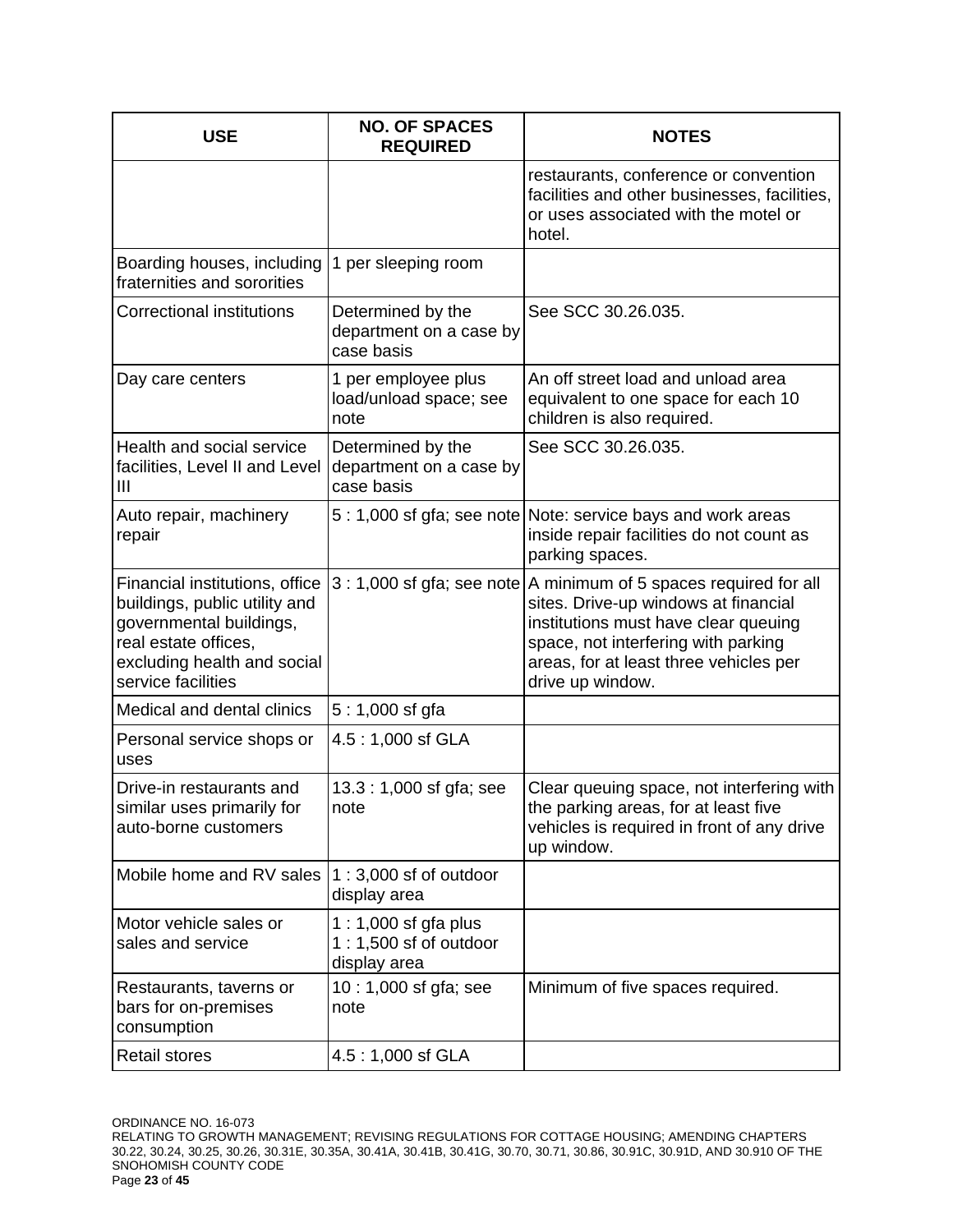| <b>USE</b>                                                                               | <b>NO. OF SPACES</b><br><b>REQUIRED</b>                                                      | <b>NOTES</b>                                                                                                                                    |
|------------------------------------------------------------------------------------------|----------------------------------------------------------------------------------------------|-------------------------------------------------------------------------------------------------------------------------------------------------|
| Shopping centers                                                                         | 4.5:1,000 sf GLA; see<br>note                                                                | Where two or more permitted tenant<br>uses share employee and customer<br>parking.                                                              |
| Athletic clubs,<br>gymnasiums, health clubs                                              | $4:1,000$ sf gfa                                                                             |                                                                                                                                                 |
| Bowling alleys                                                                           | 5 per lane                                                                                   |                                                                                                                                                 |
| Churches, clubs, and<br>lodges                                                           | Determined by the<br>department on a case by<br>case basis                                   | See SCC 30.26.035.                                                                                                                              |
| Colleges, commercial or<br>technical schools for adults                                  | Determined by the<br>department on a case by<br>case basis                                   | See SCC 30.26.035.                                                                                                                              |
| Equestrian centers and<br>mini-equestrian centers                                        | 1:4 seats or 8 feet of<br>bench; see note                                                    | One space accommodating a vehicle<br>and horse trailer for every two horses<br>expected at equestrian or mini-<br>equestrian center events.     |
| Funeral parlors,<br>mortuaries, cemeteries                                               | 1:4 seats or 8 feet of<br>bench, or 25 : 1,000 sf<br>of assembly room with<br>no fixed seats |                                                                                                                                                 |
| Libraries, art galleries,<br>museums                                                     | $4:1,000$ sf gfa                                                                             |                                                                                                                                                 |
| Passenger terminals (bus,<br>rail, air)                                                  | 10 : 1,000 sf gfa of<br>waiting areas                                                        |                                                                                                                                                 |
| Schools, elementary and<br>junior high, public and<br>private                            | 1 space for each 12<br>seats in the auditorium<br>or assembly room; see<br>note.             | Sufficient off-street space for safe<br>loading and unloading of students from<br>school buses and cars is also required.                       |
| Schools, senior high,<br>public and private                                              | Determined by the<br>department on a case by<br>case basis; see note                         | See SCC 30.26.035. Sufficient off-street<br>space for safe loading and unloading of<br>students from school buses and cars is<br>also required. |
| Stadiums, sports arenas,<br>auditoriums, and other<br>assembly areas with fixed<br>seats | 1:4 seats or 8 feet of<br>bench                                                              |                                                                                                                                                 |
| Swimming pools, indoor<br>and outdoor                                                    | 1:10 swimmers, based<br>on pool capacity as<br>defined by the State<br>Dept. of Health.      |                                                                                                                                                 |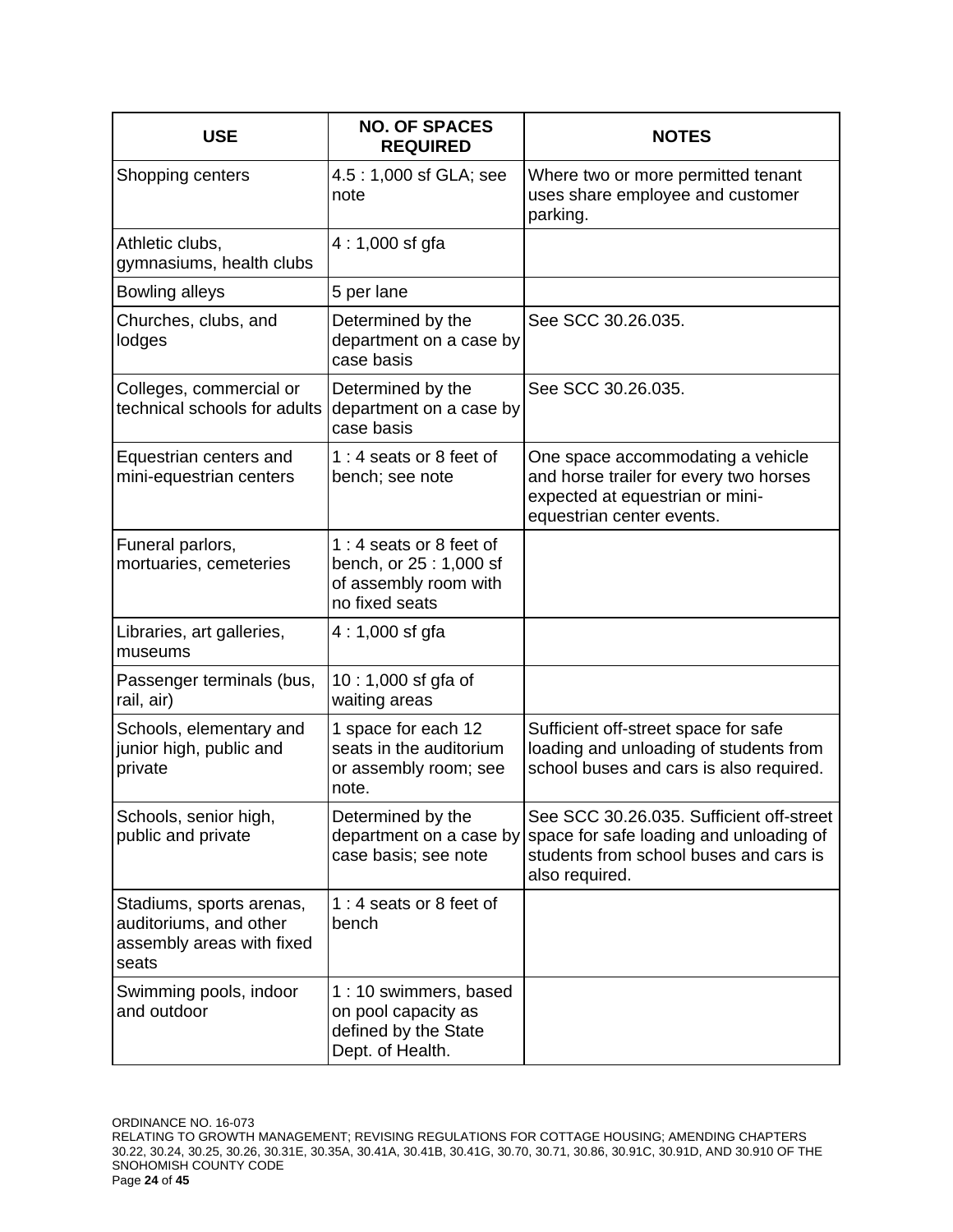| <b>USE</b>                                                                                         | <b>NO. OF SPACES</b><br><b>REQUIRED</b>                                                                                                                                                                                                                                         | <b>NOTES</b>                                                                                                                                                               |
|----------------------------------------------------------------------------------------------------|---------------------------------------------------------------------------------------------------------------------------------------------------------------------------------------------------------------------------------------------------------------------------------|----------------------------------------------------------------------------------------------------------------------------------------------------------------------------|
| Tennis courts, racquet or<br>handball clubs, and similar<br>commercial recreation                  | 25:1,000 sf assembly<br>area plus 2 per court                                                                                                                                                                                                                                   |                                                                                                                                                                            |
| Theaters, cinemas                                                                                  | 1:4 seats or 8 feet of<br>bench                                                                                                                                                                                                                                                 |                                                                                                                                                                            |
| All other places of<br>assembly without fixed<br>seats including dance halls<br>and skating rinks. | $13.3:1,000$ sf gfa                                                                                                                                                                                                                                                             |                                                                                                                                                                            |
| Wholesale distribution<br>facilities                                                               | $1:1,000$ sf gfa                                                                                                                                                                                                                                                                |                                                                                                                                                                            |
| Manufacturing uses                                                                                 | 3:1,000 sf gfa                                                                                                                                                                                                                                                                  | May also be determined by the<br>department on a case-by-case basis per<br>SCC 30.26.035 when the employee to sf<br>gfa ratio for the proposed use is less<br>than 3:1,000 |
| Industrial uses except<br>warehousing and storage                                                  | 1 : 1,000 sf gfa                                                                                                                                                                                                                                                                |                                                                                                                                                                            |
| Warehouse and storage<br>except mini-self-storage                                                  | $.5:1,000$ sf gfa                                                                                                                                                                                                                                                               |                                                                                                                                                                            |
| Mini-self-storage                                                                                  | 2 : 50 storage units; see<br>note                                                                                                                                                                                                                                               | Half the spaces to be distributed equally<br>around the site, half to be located at the<br>project office.                                                                 |
| Utility and communication<br>uses without regular<br>employment                                    | 1 space                                                                                                                                                                                                                                                                         |                                                                                                                                                                            |
| Auto wrecking yards                                                                                | 15 spaces for yards less<br>than 10 acres in size; 25<br>spaces for yards 10<br>acres or larger                                                                                                                                                                                 |                                                                                                                                                                            |
| <b>Community Facilities for</b><br><b>Juveniles</b>                                                | 1 per employee to<br>accommodate the<br>maximum number of<br>employees for any given<br>work shift plus 1 visitor<br>space per every 6<br>residential beds. A<br>loading area must also<br>be provided for those<br>facilities that receive<br>regular commercial<br>deliveries | The approval authority may reduce the<br>number of required spaces when the<br>applicant can demonstrate that the<br>reduction of spaces will be adequate                  |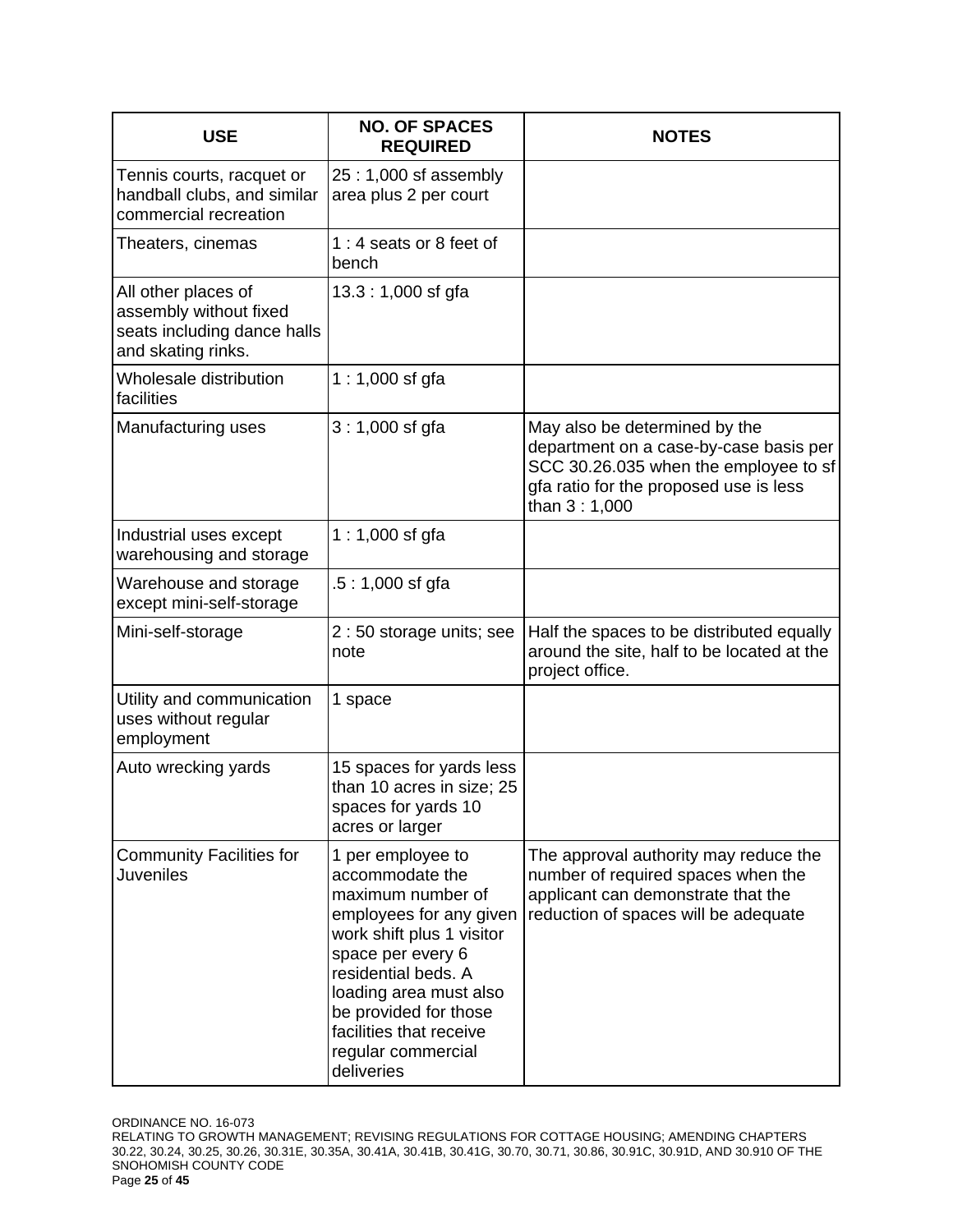2 Section 9. Snohomish County Code Section 30.31E.040, last amended by Amended 3 Ordinance No. 13-042 on July 10, 2013, is amended to read: Ordinance No. 13-042 on July 10, 2013, is amended to read:

 $\frac{4}{5}$ 

 $\frac{1}{2}$ 

# 5 **30.31E.040 Uses, height and setback requirements.**

6 Development within the Townhouse zone shall meet the following standards and regulations: 8 (1) Slopes. Placement of buildings shall not severely alter the natural topography and shall 9 conform to limitations set forth in chapter 30.62B SCC. Building setbacks and limit of clearing 10 lines shall be displayed on the site plan for projects with slopes regulated by chapter 30.62B SCC.

- 11 (2) Uses allowed in the Townhouse zone are set forth in SCC 30.22.100.
- 12 (3) The bulk standards in SCC 30.23.030 shall apply, except: 13 (a) The setbacks from side and rear lot lines may be reduced to allow for zero lot line
- 14 development of townhouses and attached single family dwellings; and

15 (b) The setbacks from the front lot line may be reduced by up to 10 feet in order to 16 create variety, as long as the average of all such setbacks is at least 15 feet and each 17 townhouse has a combined total of 25 feet of front and rear setbacks.

18 (c) If a ((townhouse)) unit lot subdivision or short subdivision is proposed pursuant to 19 SCC 30.41A.205 or 30.41B.205, the setback provisions of those sections shall apply, 20 and the provisions of subsections (3)(a) and (b) of this section shall not apply.

 (4) Where multiple buildings are located on the same lot, a minimum separation of at least 10 feet shall be maintained between buildings as measured from the outer walls of each building. 24

25 Section 10. Snohomish County Code Section 30.35A.015, added by Ordinance No. 16- 26 015 on March 2, 2016, is amended to read:

## $\frac{27}{28}$ 28 **30.35A.015 Exemptions.**

- 29<br>30 The following types of development are exempt from the provisions of this chapter when located 31 in a TDR receiving area:
- 32 (1) Single family, duplex, or ((townhouse)) unit lot subdivisions submitted under chapters 33 30.41A or 30.42B SCC;<br>34 (2) Single family, dup
	- (2) Single family, duplex, or ((townhouse)) unit lot short subdivisions submitted under
- 35 chapters 30.41B or 30.42B SCC;<br>36 (3) Single family detached uni 36 (3) Single family detached units or duplexes submitted under chapter 30.41F SCC; and<br>37 (4) Cottage housing submitted under chapter 30.41G SCC.
	- 37 (4) Cottage housing submitted under chapter 30.41G SCC.

38 39 Section 11. Snohomish County Code Section 30.41A.205, added by Amended 40 Ordinance No. 12-115 on January 30, 2013, is amended to read: 41

# 42 **30.41A.205 Design standards – ((townhouse)) unit lot subdivision.**

43

44 (1) Applicability and purpose. The provisions of this section apply exclusively to the unit lot

45 subdivision of land for townhouse ((development)) or cottage housing developments in zones

46 ((in which townhouse dwellings are a)) where such uses are permitted ((use, and that have 47 either received or have applied for approval of an administrative site development plan purs either received or have applied for approval of an administrative site development plan pursuant

48 to SCC 30.23A.100. The purpose of these provisions is to allow for the creation of lots for

- 49 townhouse dwellings, while applying only those site development standards applicable to the
- 50 parent site as a whole;)).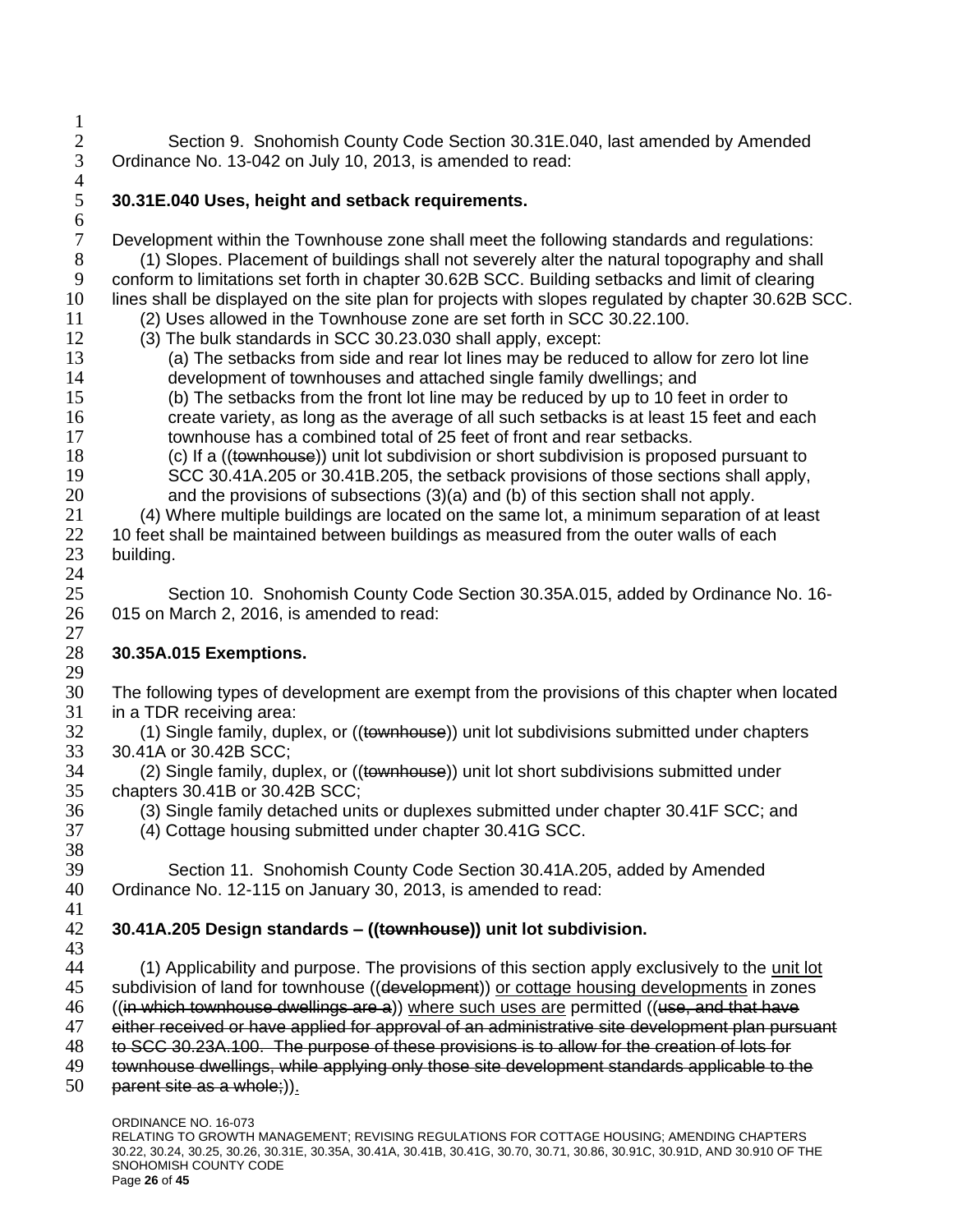1 (2) Townhouse and cottage housing developments may be subdivided into individual unit 2 (townhouse unit lot subdivision as a whole shall meet) development as a whole shall lots. The ((townhouse unit lot subdivision as a whole shall meet)) development as a whole shall 3 meet the development standards applicable to the underlying site development plan ((and the 4 meta) of this section)). As a result of the *((townhouse unit lot)*) subdivision, development of the *the section*)). As a res 4 provisions of this section)). As a result of the ((townhouse unit lot)) subdivision, development on<br>5 individual unit lots may be nonconforming as to some or all of the development standards of this individual unit lots may be nonconforming as to some or all of the development standards of this  $\frac{6}{7}$  title based on analysis of the individual unit lot, except that any private open space for each discussed on the same lot as the parent state parent state parent state parent state parent state parent state pare dwelling unit shall be provided on the same lot as the dwelling unit. ((So long as the parent site 8 meets the criteria of the underlying site development plan, each unit lot will be deemed to be in 9 conformance. The bulk requirements applicable to the MR zone shall apply to the parent site of 10 those unit lot subdivisions within the Urban Commercial zones pursuant to SCC 30.23.040(1);)) 11 (((3) Townhouse unit lot subdivisions shall be subject to all applicable requirements of this 12 title except as otherwise modified by this section;)  $(13$  (((4))) (3) Unit lot area and width per unit for purposes of subdivision may be as small as the 14 coverage of the individual unit. ((In no case shall the density achieved be greater than the coverage of the individual unit. ((In no case shall the density achieved be greater than the 15 density allowed in the underlying zone. The maximum density for unit lot subdivisions within 16 Urban Commercial zones shall be the same as permitted in the MR zone pursuant to SCC  $17 \quad 30.23.040(5)$ ;) 18  $((\left\langle 5\right\rangle))$  (4) Portions of the parent site not subdivided for individual unit lots shall be owned in 19 common by the owners of the individual unit lots, or by a homeowners association comprised of 20 the owners of the individual unit lots located within the parent site pursuant to SCC 21  $30.41A.675((\frac{1}{2}))$ . 22 (((6) Maximum lot coverage of the aggregate buildings located upon the parent site shall not  $23$  exceed the maximum lot coverage permitted by the underlying zone;)  $24$  (( $(7)$  Building setbacks shall be as required for the ((zone as applied to the)) underlying 25 parent site as a whole. There shall be no setback required from individual unit lot lines which are 26 interior to the perimeter of the parent site; provided, however, that any structure located upon a 27 unit lot created hereunder shall comply with the setbacks applicable to the underlying site 27 unit lot created hereunder shall comply with the setbacks applicable to the underlying site<br>28 development plan:))  $28$  development plan;))<br> $29$   $((68)$  Internal driv 29 (((8) Internal drive aisles providing vehicular access to unit lots shall not be considered<br>30 **public or private roads when utilizing the provisions of this section**:)) public or private roads when utilizing the provisions of this section;))  $31$  (( $(9)$ )) (5) Access easements, joint use and maintenance agreements, and covenants, 32 conditions and restrictions identifying the rights and responsibilities of property owners and/or 33 the homeowners association shall be executed for use and maintenance of common garage,<br>34 parking and vehicle access areas: on-site recreation areas: landscaping: underground utilities parking and vehicle access areas; on-site recreation areas; landscaping; underground utilities; 35 common open space; exterior building facades and roofs; and other similar features, and shall 36 be recorded with the county auditor's office. Each ((townhouse)) unit lot subdivision shall make 37 adequate provisions for ingress, egress and utilities access to and from each unit lot created by 38 reserving such common areas or other easements over and across the parent site as deemed 39 necessary to comply with all other design and development standards generally applicable to 40 the underlying site development plan $((\frac{1}{2}))_1$ . 41 (((10))) (6) Notes shall be placed on the plat recorded with the county auditor's office to 42 acknowledge the following: 43 (a) Approval of the design and layout of the development was granted by the review of 44 (4) the development, as a whole, on the parent site by the site development plan approval the development, as a whole, on the parent site by the site development plan approval 45 (stating the subject project file number); 46 (b) Subsequent platting actions, additions or modifications to the structure(s) may not 47 (a) create or increase any nonconformity of the parent site as a whole, and shall conform create or increase any nonconformity of the parent site as a whole, and shall conform to

48 the approved site development plan;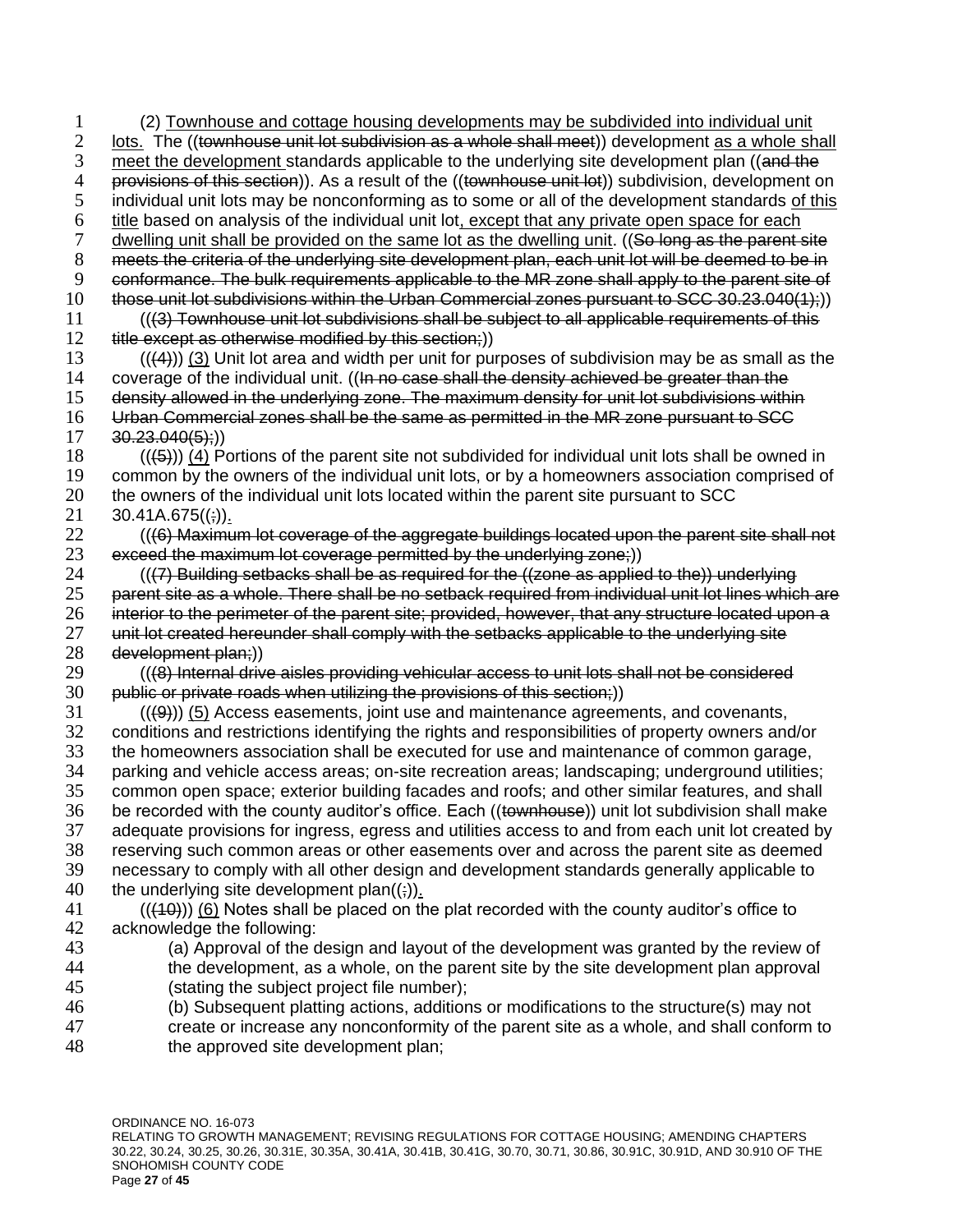ORDINANCE NO. 16-073 1 (c) If a structure or portion of a structure has been damaged or destroyed, any repair,<br>2 reconstruction or replacement of the structure(s) shall conform to the approved site 2 reconstruction or replacement of the structure(s) shall conform to the approved site<br>3 development plan; and 3 development plan; <u>and</u><br>4 (d) The individual unit lo 4 (d) The individual unit lots are not separate buildable lots and additional development of 4 the individual unit lots may be limited as a result of the application of development the individual unit lots may be limited as a result of the application of development 6 standards to the parent site.<br>  $7$   $((44))$   $(7)$  Site development and  $(((11))$  (7) Site development and building construction may commence upon approval of a 8 site development plan ((in accordance with SCC 30.23A.100,)) but prior to final subdivision 9 approval and recording ((; provided, that)) when all applicable permits and approvals have been 10 obtained by the applicant. No  $($ ; provided, however, no such townhouse)) unit lot may be sold, 11 transferred or conveyed prior to final subdivision approval and recording. The model home 12 provisions of SCC 30.41A.500 through 30.41A.550 shall not apply to ((townhouse)) unit lot 13 subdivisions ((subjected)) subject to this section. 14 15 Section 12. Snohomish County Code Section 30.41B.205, added by Amended 16 Ordinance No. 12-115 on January 30, 2013, is amended to read: 17 18 **30.41B.205 Design standards – ((townhouse)) unit lot short subdivision.** 19 20 (1) Applicability and purpose. The provisions of this section apply exclusively to the unit lot 21 subdivision of land for townhouse ((development)) or cottage housing developments in zones 22 (*(in which townhouse dwellings are a)*) where such uses are permitted (*(use, and that have* 23 either received or have applied for approval of an administrative site development plan pursuant 24 to SCC 30.23A.100. The purpose of these provisions is to allow for the creation of lots for 25 townhouse dwellings, while applying only those site development standards applicable to the  $26$  parent site as a whole;)).<br> $27$  (2) Townhouse and co 27 (2) Townhouse and cottage housing developments may be subdivided into individual unit 28 (2) Journal cottage housing development of the (townhouse unit lot subdivision as a whole shall meet) development as a whole sh lots. The ((townhouse unit lot subdivision as a whole shall meet)) development as a whole shall 29 meet the development standards applicable to the underlying site development plan ((and the 30<br>30 **provisions of this section**)). As a result of the ((townhouse unit lot)) subdivision, development o provisions of this section)). As a result of the ((townhouse unit lot)) subdivision, development on 31 individual unit lots may be nonconforming as to some or all of the development standards of this 32 title based on analysis of the individual unit lot ((.So long as the parent site meets the criteria of 33 the underlying site development plan, each unit lot will be deemed to be in conformance. The 34 to built be<br>34 bulk requirements applicable to the MR zone shall apply to the parent site of those unit lot bulk requirements applicable to the MR zone shall apply to the parent site of those unit lot 35 subdivisions within the Urban Commercial zones pursuant to SCC 30.23.040(1)), except that  $36$  any private open space for each dwelling unit shall be provided on the same lot as the dwelling  $37$  unit(( $\div$ )). unit $((;))$ . 38 (((3) Townhouse unit lot subdivisions shall be subject to all applicable requirements of this 39 title except as otherwise modified by this section;))  $40$  (((4))) (3) Unit lot area and width per unit for purposes of subdivision may be as small as the 41 coverage of the individual unit. ( $\theta$  and case shall the density achieved be greater than the 42 density allowed in the underlying zone. The maximum density for unit lot subdivisions within 43 Urban Commercial zones shall be the same as permitted in the MR zone pursuant to SCC<br>44 30.23.040(5):))  $30.23.040(5);)$  $(45)$  (( $(4)$ )) (4) Portions of the parent site not subdivided for individual unit lots shall be owned in 46 common by the owners of the individual unit lots, or by a homeowners association comprised of 47 the owners of the individual unit lots located within the parent site pursuant to SCC 48  $30.41B.650((\frac{1}{2}))$ . 49 (((6) Maximum lot coverage of the aggregate buildings located upon the parent site shall not 50 exceed the maximum lot coverage permitted by the underlying zone;))

RELATING TO GROWTH MANAGEMENT; REVISING REGULATIONS FOR COTTAGE HOUSING; AMENDING CHAPTERS 30.22, 30.24, 30.25, 30.26, 30.31E, 30.35A, 30.41A, 30.41B, 30.41G, 30.70, 30.71, 30.86, 30.91C, 30.91D, AND 30.910 OF THE SNOHOMISH COUNTY CODE Page **28** of **45**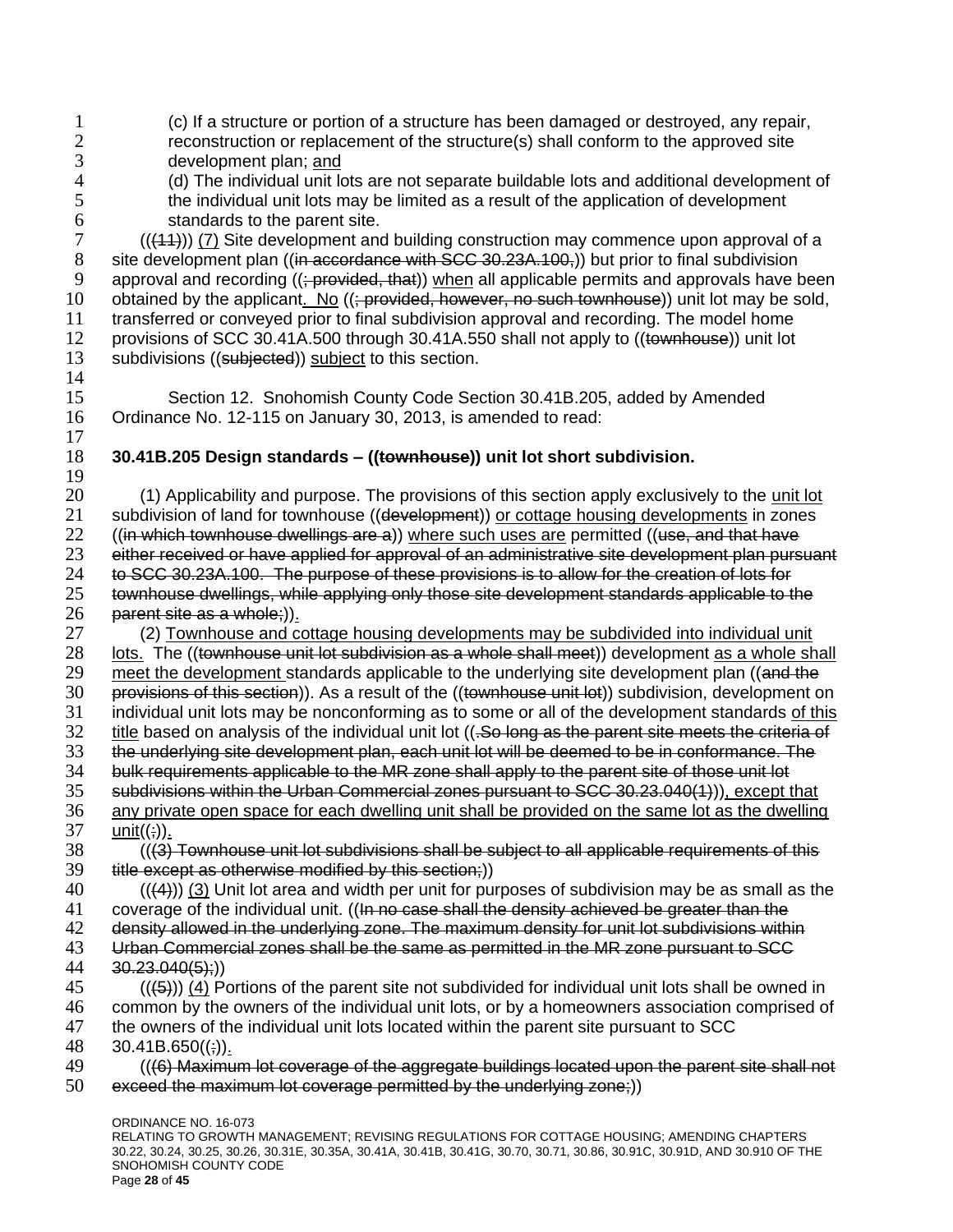$1$  (( $\left(7\right)$  Building setbacks shall be as required for the zone as applied to the underlying parent  $2$  site as a whole. There shall be no setback required from individual unit lot lines which are site as a whole. There shall be no setback required from individual unit lot lines which are 3 interior to the perimeter of the parent site; provided, however, that any structure located upon a<br>4 unit lot created hereunder shall comply with the setbacks applicable to the underlying site 4 unit lot created hereunder shall comply with the setbacks applicable to the underlying site<br>5 development plan:)) development plan;))  $(48)$  Internal drive aisles providing vehicular access to unit lots shall not be considered  $7$  public or private roads when utilizing the provisions of this section:) public or private roads when utilizing the provisions of this section;)) 8 (((9))) (5) Access easements, joint use and maintenance agreements, and covenants, 9 conditions and restrictions identifying the rights and responsibilities of property owners and/or 10 the homeowners association shall be executed for use and maintenance of common garage,

 parking and vehicle access areas; on-site recreation areas; landscaping; underground utilities; common open space; exterior building facades and roofs; and other similar features, and shall 13 be recorded with the county auditor's office. Each ((townhouse)) unit lot subdivision shall make adequate provisions for ingress, egress and utilities access to and from each unit lot created by reserving such common areas or other easements over and across the parent site as deemed

16 necessary to comply with all other design and development standards generally applicable to 17 the underlying site development plan $((\frac{1}{2}))$ .

- 18 (((10))) (6) Notes shall be placed on the plat recorded with the county auditor's office to 19 acknowledge the following:
- 20 (a) Approval of the design and layout of the development was granted by the review of 21 the development, as a whole, on the parent site by the site development plan approval 22 (stating the subject project file number);
- 23 (b) Subsequent platting actions, additions or modifications to the structure(s) may not 24 create or increase any nonconformity of the parent site as a whole, and shall conform to 25 the approved site development plan;
- 26 (c) If a structure or portion of a structure has been damaged or destroyed, any repair, 27 reconstruction or replacement of the structure(s) shall conform to the approved site 28 development plan; and
- 29 (d) The individual unit lots are not separate buildable lots and additional development of 20<br>30 the individual unit lots may be limited as a result of the application of development the individual unit lots may be limited as a result of the application of development 31 standards to the parent site.
- 32 (((11))) (7) Site development and building construction may commence upon approval of a 33 site development plan ((in accordance with SCC 30.23A.100)) but prior to final subdivision<br>34 approval and recording when ((: provided, that)) all applicable permits and approvals have approval and recording when  $((\div\text{provided}, \text{that}))$  all applicable permits and approvals have been 35 obtained by the applicant. No  $((\frac{1}{2} + \frac{1}{2})$  bowever, no such townhouse)) unit lot may be sold, 36 transferred or conveyed prior to final subdivision approval and recording.
- 37

38 Section 13. Snohomish County Code Section 30.41G.010, added by Amended 39 Ordinance No. 08-101 on January 21, 2009, is amended to read:

## 40 41 **31.41G.010 Purpose.**

42

43 The purpose of this chapter is to:<br>44 (1) Provide development requ

- 44 (1) Provide development regulations for cottage housing, which respond to changing 45 household ((sizes and ages)) demographics and desired types of housing;
- 46 (2) Encourage creation of more usable open space for residents of cottage housing<br>47 development through flexibility in lot standards: development through flexibility in lot standards;
- 48 (3) Ensure that the overall size, including bulk and mass of cottage structures and cottage
- 49 housing developments, remains smaller and incurs less visual impact than standard sized
- 50 single-family dwellings, particularly given the allowed intensity of cottage dwellings;

ORDINANCE NO. 16-073 RELATING TO GROWTH MANAGEMENT; REVISING REGULATIONS FOR COTTAGE HOUSING; AMENDING CHAPTERS 30.22, 30.24, 30.25, 30.26, 30.31E, 30.35A, 30.41A, 30.41B, 30.41G, 30.70, 30.71, 30.86, 30.91C, 30.91D, AND 30.910 OF THE SNOHOMISH COUNTY CODE Page **29** of **45**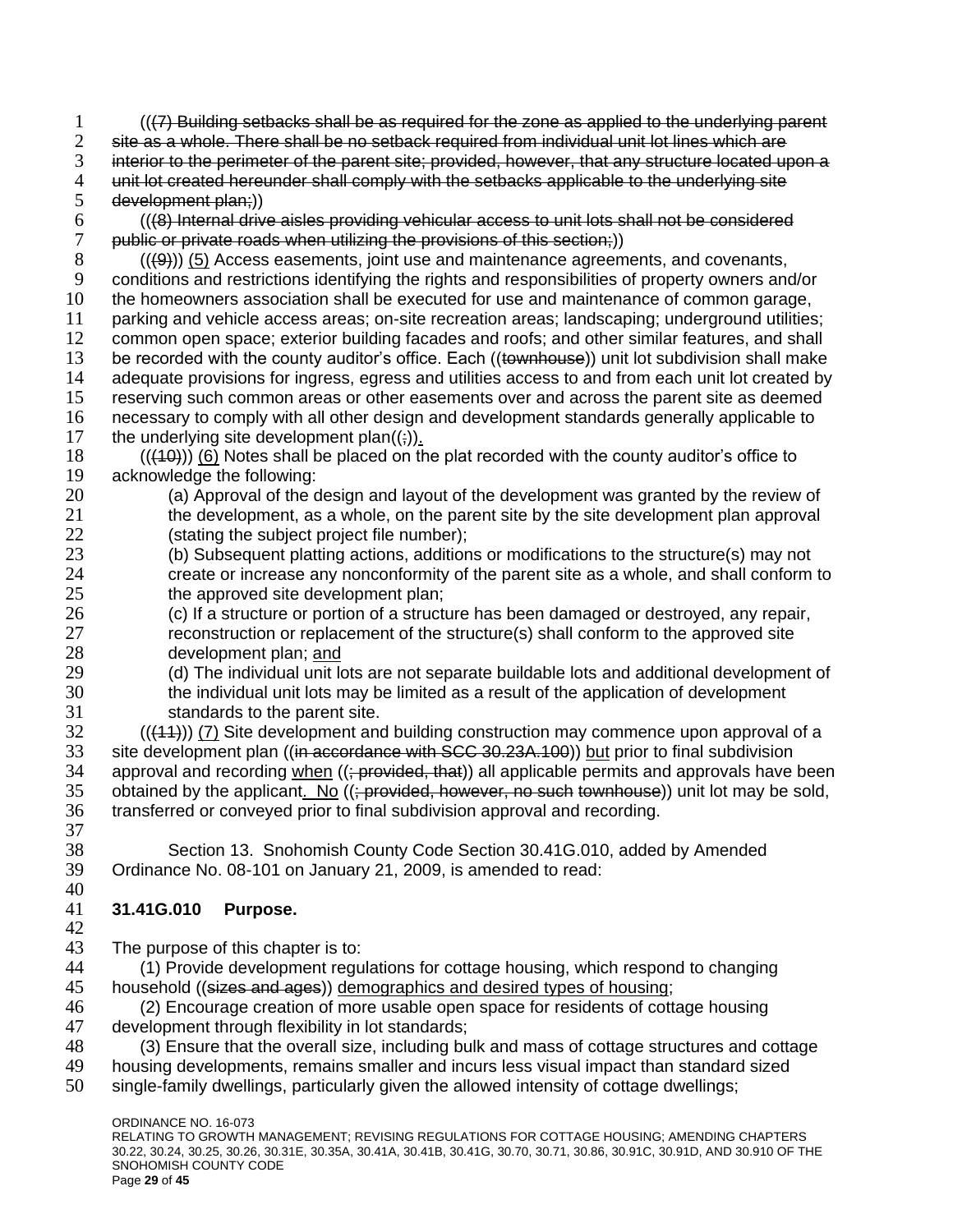- 1 (4) Provide a centrally located and functional common open space area that fosters a sense<br>2 of community and a sense of openness in cottage housing developments: of community and a sense of openness in cottage housing developments;
- 3 (5) Provide private areas around the individual dwellings to enable diversity in landscape 4 design and foster a sense of ownership; and<br>5 (6) Ensure minimal visual impact from veh

5 (6) Ensure minimal visual impact from vehicular use and storage areas for residents of the 6 cottage housing development as well as adjacent properties, and to maintain a detached single-<br>7 family character along public streets. family character along public streets. 8

9 Section 14. Snohomish County Code Section 30.41G.015, added by Amended 10 Ordinance No. 08-101 on January 21, 2009, is amended to read: 11

# 12 **30.41G.015 Applicability.**

- $\frac{13}{14}$  $(1)$  The regulations in this section apply to cottage housing ((projects meeting the definition 15 in SCC 30.91D.495) in zones where such use is permitted.
- 16 (2) Existing single family detached dwellings may be retained as part of a cottage housing<br>17 development and do not count towards density calculations. development and do not count towards density calculations.
- 18 (3) Detached and attached accessory apartments are prohibited within a cottage housing

19 development unless the detached or attached accessory apartment was constructed as part of 20 an existing single family detached dwelling that is proposed to remain pursuant to subsection (2)

21 of this section.

22 (4) Where there is a conflict between a provision of this chapter and a provision in another 23 chapter in title 30 SCC, the requirements of this chapter shall apply.

25 Section 15. Snohomish County Code Section 30.41G.020, added by Amended 26 Ordinance No. 08-101 on January 21, 2009, is amended to read:

## $\frac{27}{28}$ 28 **30.41G.020 ((Procedures)) Density.**

- 29<br>30 30 ((Cottage housing development shall be processed as an administrative conditional use permit 31 pursuant to chapter 30.43A SCC and shall include a site plan meeting the requirements in SCC 32 30.23A.100(3).)) The maximum allowed density of a cottage housing development shall be two 33 times the maximum number of dwelling units allowed in the underlying zone. If the number<br>34 computed is a fractional equivalent of 0.5 or more, the fraction shall be rounded up to the ne computed is a fractional equivalent of  $0.5$  or more, the fraction shall be rounded up to the next 35 whole number. Fractions of less than 0.5 shall be rounded down.
- 36<br>37 Section 16. Snohomish County Code Section 30.41G.030, added by Amended 38 Ordinance No. 08-101 on January 21, 2009, is amended to read: 39

# 40 **30.41G.030 Cottage housing ((design standards)) bulk requirements.**

41

- 42 (1) The bulk requirements for a cottage housing development shall be pursuant to SCC
- 43 Table 30.41G.030(1).<br>44 (2) The bulk regula 44 (2) The bulk regulations in SCC 30.23.032 and 30.23.041 shall not apply to development 45 regulated under this chapter.
- 46 (3) Building separation shall be pursuant to the requirements in subtitle 30.5 SCC.<br>47 (4) The calculation of gross floor area shall not include porches or detached or atta
	- 47 (4) The calculation of gross floor area shall not include porches or detached or attached
- 48 garages.
- 49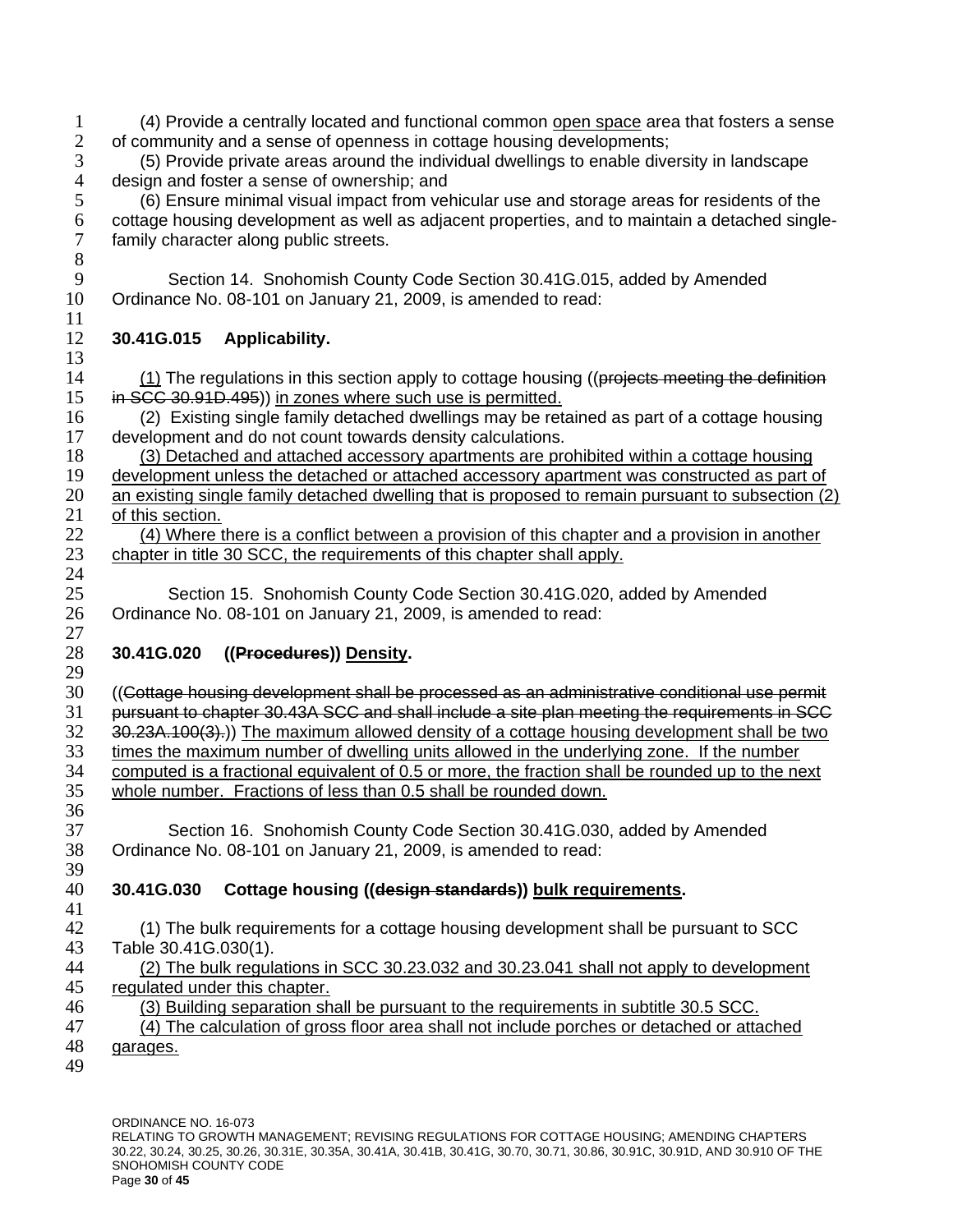## 1 **Table 30.41G.030(1)** 2 **COTTAGE HOUSING BULK REQUIREMENTS**

| <b>Standard</b>                                                                                                                      | <b>Requirement</b>                                                                                                                                                  |
|--------------------------------------------------------------------------------------------------------------------------------------|---------------------------------------------------------------------------------------------------------------------------------------------------------------------|
| ((Maximum gross floor area)) Cottage dwelling<br>unit size                                                                           | The maximum dwelling size shall be no<br>greater than 1.5 times the maximum gross<br>floor area of the ground or first floor.                                       |
|                                                                                                                                      | The calculation of gross floor area shall not<br>include porches or detached or attached<br>garages                                                                 |
| Cottage dwellings located above a shared<br>covered parking structure                                                                | Maximum 800 square feet per dwelling                                                                                                                                |
| Maximum gross floor area $((4))$ of ground or<br>main ((Floor)) floor                                                                | 1,600 square feet per dwelling                                                                                                                                      |
| ((Minimum common outdoor space))                                                                                                     | ((400 square feet per dwelling))                                                                                                                                    |
| ((Minimum private open space))                                                                                                       | ((200 square feet per dwelling))                                                                                                                                    |
| Maximum height for cottages ((with minimum<br>roof slope of 6:12)) . community buildings.<br>shared garages and accessory structures | $((25))$ 30 feet $((, subject to all parts of the roof)$<br>above 18 feet shall be pitched))                                                                        |
| ((Maximum height for cottages without roof<br>slope of 6:12 and all accessory structures))                                           | $((48 \text{ feet}))$                                                                                                                                               |
| Setbacks for all structures from adjacent<br>property lines along the perimeter of the<br>site((.))                                  | ((Same as the underlying zone)) 5 feet                                                                                                                              |
| Front lot line setback from interior roads within<br>the development                                                                 | $((15 \text{ feet}))$ 5 feet                                                                                                                                        |
| Front lot line setback from public or private<br>road                                                                                | 5 feet                                                                                                                                                              |
| (Minimum distance separating structures<br>(Including accessory structures)))                                                        | $((40 \text{ feet}))$                                                                                                                                               |
| ((Minimum parking spaces))                                                                                                           | ((See <b>SCC</b> 30.26.030(1)))                                                                                                                                     |
| ((Number of dwellings within a cluster groups))                                                                                      | ((Developments shall contain a minimum of 4<br>and a maximum of 12 dwellings located in a<br>cluster group. A development site may contain<br>more than one group)) |
| Maximum lot coverage                                                                                                                 | 40%                                                                                                                                                                 |

 $\frac{4}{5}$ 

- 6 size with a minimum dimension of six feet on any side.<br> $7 (3)$  Parking shall be:
- $7 (3)$  Parking shall be:<br> $8 (a)$  Clustered and s
- (a) Clustered and separated from the common area by a landscaping screen. Fencing shall
- 9 not be substituted for the landscape screen;

<sup>3</sup>

 $5$  (( $(2)$  Cottage housing dwellings shall have a porch or covered entry at least 60 square feet in 6<br>6 size with a minimum dimension of six feet on any side.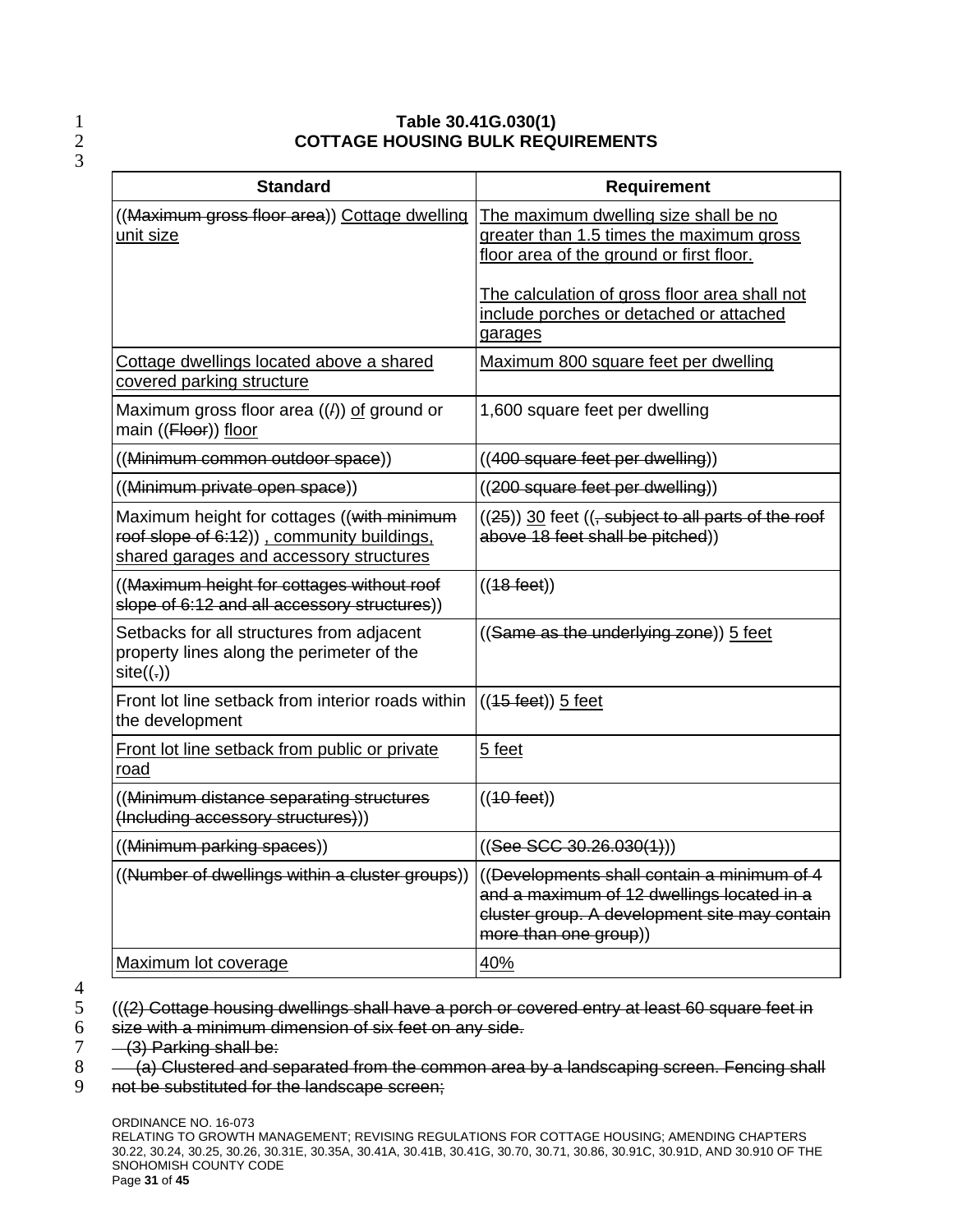- 1 (b) Screened from public streets and adjacent residential uses by a landscaping or <br>2 architectural screen:
- $2$  architectural screen;<br> $3 (c)$  include a mear
- $3 \left( c \right)$  Include a means for parking bicycles, such as racks or lockers; and  $4 \left( d \right)$  Prohibited in vard setback areas except rear vards.
- 4 (d) Prohibited in yard setback areas except rear yards.<br>5  $-(4)$  A pitched roof design is required for all detached parki
- $-$  (4) A pitched roof design is required for all detached parking structures.
- $6 -$  (5) All fences on the interior of a lot or property line shall be no more than three feet in height.<br>7 (6) Internal pedestrian circulation shall be provided through paved paths.
- 7 (6) Internal pedestrian circulation shall be provided through paved paths.
- 8 (7) All cottage housing dwellings shall meet the requirements of SCC 30.53A.518.) 9

10 Section 17. A new section is added to chapter 30.41G of the Snohomish County Code 11 to read:

#### 13 **30.41G.032 Site layout and building orientation.** 14

15 A cottage housing development shall meet the requirements in SCC Table 30.41G.032(1) and 16 SCC 30.53A.518.

17

12

- 
- 20

# 18 **Table 30.41G.032(1)** 19 **COTTAGE HOUSING SITE LAYOUT AND BUILDING ORIENTATION**

| <b>Standard</b>                              | <b>Requirement</b>                                                                                                                                                                                                                                                                                                                                                                                                             |
|----------------------------------------------|--------------------------------------------------------------------------------------------------------------------------------------------------------------------------------------------------------------------------------------------------------------------------------------------------------------------------------------------------------------------------------------------------------------------------------|
| Number of cottage dwellings within a cluster | a) A cluster must contain a minimum of 4<br>dwellings.                                                                                                                                                                                                                                                                                                                                                                         |
|                                              | b) A development may contain more than one<br>cluster.                                                                                                                                                                                                                                                                                                                                                                         |
|                                              | c) Clusters shall be separated by                                                                                                                                                                                                                                                                                                                                                                                              |
|                                              | landscaping, common open space, critical<br>areas or a community building.                                                                                                                                                                                                                                                                                                                                                     |
| <b>Building orientation</b>                  | a) Cottage dwellings abutting a public street<br>(not including alleys) shall include one or<br>more of the following facing a public street:<br>i) Secondary entrance to the cottage<br>dwelling;<br>ii) Porch;<br>iii) Bay window; or<br>iv) Building modulation with a depth<br>measuring at least one foot.<br>b) Corner lot cottage dwellings shall be<br>designed to provide modulation and detail on<br>both frontages. |

21 24  $\frac{26}{27}$ 

28

22 Section 18. A new section is added to chapter 30.41G of the Snohomish County Code 23 to read:

# 25 **30.41G.035 Design standards-cottage dwellings and community buildings.**

27 A cottage housing development shall meet the requirements in SCC Table 30.41G.035(1).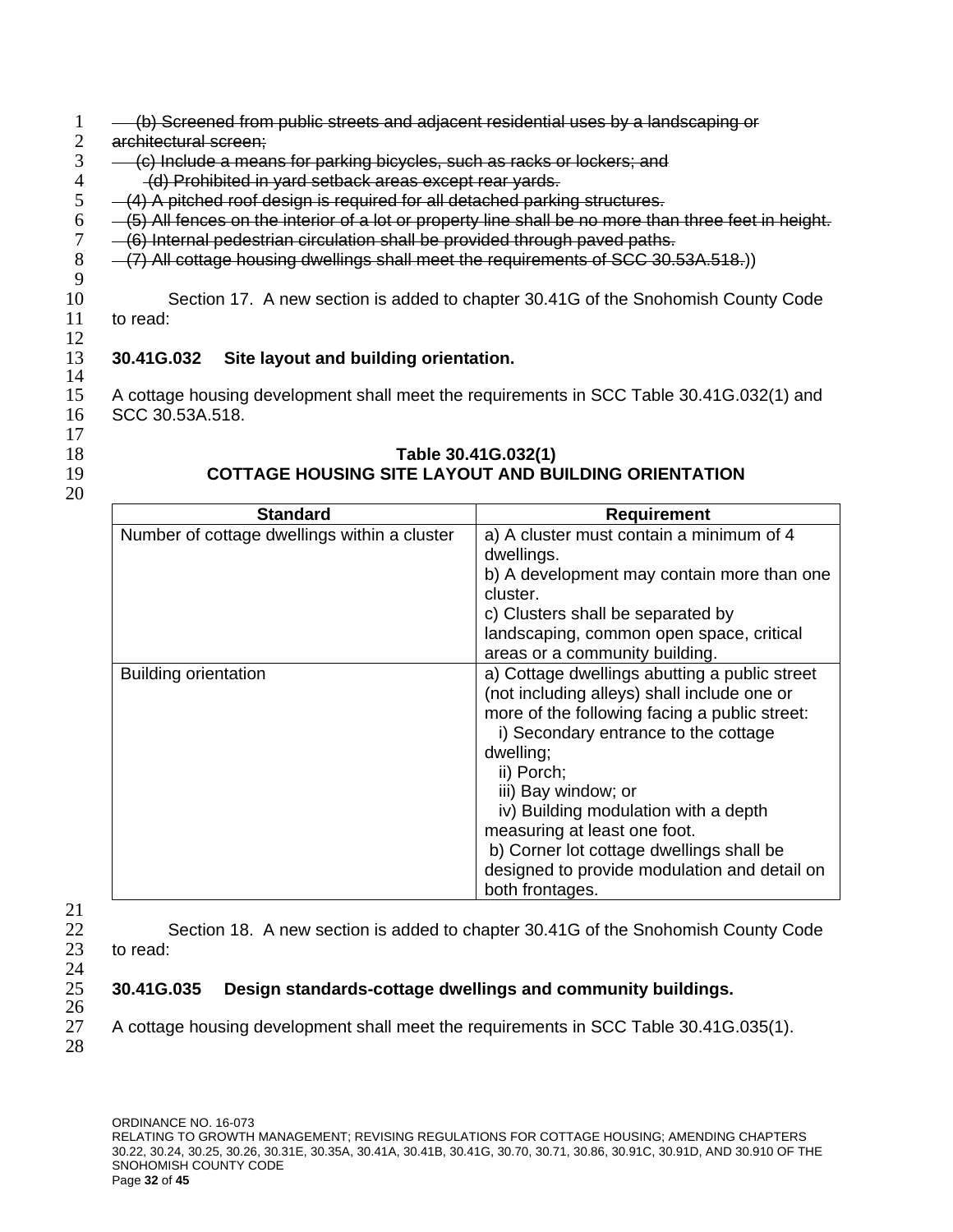$\frac{2}{3}$ 

### 1 **Table 30.41G.035(1)** 2 **DESIGN STANDARDS**

| <b>Standard</b>                                                | <b>Requirement</b>                                                                                                                                                                                                                                                                                                                                                                                                                                                                                                                                         |
|----------------------------------------------------------------|------------------------------------------------------------------------------------------------------------------------------------------------------------------------------------------------------------------------------------------------------------------------------------------------------------------------------------------------------------------------------------------------------------------------------------------------------------------------------------------------------------------------------------------------------------|
| Cottage dwellings                                              | a) A diversity of cottage dwellings shall be<br>achieved by incorporating at least two of the<br>following features:<br>i) Alternating porch styles;<br>ii) Alternating siding details on facades;<br>iii) Alternating siding detail on roof gables;<br>or<br>iv) Other architectural features which make<br>adjacent cottage dwellings different from<br>each other.<br>b) All cottage dwellings shall have a pitched<br>roof.<br>c) No blank walls over 20 feet in length and<br>height are allowed.                                                     |
| Cottage dwellings located above a covered<br>parking structure | a) Roof pitch, architecture, materials and<br>colors shall be similar to that of the dwelling<br>units within the cottage housing development.<br>b) Dwellings shall have a separate entrance<br>in addition to the garage access.<br>c) The entrance to the dwelling shall have<br>direct access to a street, lane or alley via a<br>pedestrian path or driveway.                                                                                                                                                                                         |
| <b>Community buildings</b>                                     | a) A community building, not exceeding 2,000<br>square feet, may be provided for the<br>residents of the cottage housing<br>development.<br>b) Roof pitch, architecture, materials and<br>colors of a community building shall be<br>similar to that of the dwelling units within the<br>cottage housing development.<br>c) A community building may not be<br>converted into residential living space or used<br>for commercial purposes.<br>d) The community building shall be located<br>within the cottage housing development and<br>owned in common. |
| Porches                                                        | a) Cottage dwellings shall have a porch or<br>covered entry at least 60 square feet in size<br>with a minimum dimension of six feet on any<br>side.<br>b) Porches shall not be required for cottage<br>dwellings over a shared garage.                                                                                                                                                                                                                                                                                                                     |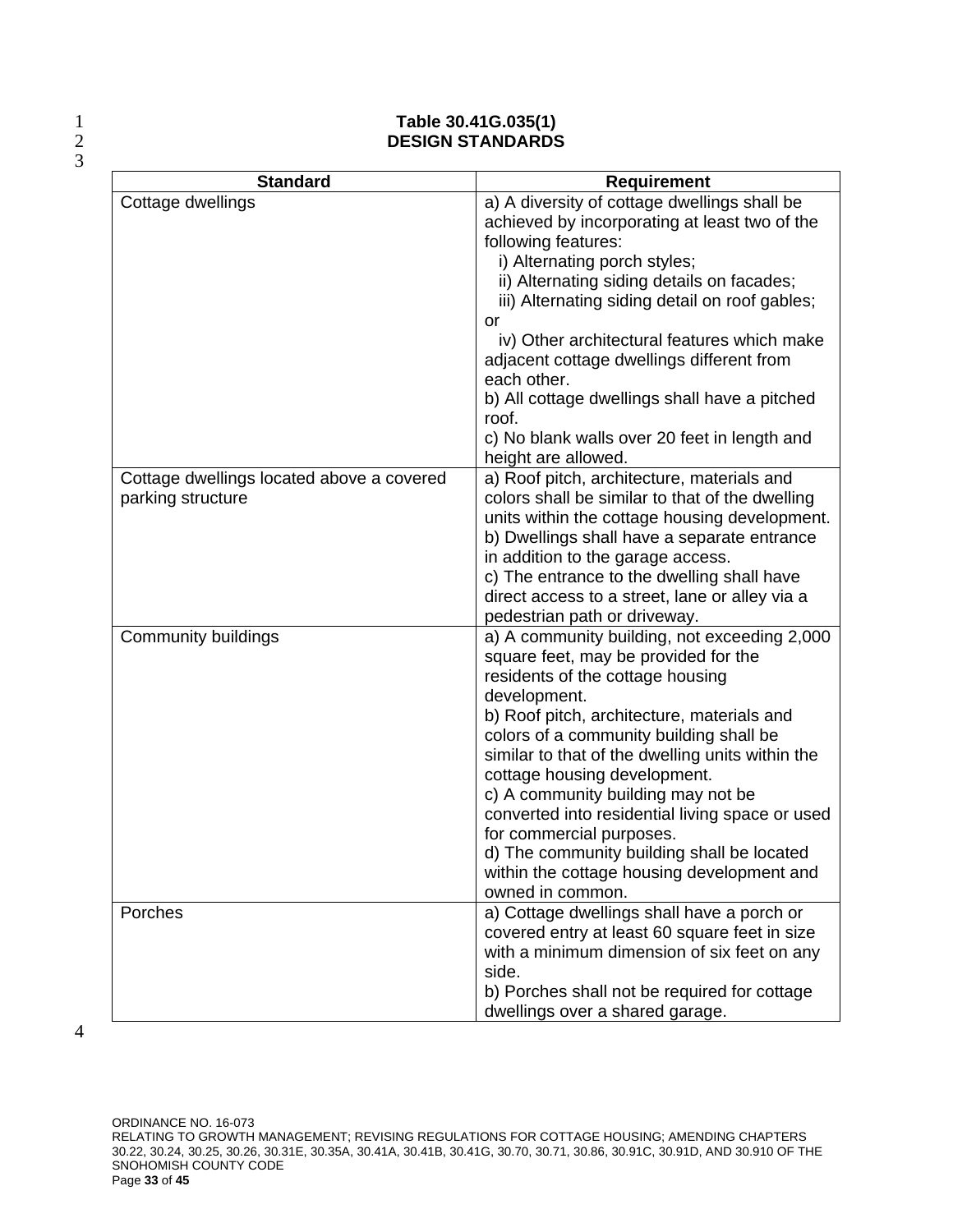1 Section 19. A new section is added to chapter 30.41G of the Snohomish County Code<br>2 to read: to read:

# 4 **30.41G.037 Design standards-parking and garages.**

6 A cottage housing development shall meet the requirements in chapter 30.26 SCC and SCC 7 Table 30.41G.037(1).

8

11

 $\frac{3}{4}$ 

 $\frac{5}{6}$ 

#### 9 **Table 30.41G.037(1)** 10 **COTTAGE PARKING AND GARAGE REQUIREMENTS**

| <b>Standard</b>                 | <b>Requirement</b>                                                                                                                                                                                                                                                                                                                                                                                                                                                                                                                                                                                                                                                                                                                                                                                                                                                                                                                                                                       |
|---------------------------------|------------------------------------------------------------------------------------------------------------------------------------------------------------------------------------------------------------------------------------------------------------------------------------------------------------------------------------------------------------------------------------------------------------------------------------------------------------------------------------------------------------------------------------------------------------------------------------------------------------------------------------------------------------------------------------------------------------------------------------------------------------------------------------------------------------------------------------------------------------------------------------------------------------------------------------------------------------------------------------------|
| Maximum garage size             | 200 square feet per dwelling unit                                                                                                                                                                                                                                                                                                                                                                                                                                                                                                                                                                                                                                                                                                                                                                                                                                                                                                                                                        |
| Location of parking and garages | a) The order of priorities for locating parking<br>or garages shall be in descending order of<br>preference as follows (the applicant shall<br>demonstrate in writing that all other locations<br>within a higher priority are not feasible):<br>i) On the periphery of the development as<br>surface spaces in clusters of not more than<br>six adjoining spaces (clusters must be<br>separated by a distance of at least 20 feet) or<br>in a shared garage structure of not more than<br>six adjoining garage doors per building<br>(maximum gross floor area of 1,200 square<br>feet per shared garage structure).<br>ii) To the rear of cottage units as a<br>detached or attached one-car garage<br>accessed by an alley.<br>iii) To the side of cottage units as a<br>detached or attached one-car garage<br>accessed by a shared or private driveway or<br>parking pad from the rear.<br>b) Parking shall not be located between the<br>common open space and the dwelling units. |
| Design of parking and garages   | a) Parking and garages shall be screened<br>from public streets and adjacent residential<br>uses by garage doors, landscaping, or other<br>architectural features.<br>b) The design of garage structures shall be<br>similar and compatible to that of the dwelling<br>units within the development and have a<br>pitched roof.<br>c) Garage doors shall feature windows,<br>recesses, or moldings to help blend the doors<br>with the character of the cottage dwelling.                                                                                                                                                                                                                                                                                                                                                                                                                                                                                                                |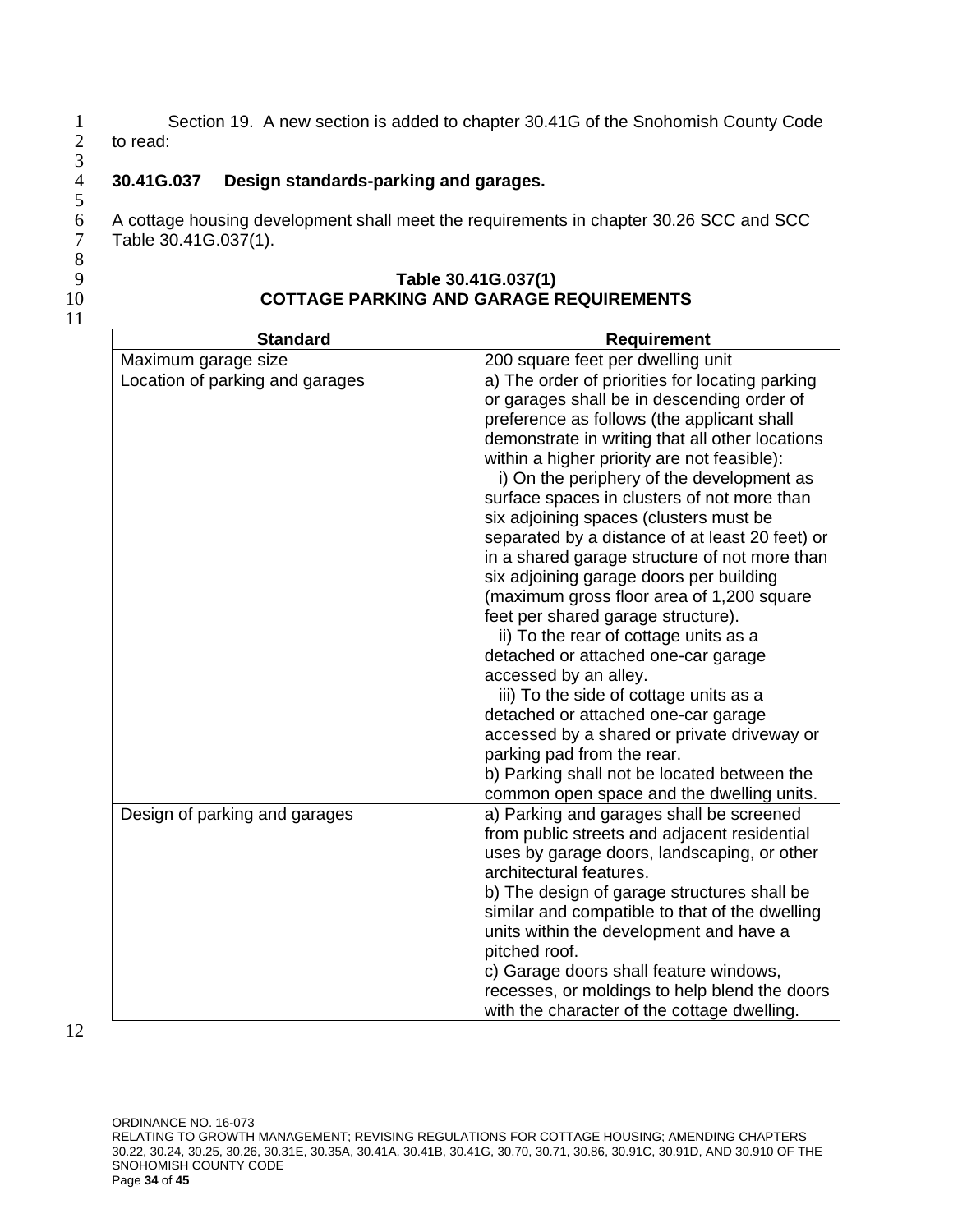- 1 Section 20. Snohomish County Code Section 30.41G.040, added by Amended<br>2 Ordinance No. 08-101 on January 21, 2009, is amended to read: 2 Ordinance No. 08-101 on January 21, 2009, is amended to read:
- $\frac{3}{4}$

## 4 **30.41G.040 ((Common outdoor)) Design standards-common open space and private**  open space ((requirements)).

- $6$  ((Common outdoor space shall be made available to the residents in cottage housing developments as follows: developments as follows:
- 8 (1) The amount of common outdoor space shall be provided pursuant to SCC Table 9 30.41G.030(1);
- $10 (2)$  The common outdoor space shall abut at least 50 percent of the cottage dwellings in a
- 11 cottage housing development;
- 12 (3) The common outdoor space shall abut cottage dwellings on at least two sides of the 13 common outdoor space;
- 14 (4) Cottage dwellings shall be oriented around and have the main entry facing the common 15 outdoor space;
- 16 (5) Cottage dwellings shall be within 60 feet walking distance of the common outdoor space; 17 and
- 18 (6) Private open space shall be provided pursuant to SCC Table 30.41G.030(1) and located
- 19 adjacent to each dwelling. Private open space shall be for the exclusive use of the cottage
- 20 resident(s). The private space shall:
- $21 -$  (a) Be oriented towards the common outdoor space as much as possible; and
- $22$  (b) Not contain a dimension less than 10 feet.)) A cottage housing development shall meet the
- 23 requirements of SCC Table 30.41G.040(1).
- 24
- 
- 27

### 25 **Table 30.41G.040(1)** 26 **COTTAGE HOUSING OPEN SPACE REQUIREMENTS**

| <b>Standard</b>                  | <b>Requirement</b>                                                                                                                                                                                                                                                                                                                                                                                                                  |
|----------------------------------|-------------------------------------------------------------------------------------------------------------------------------------------------------------------------------------------------------------------------------------------------------------------------------------------------------------------------------------------------------------------------------------------------------------------------------------|
| <u>Minimum common open space</u> | <u>400 square feet per dwelling</u><br><u>unit</u>                                                                                                                                                                                                                                                                                                                                                                                  |
| Minimum private open space       | <u>200 square feet per dwelling</u><br><u>unit</u>                                                                                                                                                                                                                                                                                                                                                                                  |
| <u>Common open space design</u>  | <u>a) Common open space shall</u><br>not include community<br><u>buildings, parking areas, yard</u><br>setbacks, spaces between<br>buildings of 10 feet or less in<br><u>width, private open space or</u><br>driveways.<br><u>b) The common open space</u><br>shall abut at least 50 percent<br>of the cottage dwellings in a<br>cottage housing development.<br><u>c) The common open space</u><br>shall abut cottage dwellings on |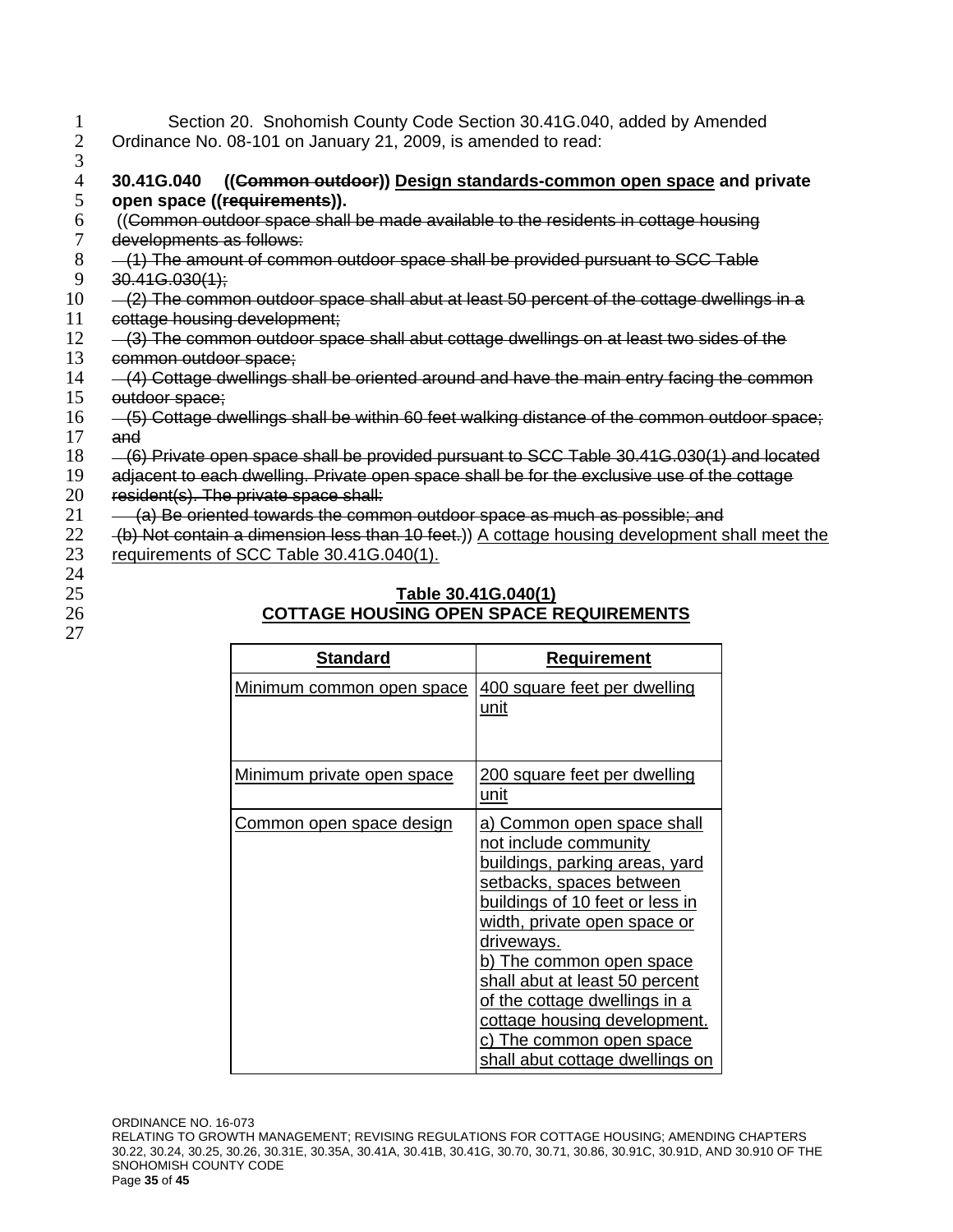|                           | at least two sides of the<br>common open space.<br>d) Cottage dwellings shall be<br>oriented around and have the<br>main entry facing the common<br>open space.<br>e) Cottage dwellings shall be<br>within 60 feet walking distance<br>of the common open space.<br>f) The minimum horizontal<br>dimension of common open<br>space shall be at least 10 feet.<br>g) A separate common open<br>space area is required for each<br>cluster of cottage dwellings.                                                                                         |
|---------------------------|--------------------------------------------------------------------------------------------------------------------------------------------------------------------------------------------------------------------------------------------------------------------------------------------------------------------------------------------------------------------------------------------------------------------------------------------------------------------------------------------------------------------------------------------------------|
| Private open space design | <u>a) Private open space for each</u><br>individual cottage dwelling<br>shall be for the exclusive use<br>of that cottage's residents.<br>b) The private open space<br>shall be oriented towards the<br>common open space as much<br>as possible.<br>c) Private open space shall not<br>contain a dimension less than<br>10 feet.<br>d) A fence, hedge or other<br>similar visual separation not to<br>exceed three feet in height<br>may separate the private open<br>space from the common open<br>space to create a sense of<br>separate ownership. |

 $\frac{1}{2}$  $\frac{4}{5}$  $rac{6}{7}$ 

# 5 **30.41G.045 Circulation and access.**

In addition to the requirements in chapters 30.24 and 30.66B SCC, a cottage housing 8 development abutting a public or private road shall provide a pedestrian connection between the<br>9 interior pedestrian facilities and the exterior or frontage pedestrian facilities. interior pedestrian facilities and the exterior or frontage pedestrian facilities.

Section 21. A new section is added to chapter 30.41G of the Snohomish County Code

10

11 Section 22. A new section is added to chapter 30.41G of the Snohomish County Code 12 to read:

### 13 14 **30.41G.047 Landscaping.**

15

to read:

16 A cottage housing development shall meet the landscaping requirements in chapter 30.25 SCC.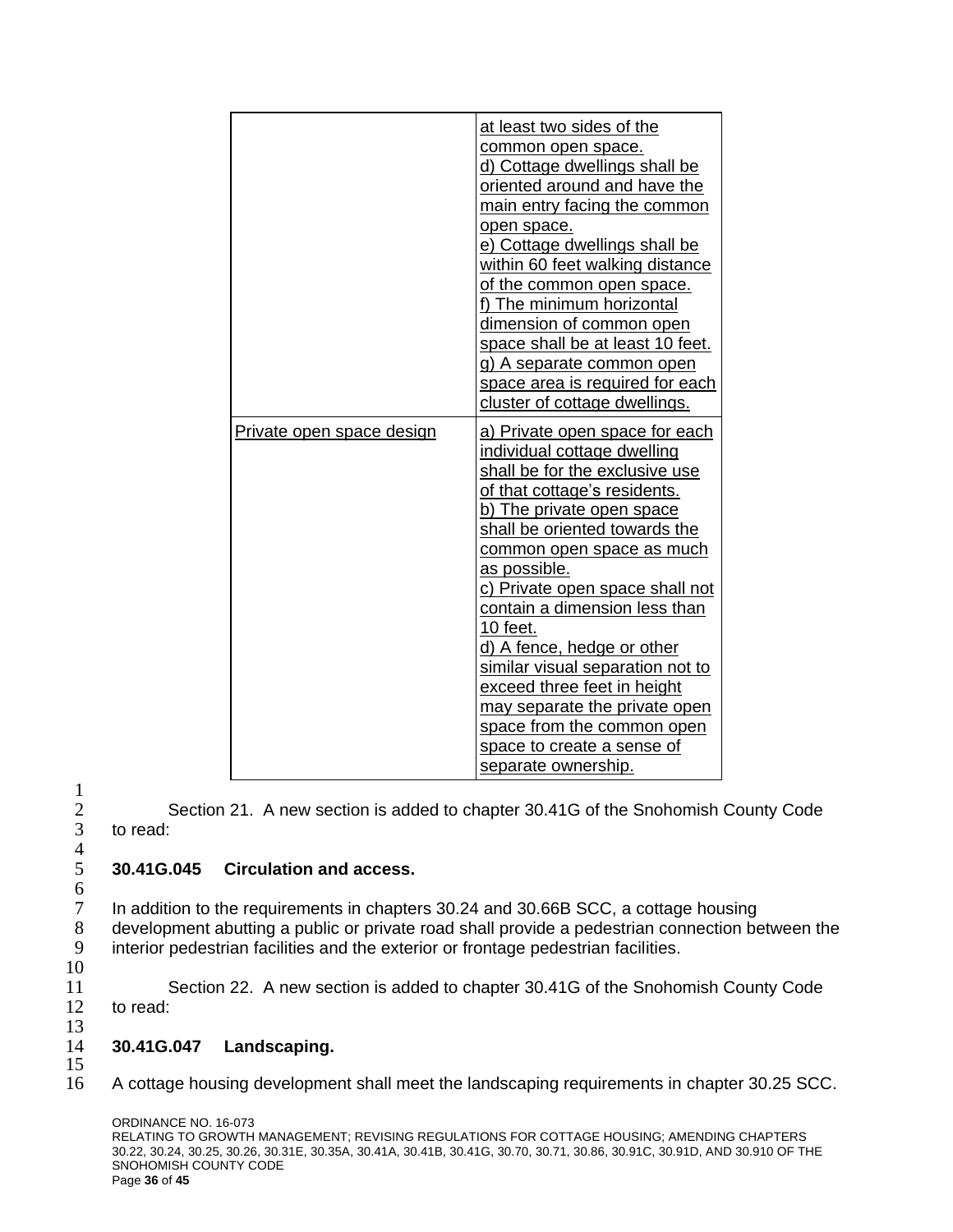| 5<br>6<br>7    | 30.41G.050 Modifications to the design standards, ((eutdoor)) common open space,<br>and private open space.                                                                                                                                                                                |
|----------------|--------------------------------------------------------------------------------------------------------------------------------------------------------------------------------------------------------------------------------------------------------------------------------------------|
| 8              | The director may modify the requirements in SCC 30.41G.030, SCC 30.41G.032, SCC                                                                                                                                                                                                            |
| 9              | 30.41G.035, SCC 30.41G.037, and SCC 30.41G.040 ((, provided that)) when the applicant                                                                                                                                                                                                      |
| 10             | demonstrates all of the following:                                                                                                                                                                                                                                                         |
| 11             | (1) The site is constrained due to unusual shape, topography, easements or critical areas;                                                                                                                                                                                                 |
| 12             | (2) The modification is consistent with the purpose statements in SCC 30.41G.010; and                                                                                                                                                                                                      |
| 13             | (3) The modification will not result in a project design that is less compatible with adjacent                                                                                                                                                                                             |
| 14<br>15       | neighboring development.                                                                                                                                                                                                                                                                   |
| 16<br>17<br>18 | Section 24. Snohomish County Code Section 30.41G.060, last amended by Amended<br>Ordinance No. 12-049 on October 3, 2012, is amended to read:                                                                                                                                              |
| 19             | 30.41G.060                                                                                                                                                                                                                                                                                 |
| 20             | ((Bonus density)) Review Process.                                                                                                                                                                                                                                                          |
| 21             | (((1) The maximum number of dwelling units permitted in a cottage housing development shall                                                                                                                                                                                                |
| 22             | be 120 percent of the maximum number of units permitted by the underlying zone as                                                                                                                                                                                                          |
| 23             | determined in SCC 30.41G.060(2), unless adjusted per the provisions of SCC                                                                                                                                                                                                                 |
| 24             | 30.41G.060(2)(b).                                                                                                                                                                                                                                                                          |
| 25             | -(2) The maximum number of dwelling units permitted shall be computed as follows:                                                                                                                                                                                                          |
| 26             | (a) The gross area of the site shall be divided by the minimum lot area of the underlying zone                                                                                                                                                                                             |
| 27             | set forth in SCC Table 30.23.032, except in the LDMR zone where a lot area of 4,000 square                                                                                                                                                                                                 |
| 28             | feet shall be used. The resulting number shall be multiplied by 1.2; and                                                                                                                                                                                                                   |
| 29             | (b) If the number computed in subsection (a) of this section is a fractional equivalent of 0.5 or                                                                                                                                                                                          |
| 30             | more, the fraction shall be rounded up to the next whole number. Fractions of less than 0.5 shall                                                                                                                                                                                          |
| 31             | be rounded down.) This section establishes the review process to be utilized for any                                                                                                                                                                                                       |
| 32             | development application subject to the requirements of this chapter:                                                                                                                                                                                                                       |
| 33             | (1) An applicant for a cottage housing development shall submit a site plan meeting the                                                                                                                                                                                                    |
| 34             | submittal requirements established and implemented pursuant to SCC 30.70.030.                                                                                                                                                                                                              |
| 35             | (2) Site plan applications shall be processed as a Type 1 administrative decision under                                                                                                                                                                                                    |
| 36             | chapter 30.71 SCC.                                                                                                                                                                                                                                                                         |
| 37             | (3) Public notice of the site plan application shall be provided under chapter 30.70 SCC for                                                                                                                                                                                               |
| 38             | Type 1 applications.                                                                                                                                                                                                                                                                       |
| 39             | (4) At the request of the applicant, the site plan application may be combined with other                                                                                                                                                                                                  |
| 40             | <u>required permits or be processed concurrently with other required permits under SCC</u>                                                                                                                                                                                                 |
| 41             | 30.70.120, including applications for unit lot subdivision or unit lot short subdivision approvals.                                                                                                                                                                                        |
| 42             | (5) Specifications for development access onto county right-of-way shall be subject to the                                                                                                                                                                                                 |
| 43             | county's Engineering Design and Development Standards (EDDS).                                                                                                                                                                                                                              |
| 44             | (6) Frontage improvements required within the public right-of-way shall be determined by the                                                                                                                                                                                               |
| 45             | department pursuant to chapter 30.66B SCC and the county's Engineering Design and                                                                                                                                                                                                          |
| 46             | Development Standards (EDDS).                                                                                                                                                                                                                                                              |
| 47<br>48<br>49 | (7) A complete application for a cottage housing development meeting the requirements of<br>this section shall vest pursuant to SCC 30.70.300.                                                                                                                                             |
|                | ORDINANCE NO. 16-073<br>RELATING TO GROWTH MANAGEMENT; REVISING REGULATIONS FOR COTTAGE HOUSING; AMENDING CHAPTERS<br>30.22, 30.24, 30.25, 30.26, 30.31E, 30.35A, 30.41A, 30.41B, 30.41G, 30.70, 30.71, 30.86, 30.91C, 30.91D, AND 30.910 OF THE<br>SNOHOMISH COUNTY CODE<br>Page 37 of 45 |
|                |                                                                                                                                                                                                                                                                                            |

2 Section 23. Snohomish County Code Section 30.41G.050, added by Amended

3 Ordinance No. 08-101 on January 21, 2009, is amended to read:

1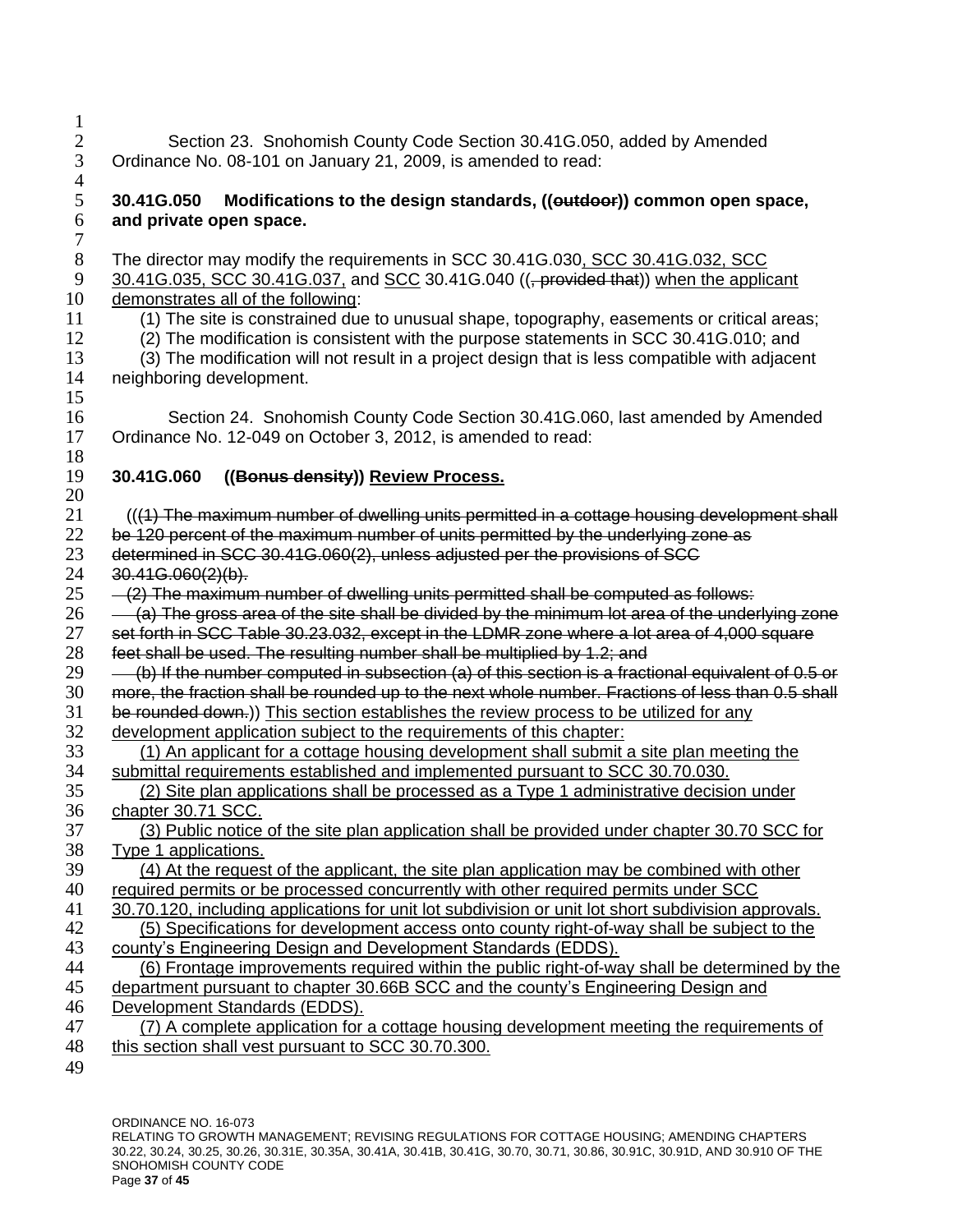1 Section 25. A new section is added to chapter 30.41G of the Snohomish County Code<br>2 to read: to read:

 $\frac{3}{4}$ 

5

12

15

4 **30.41G.070 Final Inspection and Occupancy.**

6 Final inspection and occupancy of a cottage housing development shall not be completed until the following requirements are met for those units included in the inspection:

- 8 (1) Fire lane signs and/or striping are completed for all access ways to the units;
- 9 (2) Address signs, street signs, and unit addressing is completed; and
- 10 (3) All landscaping, site amenities, fencing, pedestrian facilities, lighting, and other

11 requirements for the units are installed and approved.

13 Section 26. Snohomish County Code Section 30.70.140, last amended by Amended<br>14 Ordinance No. 16-004 on March 16. 2016. is amended to read: Ordinance No. 16-004 on March 16, 2016, is amended to read:

#### 16 **30.70.140 Expiration of applications, approvals, and permits.** 17

- 18 (1) This section shall apply to:
- 19 (a) New applications, approvals, and permits set forth in SCC Table 30.70.140(1); and
- 20 (b) Existing applications set forth in SCC Table 30.70.140(1) that were deemed complete 21 but that were not approved or denied prior to [insert effective date of this ordinance], 22 provided that the department shall provide notice to the applicant one year prior to the
- 23 expiration date of the application.
- 24 (2) SCC Table 30.70.140(1) establishes the expiration period for applications, approvals, 25 and permits, except that:
- 26 (a) When an EIS is required, the expiration period of an application will be suspended<br>27 **In the STA is a state of the suspension** of the expiration period for an application sha until the FEIS is issued. The suspension of the expiration period for an application shall
- 28 not exceed 18 months unless approved by the director; and
- 29 (b) When otherwise modified by the hearing examiner.<br>30 (3) The applicant is responsible for monitoring the expiration
	- 30 (3) The applicant is responsible for monitoring the expiration periods for an application,
- 31 approval, or permit. The county is not required to inform an applicant when an application, 32 approval, or permit will expire or has expired.
- 33 (4) For minor revisions under SCC 30.70.210 and major revisions under SCC 30.70.220, the<br>34 term of expiration for an application shall be 12 months and shall not extend the term of the term of expiration for an application shall be 12 months and shall not extend the term of the 35 corresponding development application approval or concurrency determination.
- 36
- 38

# 37 **SCC Table 30.70.140(1)**

| <b>Approval Type</b>                  | <b>Expiration of</b><br>application | <b>Expiration of approval or permit</b> |
|---------------------------------------|-------------------------------------|-----------------------------------------|
| Administrative Conditional Use        | 36 months                           | 5 years to commence construction        |
| Permit                                |                                     | or use                                  |
| Administrative Conditional Use        | 12 months                           | As determined in decision               |
| Permit - Temporary Dwelling           |                                     |                                         |
| <b>During Construction</b>            |                                     |                                         |
| <b>Administrative Conditional Use</b> | 12 months                           | Shall be subject to annual renewal      |
| Permit - Temporary Dwelling           |                                     |                                         |
| <b>For Relative</b>                   |                                     |                                         |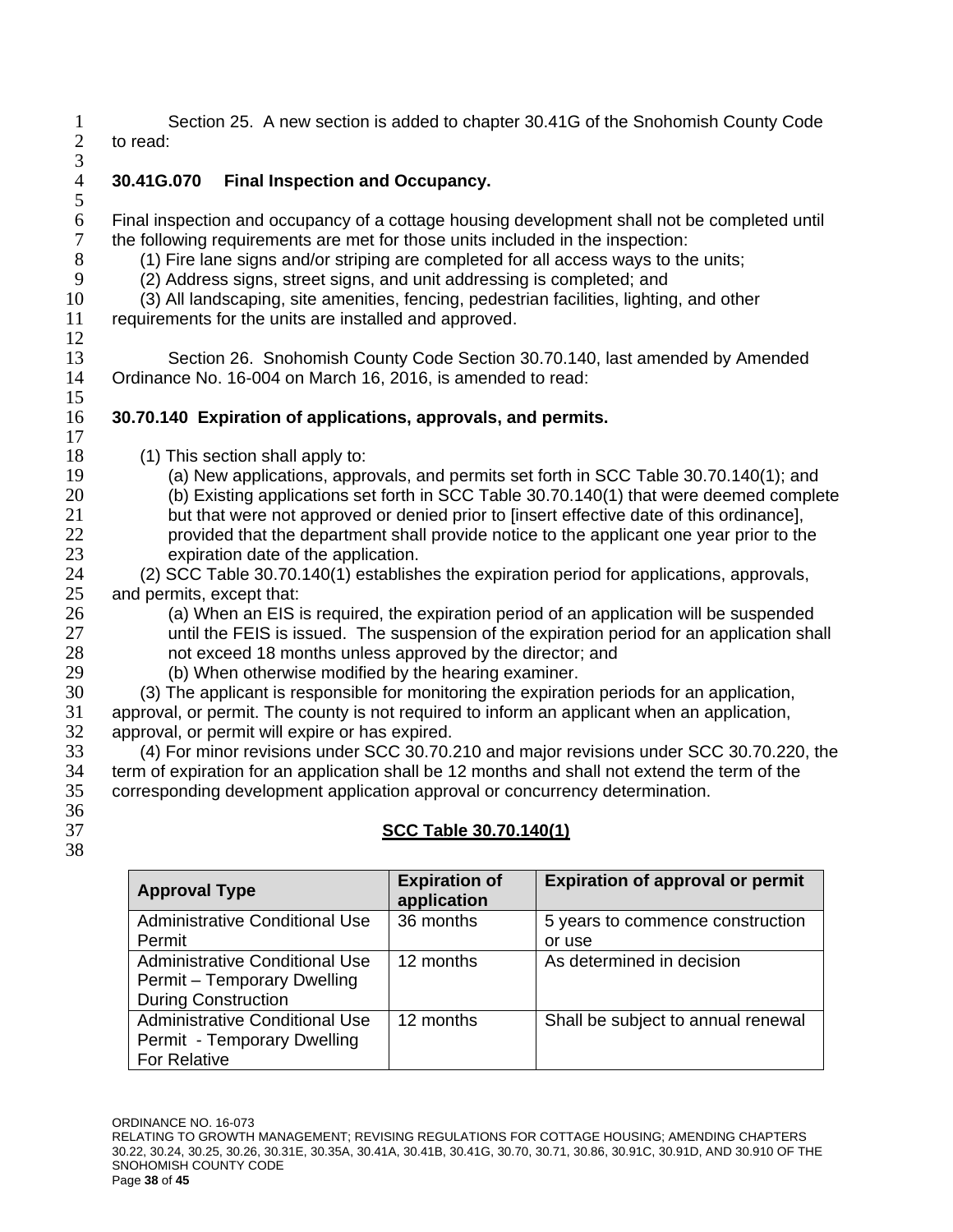| <b>Administrative Conditional Use</b><br>Permit - Other Temporary Uses                 | 12 months                       | As determined in decision                                                                                                         |
|----------------------------------------------------------------------------------------|---------------------------------|-----------------------------------------------------------------------------------------------------------------------------------|
| Administrative Site Plan<br>(pursuant to chapter 30.23A<br>SCC)                        | 36 months                       | 5 years to commence construction<br>or use                                                                                        |
| <b>Binding Site Plan</b>                                                               | 36 months                       | 6 months to record                                                                                                                |
| <b>Boundary Line Adjustment</b>                                                        | 12 months                       | 12 months to record. The<br>department may grant up to one<br>12-month extension.                                                 |
| <b>Building Permit</b>                                                                 | Per subtitle 30.5<br><b>SCC</b> | Per subtitle 30.5 SCC                                                                                                             |
| Conditional Use Permit                                                                 | 36 months                       | 5 years to commence construction<br>or use                                                                                        |
| <b>Cottage Housing (pursuant to</b><br>chapter 30.41G SCC)                             | 36 months                       | <u>5 years to commence construction</u><br>or use                                                                                 |
| Flood Hazard Permit & Flood<br><b>Hazard Variance</b>                                  | 18 months                       | 18 months from the date of<br>issuance. Start of construction, as<br>defined in SCC 30.91S.570, must<br>commence within 180 days. |
| <b>Forest Practices (Class IV-</b><br>General)                                         | 18 months                       | 36 months                                                                                                                         |
| <b>Land Disturbing Activity</b>                                                        | 18 months                       | 36 months                                                                                                                         |
| <b>Official Site Plan and Site Plans</b><br>(pursuant to chapters 30.31A<br>and 30.31B | 36 months                       | 5 years to commence construction<br>or use                                                                                        |
| <b>Planned Residential</b><br>Development                                              | 36 months                       | 5 years to commence construction<br>or use                                                                                        |
| <b>Pre-application Concurrency</b><br>Determination                                    | 6 months                        | Per SCC 30.66B.155                                                                                                                |
| Rezones                                                                                | 36 months                       | Not applicable                                                                                                                    |
| <b>Shoreline Conditional Use</b><br>Permit                                             | 36 months                       | Per chapter 30.44 SCC                                                                                                             |
| <b>Shoreline Substantial</b><br><b>Development Permit</b>                              | 36 months                       | Per chapter 30.44 SCC                                                                                                             |

RELATING TO GROWTH MANAGEMENT; REVISING REGULATIONS FOR COTTAGE HOUSING; AMENDING CHAPTERS 30.22, 30.24, 30.25, 30.26, 30.31E, 30.35A, 30.41A, 30.41B, 30.41G, 30.70, 30.71, 30.86, 30.91C, 30.91D, AND 30.910 OF THE SNOHOMISH COUNTY CODE Page **39** of **45**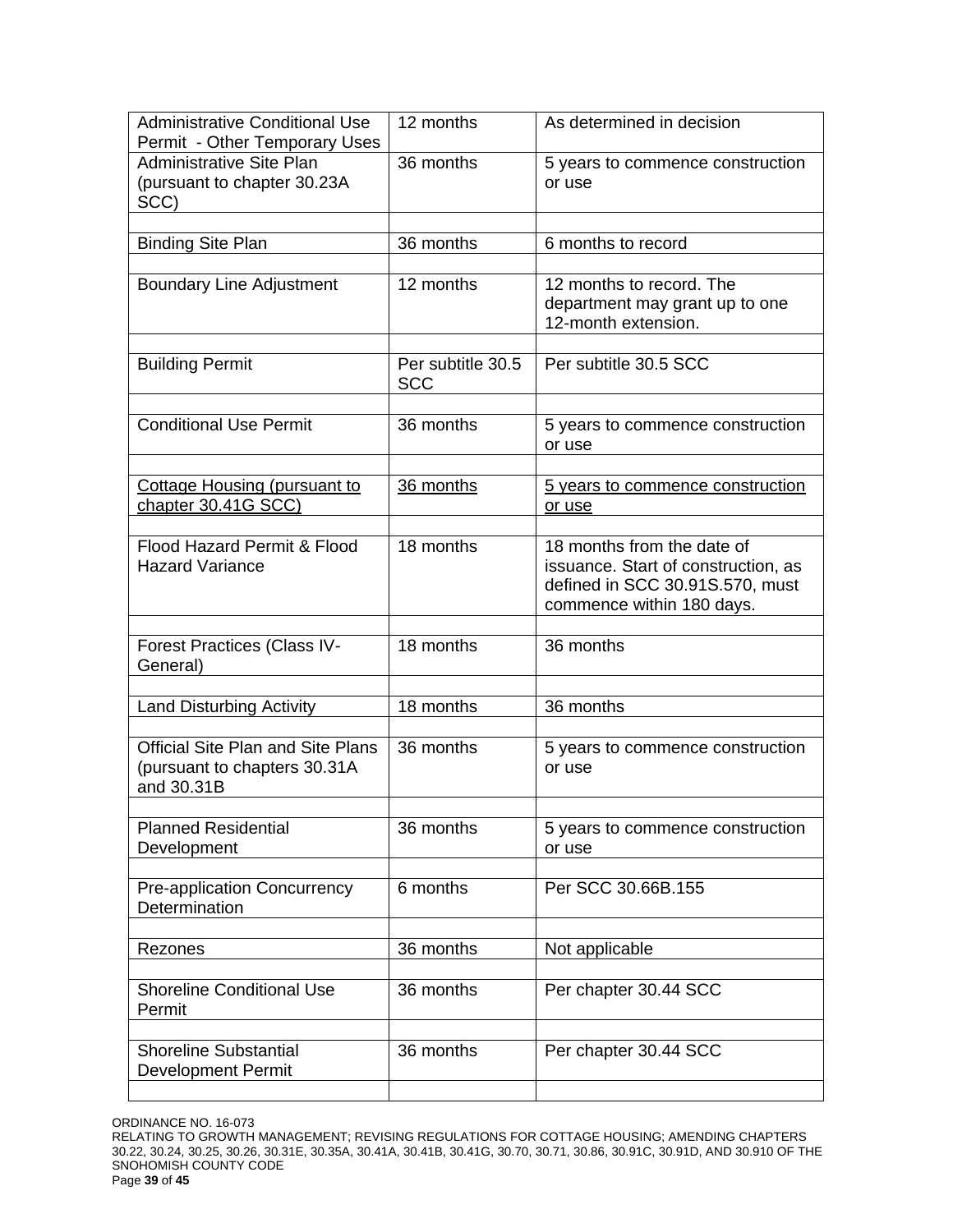| <b>Single Family Detached Units</b>                    | 36 months | 5 years to commence construction<br>or use                                                                                                                                                                                                                                                                                                                                                                                                                                                                                                                                                                                                                                                                                                                                                                                                                                                                                                                 |  |
|--------------------------------------------------------|-----------|------------------------------------------------------------------------------------------------------------------------------------------------------------------------------------------------------------------------------------------------------------------------------------------------------------------------------------------------------------------------------------------------------------------------------------------------------------------------------------------------------------------------------------------------------------------------------------------------------------------------------------------------------------------------------------------------------------------------------------------------------------------------------------------------------------------------------------------------------------------------------------------------------------------------------------------------------------|--|
| Special Use Permit (pursuant to<br>chapter 30.42F SCC) | 36 months | 5 years to commence construction<br>or use                                                                                                                                                                                                                                                                                                                                                                                                                                                                                                                                                                                                                                                                                                                                                                                                                                                                                                                 |  |
|                                                        |           |                                                                                                                                                                                                                                                                                                                                                                                                                                                                                                                                                                                                                                                                                                                                                                                                                                                                                                                                                            |  |
| Subdivisions                                           | 48 months | Per RCW 58.17.140, except that:<br>For preliminary subdivisions<br>that were approved on or after<br>January 1, 2008, one or more<br>extensions not to exceed a total<br>extension time of two years<br>may be granted by the<br>department. Such request must<br>be received by the director at<br>least 30 days prior to the<br>expiration of the preliminary<br>subdivision approval or prior<br>extension. The applicant shall<br>pay a fee for each extension<br>pursuant to SCC 30.86.100.<br>For preliminary subdivisions<br>٠<br>that were approved on or<br>before December 31, 2007, one<br>or more extensions up to a total<br>term of twelve years may be<br>granted by the department.<br>Such request must be received<br>by the director at least 30 days<br>prior to the expiration of the<br>preliminary subdivision<br>approval or prior extension. The<br>applicant shall pay a fee for<br>each extension pursuant to<br>SCC 30.86.100. |  |
| <b>Short Subdivisions</b>                              | 48 months | 60 months, except that:<br>For preliminary short<br>$\bullet$<br>subdivisions that were<br>approved on or after January 1,<br>2008, one or more extensions<br>not to exceed a total extension<br>time of two years may be<br>granted by the department.<br>Such request must be received<br>by the director at least 30 days<br>prior to the expiration of the<br>preliminary short subdivision<br>approval or prior extension. The                                                                                                                                                                                                                                                                                                                                                                                                                                                                                                                        |  |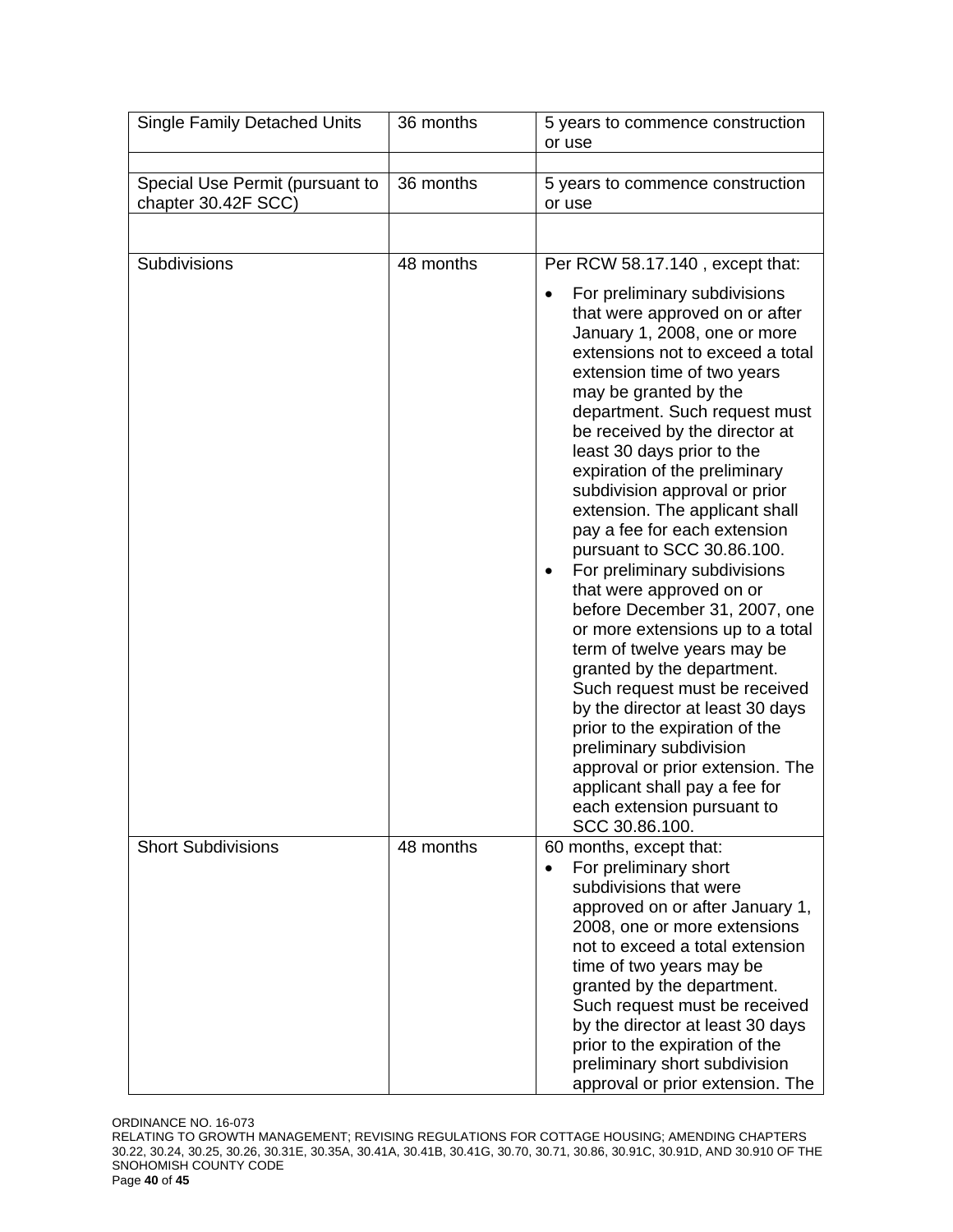|                                 |           | applicant shall pay a fee for<br>each extension pursuant to<br>SCC 30.86.110.<br>For preliminary short<br>subdivisions that were<br>approved on or before<br>December 31, 2007, one or<br>more extensions up to a total<br>term of twelve years may be<br>granted by the department.<br>Such request must be received<br>by the director at least 30 days<br>prior to the expiration of the<br>preliminary short subdivision<br>approval or prior extension. The<br>applicant shall pay a fee for<br>each extension pursuant to<br>SCC 30.86.110. |
|---------------------------------|-----------|---------------------------------------------------------------------------------------------------------------------------------------------------------------------------------------------------------------------------------------------------------------------------------------------------------------------------------------------------------------------------------------------------------------------------------------------------------------------------------------------------------------------------------------------------|
| <b>Urban Center Development</b> | 36 months | 5 years to commence construction<br>or use                                                                                                                                                                                                                                                                                                                                                                                                                                                                                                        |
|                                 |           |                                                                                                                                                                                                                                                                                                                                                                                                                                                                                                                                                   |
| Variance                        | 36 months | Not applicable                                                                                                                                                                                                                                                                                                                                                                                                                                                                                                                                    |

2 Section 27. Snohomish County Code Section 30.70.300, added by Amended Ordinance<br>3 No. 16-004 on March 16, 2016, is amended to read: 3 No. 16-004 on March 16, 2016, is amended to read:

## 5 **30.70.300 Vesting of applications.**

The purpose of this section is to implement local vesting regulations that are best suited to the needs of the county and consistent with state law. This section is intended to provide property owners, permit applicants, and the general public assurance that the regulations for project development will remain consistent during the life of an application.

 (1) Except for rezones, an application for a permit or approval type set forth in SCC Table 12 30.70.140(1) shall be considered under the development regulations in effect on the date a<br>13 complete application is filed, pursuant to SCC 30.70.040. Provided, that projects under the complete application is filed, pursuant to SCC 30.70.040. Provided, that projects under the authority of the director of the department of public works or the county engineer pursuant to SCC 30.63B.100 shall vest as of the date the county engineer approves a design report or memorandum for the project.

 (2) Building permit or land disturbing activity permit applications that are subsequent and related to the development identified in an application listed in SCC 30.70.300(2)(a)-(((m))) (n), shall vest to the development regulations in effect at the time a complete application listed in 20 SCC 30.70.300(2)(a)-(( $(m)$ )) (n) is filed pursuant to SCC 30.70.040.

- 21 (a) Administrative conditional use permit;
- 22 (b) Administrative site plan (pursuant to chapter 30.23A SCC);<br>23 (c) Binding site plan:
	- (c) Binding site plan;
- 24 (d) Conditional use permit;
- 25 (e) Official site plan and site plan (pursuant to chapters 30.31A and 31.31B SCC);
- 26 (f) Planned residential development;
- 27 (g) Shoreline conditional use permit;
- 28 (h) Shoreline substantial development permit;

ORDINANCE NO. 16-073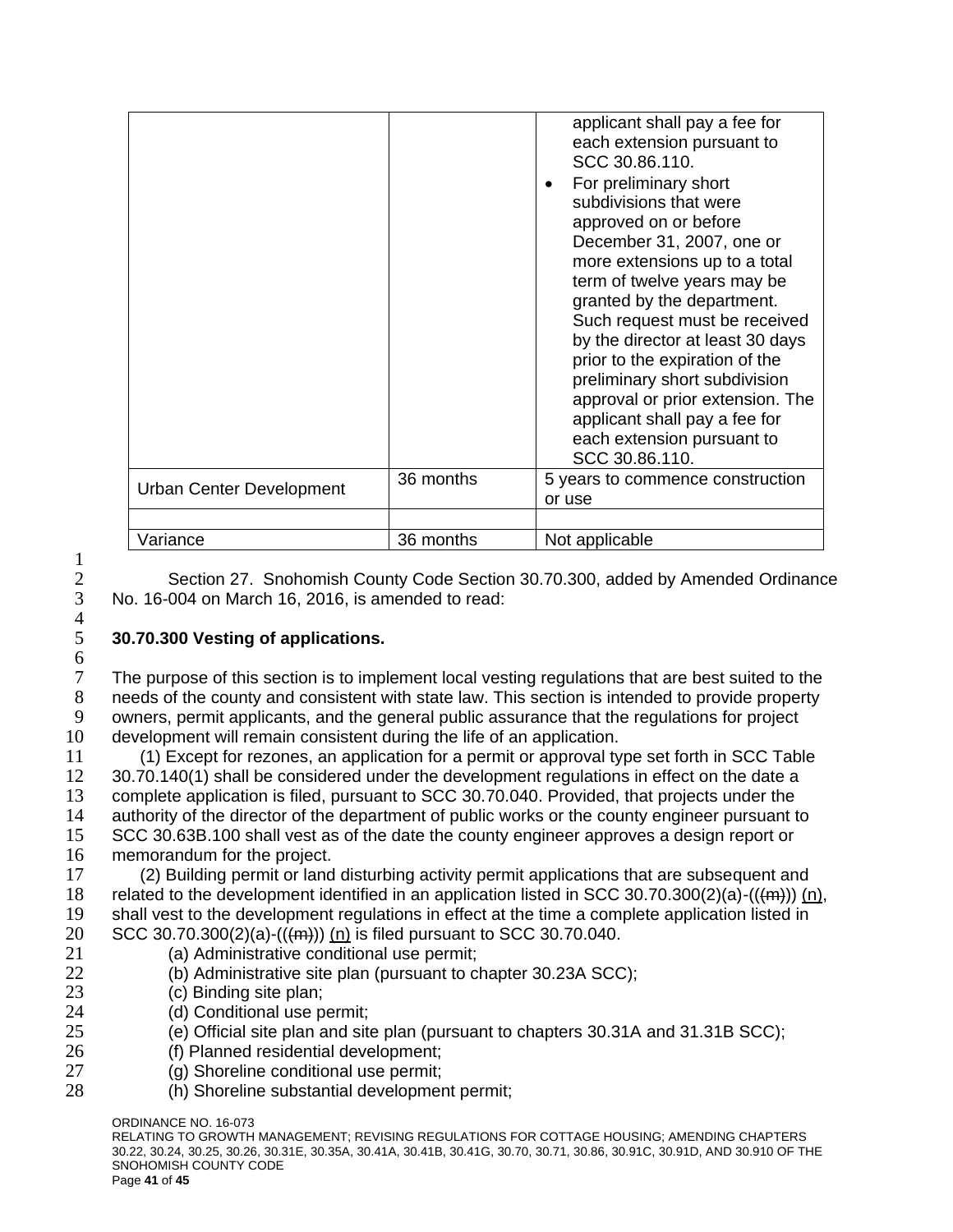1 (i) Single family detached units;<br>2 (i) Special use permits (pursuan 2 (j) Special use permits (pursuant to chapter 30.42F SCC);<br>3 (k) Short subdivision; 3 (k) Short subdivision;<br>4 (I) Subdivision: ((and) 4 (I) Subdivision; ((and))<br>5 (m) Urban center deve (m) Urban center development  $((.)$ ; (n) Cottage housing (pursuant to chapter 30.41G SCC). However, a complete application for any subsequent application must be submitted prior to the expiration date of the permit(s) or approval(s) applied for in the application types listed in this subsection. (3) For the purpose of this section, "development regulation" means those provisions of title 30 SCC that exercise a restraining or directing influence over land, including provisions that control or affect the type, degree, or physical attributes of land development or use. For the purpose of this section, "development regulation" does not include fees listed in title 30 SCC or procedural regulations. (4) A complete building permit application shall always be subject to that version of subtitle 30.5 SCC in effect at the time the building permit application is submitted. (5) Notwithstanding any other provision in this section, any application dependent on approval of a rezone application shall not vest until the underlying rezone is approved. Section 28. Snohomish County Code Section 30.71.020, last amended by Amended Ordinance No. 15-033 on June 3, 2015, is amended to read: **30.71.020 Type 1 permits and decisions.** The following are processed as Type 1 administrative decisions: 26 (1) Administrative conditional use permit;<br>27 (2) Binding site plan approval: (2) Binding site plan approval; (3) Boundary line adjustment, except as provided in SCC 30.41E.020; 29 (4) Building and land disturbing activity permits subject to SEPA review pursuant to chapter<br>30 30.61 SCC, or subject to conditions imposed pursuant to chapter 30.32D SCC; 30.61 SCC, or subject to conditions imposed pursuant to chapter 30.32D SCC; (5) Free standing signs in the FS and RFS zones; (6) Code interpretations; (7) Flood hazard permit, except as provided in SCC 30.43C.020; (8) Flood hazard variance; (9) Freeway service zone official site plan (existing FS zone); (10) Shoreline substantial development permit, shoreline conditional use, and shoreline variance, except when processed as a Type 2 decision pursuant to SCC 30.44.210; (11) Short subdivision approval with no dedication of a new public road right-of-way; (12) Variance; (13) Single-family detached units applications pursuant to chapter 30.41F SCC; (14) Administrative site plan pursuant to SCC 30.23A.100; (15) Minor development activities and the expansion of an existing structure containing a 43 permitted use in the UC zone as provided in SCC 30.34A.180(1) that require a permit or land use approval application and are subject to SEPA review pursuant to chapter 30.61 SCC, or subject to conditions imposed pursuant to chapter 30.32D SCC; 46 (16) Class IV-General forest practices permit, except when processed as a Type 2 decision<br>47 pursuant to SCC 30.43F.100: ((and)) pursuant to SCC 30.43F.100; ((and)) (17) Application to lift a six-year development moratorium, except when processed as a 49 Type 2 decision pursuant to SCC 30.43F.230  $((.)$ ; and (18) Cottage housing development pursuant to chapter 30.41G SCC.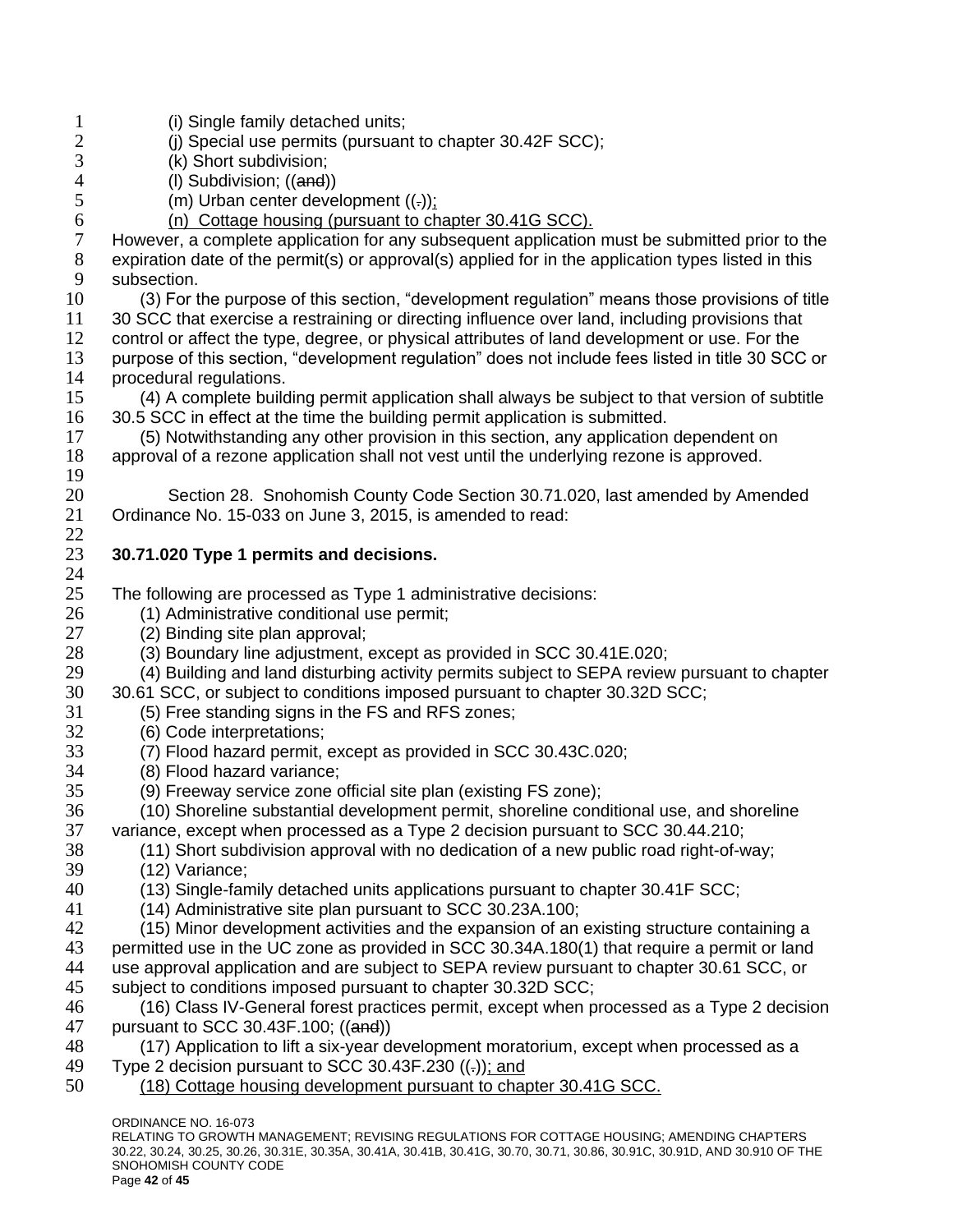$\frac{1}{2}$ 2 Section 29. Snohomish County Code Section 30.86.115, last amended by Amended 3 Ordinance No. 07-108 on November 19, 2007, is amended to read: Ordinance No. 07-108 on November 19, 2007, is amended to read:

#### $\frac{4}{5}$  **30.86.115 Administrative site plan fees for single family detached units and cottage housing development**

## **Table 30.86.115 ADMINISTRATIVE SITE PLAN FEES FOR SINGLE FAMILY DETACHED UNITS AND COTTAGE HOUSING DEVELOPMENT**

*OTHER FEES: All necessary fees for single family detached units and cottage housing* 

*development approval/recording are not listed here. Examples of fees by the department* 

*include: (1) critical areas review; (2) drainage review, etc. Examples of fees not collected by the* 

*department include: (1) Applicable private well and septic system approvals (Snohomish Health* 

*District) and (2) recording fees (auditor).*

|                                                                     | <b>FEES</b> |
|---------------------------------------------------------------------|-------------|
| <b>PRE-APPLICATION CONFERENCE</b>                                   | \$480       |
| <b>ADMINISTRATIVE SITE PLAN</b>                                     |             |
| Application fee                                                     | \$1,440     |
| Minor revision request (1)                                          | \$780       |
| <b>Reference notes:</b>                                             |             |
| (1) Subsequent to initial approval of the administrative site plan. |             |

Section 30. A new section is added to chapter 30.91C of the Snohomish County Code

to read:

 $\frac{21}{22}$ 

#### **30.91C.198 Community building.**

<sup>24</sup> "Community building" means a structure serving the occupants of a residential or mixed use<br>25 development where cultural, recreational, or social activities may take place. This definition development where cultural, recreational, or social activities may take place. This definition shall not include places of religious worship. 

 Section 31. Snohomish County Code Section 30.91D.455, last amended by Amended Ordinance No. 12-115 on January 30, 2013, is amended to read: 

# **30.91D.455 Drive aisle.**

 "Drive aisle" means a road network element that is owned in common by all the property owners 34 of a development and that, except when located within a ((townhouse)) unit lot subdivision or short subdivision, is not located in a tract or easement. A drive aisle that provides access to the rear of the structure, lot, or use is an alley.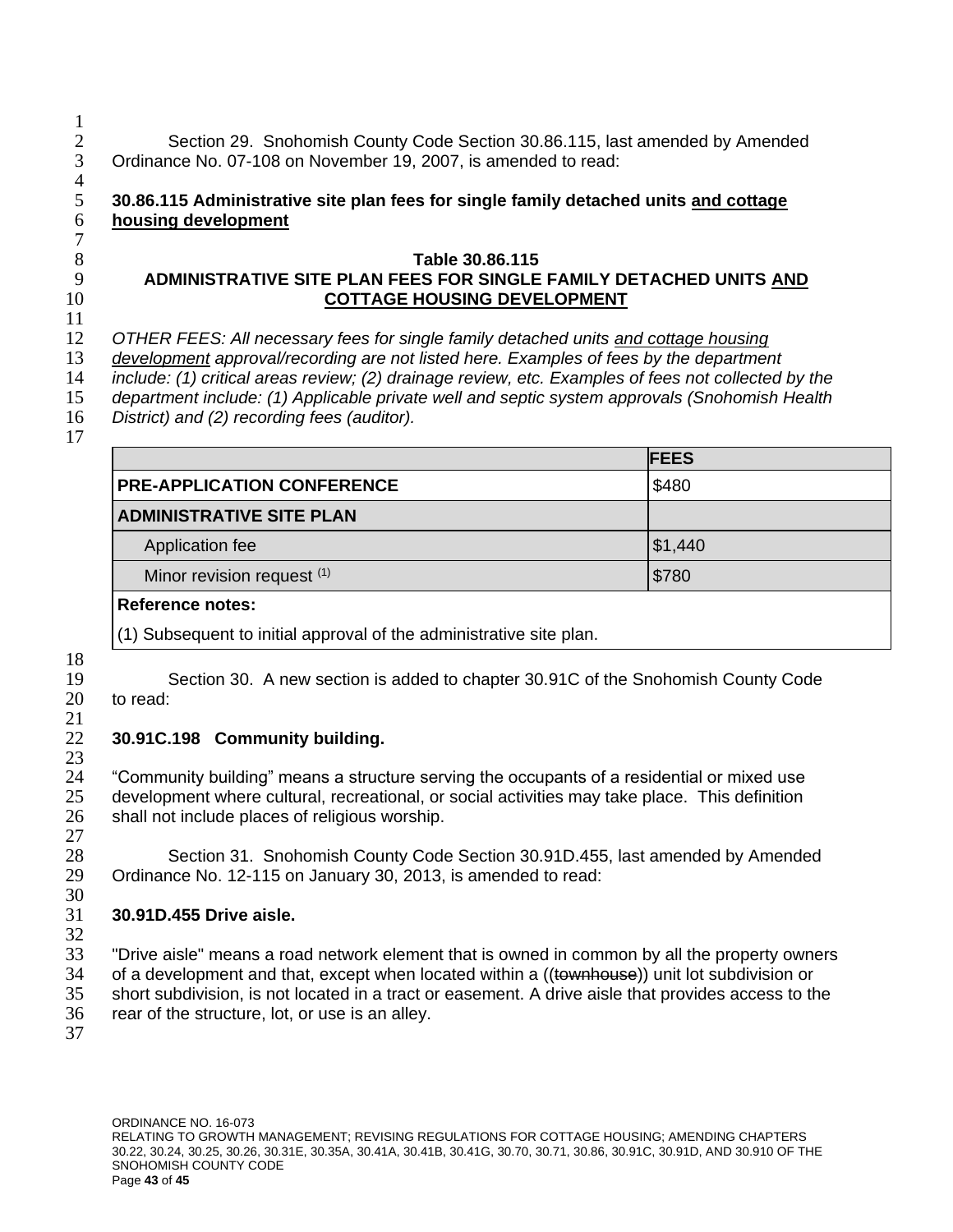1 Section 32. Snohomish County Code Section 30.91D.495, last amended by Amended 2 Ordinance No. 08-101 on January 29, 2009, is amended to read: Ordinance No. 08-101 on January 29, 2009, is amended to read:

### $\frac{3}{4}$ **30.91D.495 Dwelling, cottage housing.**

 "Dwelling, Cottage housing" ("Cottage housing dwelling") means a single family detached dwelling unit ((constructed in groups of four to twelve units located on a commonly owned piece of property with each unit no larger than 1,200 square feet. The units are built)) within a cottage 9 housing development and clustered around common open space ((, with minimal private 10 yards)). ((Units do not have individual garages; parking is located in separate areas or in structures on the periphery of the site in order to minimize space taken up by driveways.)) 

 Section 33. Snohomish County Code Section 30.91L.205, added by Amended Ordinance No. 12-115 on January 30, 2013, is amended to read:

**30.91L.205 Lot, unit (Unit lot).**

 "Lot, unit" ("Unit lot") means one of the individual lots created from the subdivision of a parent site ((for the exclusive use of townhouses)) pursuant to SCC 30.41A.205 or 30.41B.205.

 Section 34. A new section is added to chapter 30.91O of the Snohomish County Code to read:

# **30.91O.015 Open space, common.**

 "Open space, common" ("Common open space") means the central space within a residential or mixed use development reserved for exclusive use by the occupants and their guests. Examples 28 include critical areas and buffers, lawn, gardens, plazas, or scenic viewing areas. Common open<br>29 space does not include off-street parking, maneuvering, loading, or delivery areas. space does not include off-street parking, maneuvering, loading, or delivery areas. 

 Section 35. A new section is added to chapter 30.91O of the Snohomish County Code to read: 

# **30.91O.016 Open space, private.**

 "Open space, private" ("Private open space") means a useable open space adjoining and directly accessible by a dwelling unit, reserved for the exclusive use of the occupants of the 38 dwelling unit and their guests. Private open spaces may include patios and landscaped areas 39 but does not include off-street parking. maneuvering. loading, or delivery areas. but does not include off-street parking, maneuvering, loading, or delivery areas.

- Section 36. Effective date, implementation. This ordinance shall take effect 60 days following adoption by the County Council. The Department of Planning and Development Services is authorized to take such actions as may be necessary to implement this ordinance on its effective date.
- 

 Section 37. Severability and Savings. If any section, sentence, clause or phrase of this ordinance shall be held to be invalid by the Growth Management Hearings Board (Board), or 48 unconstitutional by a court of competent jurisdiction, such invalidity or unconstitutionality shall not 49 affect the validity or constitutionality of any other section, sentence, clause or phrase of this affect the validity or constitutionality of any other section, sentence, clause or phrase of this ordinance. Provided, however, that if any section, sentence, clause or phrase of this ordinance is